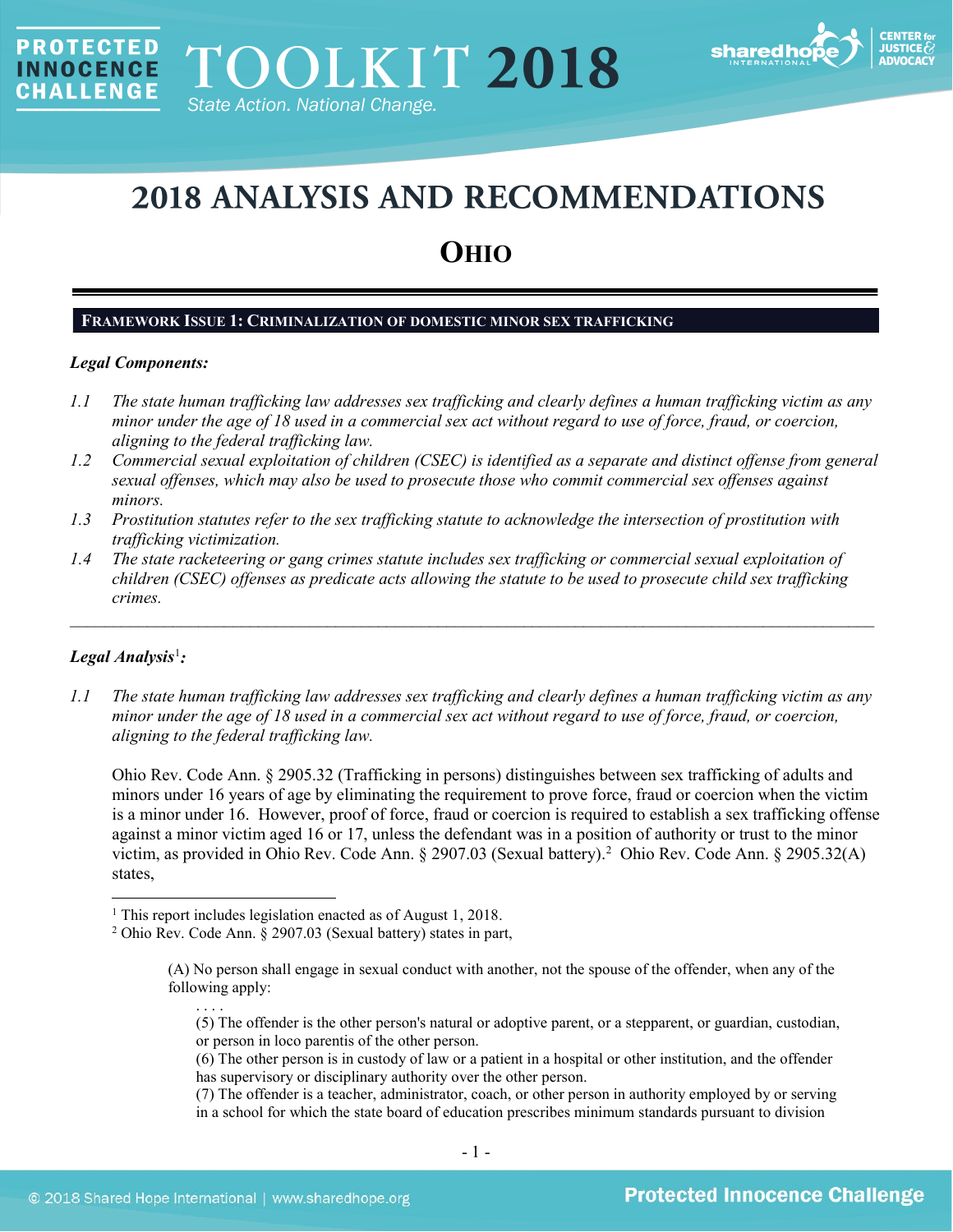No person shall knowingly recruit, lure, entice, isolate, harbor, transport, provide, obtain, or maintain, or knowingly attempt to recruit, lure, entice, isolate, harbor, transport, provide, obtain, or maintain, another person if any of the following applies:

(1) The offender knows that the other person will be subjected to involuntary servitude or be compelled to engage in sexual activity for hire, engage in a performance that is obscene, sexually oriented, or nudity oriented, or be a model or participant in the production of material that is obscene, sexually oriented, or nudity oriented.[3](#page-1-0)

(2) The other person is less than sixteen years of age or is a person with a developmental disability whom the offender knows or has reasonable cause to believe is a person with a developmental disability, and either the offender knows that the other person will be subjected to involuntary servitude or the offender's knowing recruitment, luring, enticement, isolation, harboring, transportation, obtaining, or maintenance of the other person or knowing attempt to recruit, lure, entice, isolate, harbor, transport, provide, obtain, or maintain the other person is for any of the following purposes:

(a) To engage in sexual activity for hire<sup>[4](#page-1-1)</sup>;

(b) To engage in a performance for hire that is obscene, sexually oriented, or nudity oriented;

(D) of section 3301.07 of the Revised Code, the other person is enrolled in or attends that school, and the offender is not enrolled in and does not attend that school.

(8) The other person is a minor, the offender is a teacher, administrator, coach, or other person in authority employed by or serving in an institution of higher education, and the other person is enrolled in or attends that institution.

(9) The other person is a minor, and the offender is the other person's athletic or other type of coach, is the other person's instructor, is the leader of a scouting troop of which the other person is a member, or is a person with temporary or occasional disciplinary control over the other person.

(10) The offender is a mental health professional, the other person is a mental health client or patient of the offender, and the offender induces the other person to submit by falsely representing to the other person that the sexual conduct is necessary for mental health treatment purposes.

(11) The other person is confined in a detention facility, and the offender is an employee of that detention facility.

(12) The other person is a minor, the offender is a cleric, and the other person is a member of, or attends, the church or congregation served by the cleric.

(13) The other person is a minor, the offender is a peace officer, and the offender is more than two years older than the other person.

<span id="page-1-0"></span><sup>3</sup> Ohio Rev. Code Ann. § 2905.31(B) (Involuntary servitude) states, "'Material that is obscene, sexually oriented, or nudity oriented' and 'performance that is obscene, sexually oriented, or nudity oriented' have the same meanings as in section 2929.01 [Definitions] of the Revised Code." Ohio Rev. Code Ann. § 2929.01(CCC) (Penalties and sentencing general definitions) defines "material that is obscene, sexually oriented, or nudity oriented" as "any material that is obscene, that shows a person participating or engaging in sexual activity, masturbation, or bestiality, or that shows a person in a state of nudity." Ohio Rev. Code Ann. § 2929.01(DDD) defines "performance that is obscene, sexually oriented, or nudity oriented" as "any performance that is obscene, that shows a person participating or engaging in sexual activity, masturbation, or bestiality, or that shows a person in a state of nudity." <sup>4</sup> "Sexual activity for hire," "performance for hire," and "model or participant for hire" are defined under Ohio Rev. Code Ann. § 2905.32 (F)(2) (Trafficking in persons) as

<span id="page-1-1"></span>an implicit or explicit agreement to provide sexual activity, engage in an obscene, sexually oriented, or nudity oriented performance, or be a model or participant in the production of obscene, sexually oriented, or nudity oriented material, whichever is applicable, in exchange for anything of value paid to any of the following:

(a) The person engaging in such sexual activity, performance, or modeling participation;

(b) Any person who recruits, entices, isolates, harbors, transports, provides, obtains, or maintains, or attempts to recruit, lure, entice, isolate, harbor, transport, provide, obtain, or maintain the person described in  $(F)(2)(a)$  of this section;

(c) Any person associated with a person described in (F)(2)(a) of this section.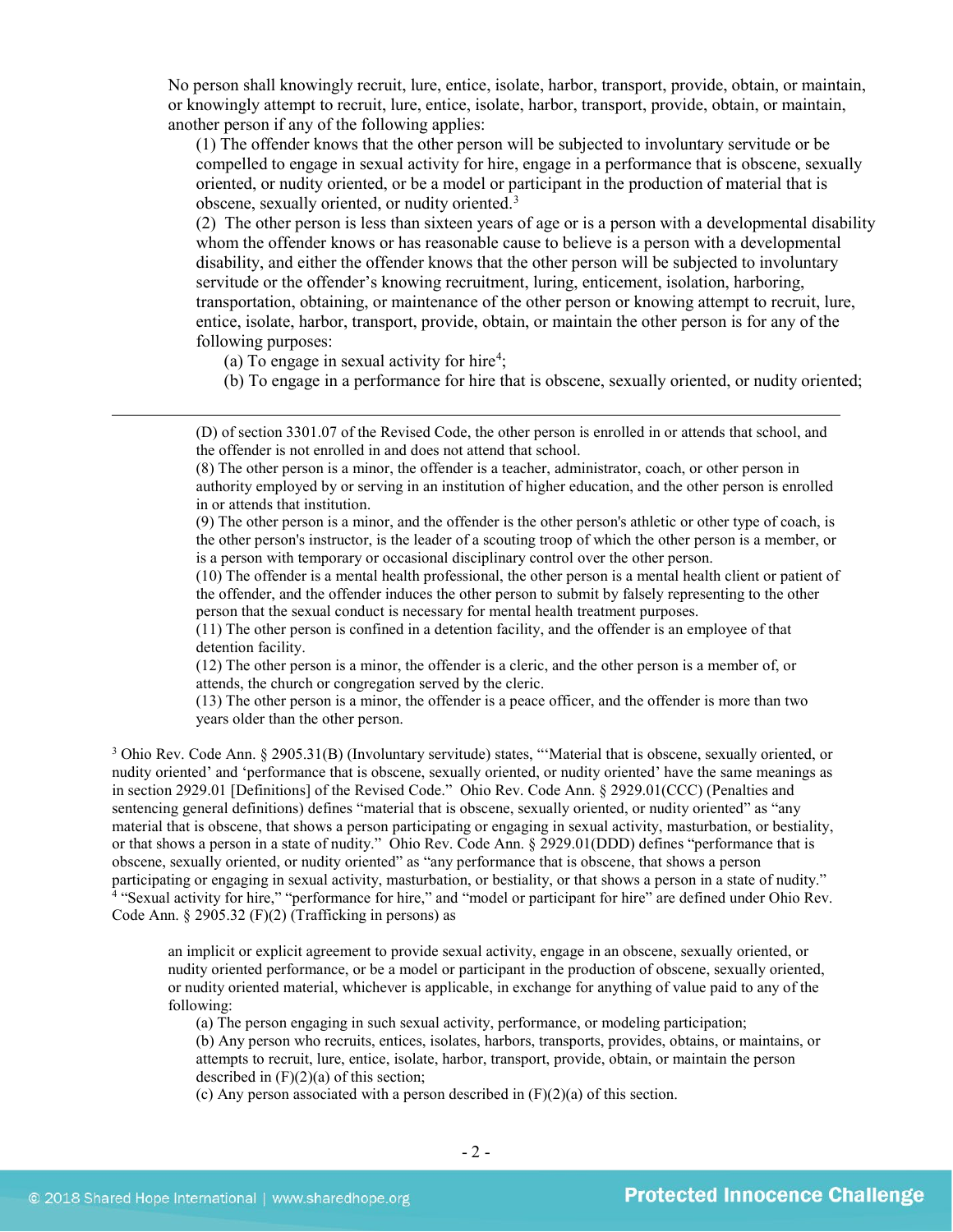(c) To be a model or participant for hire in the production of material that is obscene, sexually oriented, or nudity oriented.

(3) The other person is sixteen or seventeen years of age, either the offender knows that the other person will be subjected to involuntary servitude or the offender's knowing recruitment, luring, enticement, isolation, harboring, transportation, provision, obtaining, or maintenance of the other person or knowing attempt to recruit, lure, entice, isolate, harbor, transport, provide, obtain, or maintain the other person is for any purpose described in divisions (A)(2)(a) to (c) of this section, and the circumstances described in division  $(A)(5)$ ,  $(6)$ ,  $(7)$ ,  $(8)$ ,  $(9)$ ,  $(10)$ ,  $(11)$ ,  $(12)$ , or  $(13)$  of section 2907.3<sup>[5](#page-2-0)</sup> of the Revised Code apply with respect to the offender and the other person.

Ohio Rev. Code Ann. § 2905.32(C) further provides, "In a prosecution under this section, proof that the defendant engaged in sexual activity with any person, or solicited sexual activity with any person, whether or not for hire, without more, does not constitute a violation of this section."

A conviction under Ohio Rev. Code Ann. § 2905.32(A), is punishable as a first degree felony,<sup>[6](#page-2-1)</sup> for which "the court shall sentence the offender to a definite prison term of ten, eleven, twelve, thirteen, fourteen, or fifteen years," and a possible fine up to \$20,000.<sup>[7](#page-2-2)</sup> Ohio Rev. Code Ann. §§ 2905.32(E),<sup>[8](#page-2-3)</sup> 2929.13(A), 2[9](#page-2-4)29.18(A)(3)(a).<sup>9</sup>

 $\overline{\phantom{a}}$ 

<span id="page-2-3"></span><span id="page-2-2"></span><sup>7</sup> When an offender is an organization rather than a person, different fines apply to felonies and misdemeanors of various degrees under Ohio Rev. Code Ann. § 2929.31 (Organizational penalties). Additionally, Ohio Rev. Code Ann. § 2929.32(A)(1) (Additional fine for certain offenders; collection of fines; crime victims recovery fund) authorizes the court to order an offender to pay a fine up to \$1,000,000 if any of the following applies to the offense and the offender:

(a) There are three or more victims, as defined in section 2969.11 of the Revised Code, of the offense for which the offender is being sentenced.

<span id="page-2-4"></span>(b) The offender previously has been convicted of or pleaded guilty to one or more offenses, and, for the offense for which the offender is being sentenced and all of the other offenses, there is a total of three or more victims, as defined in section 2969.11 of the Revised Code.

(c) The offense for which the offender is being sentenced is aggravated murder, murder, or a felony of the first degree that, if it had been committed prior to July 1, 1996, would have been an aggravated felony of the first degree.

<span id="page-2-0"></span><sup>5</sup> *See supra* note [2.](#page-0-2)

<span id="page-2-1"></span><sup>6</sup> Pursuant to Ohio Rev. Code Ann. § 2929.13(A) (Guidance by degree of felony; monitoring of sexually oriented offenders by global positioning device), unless the criminal provision specifies that a prison term is presumptive or mandatory, the judge has discretion to sentence a felony offender according to the terms of Ohio Rev. Code Ann.§ 2929.14 (Basic prison terms), § 2929.15 (Community control sanctions), § 2929.16 (Residential Sanctions), § 2929.17 (Nonresidential sanctions), or § 2929.18 (Financial sanctions; restitution; reimbursements) with the minimum sentence necessary to accomplish the purposes of rehabilitating the criminal and protecting the community from future crime. Ohio Rev. Code Ann. §§ 2929.11, 2929.13(A), (D), 2929.14(A). If the criminal provision specifies that imprisonment is mandatory, then the court must "impose any financial sanction pursuant to section 2929.18 of the Revised Code that is required for the offense and may impose any other financial sanction pursuant to that section . . . ." Ohio Rev. Code Ann. § 2929.13(A). If the statute specifies that there is a presumption of imprisonment then "it is presumed that a prison term is necessary in order to comply with the purposes and principles of" Ohio Rev. Code Ann. § 2929.11 (Purposes of felony sentencing; discrimination prohibited), but the court may depart from the presumption and community control sanctions if it evaluates the factors outlined in § 2929.12 (Seriousness and recidivism factors) and finds that community control sanctions would adequately punish the offender, protect the public, and maintain the seriousness of the offense. Ohio Rev. Code Ann. § 2929.13(D). In the absence of a mandatory term of imprisonment and when the court departs from the presumption of imprisonment, the judge may order community control sanctions like community service, house arrest, mediation between offender and victim, probation, curfew, time in a halfway house, or up to six months in a community-based correctional facility. Ohio Rev. Code Ann. §§ 2929.15(A), 2929.16(A)(1), (4), 2929.17(B), (C), (E), (I), (L). Ohio Rev. Code Ann. § 2929.12 provides the judge several factors to consider in determining whether it is appropriate to issue a community control sanction or a term of imprisonment. This report will explicitly note when imprisonment is presumptive or mandatory.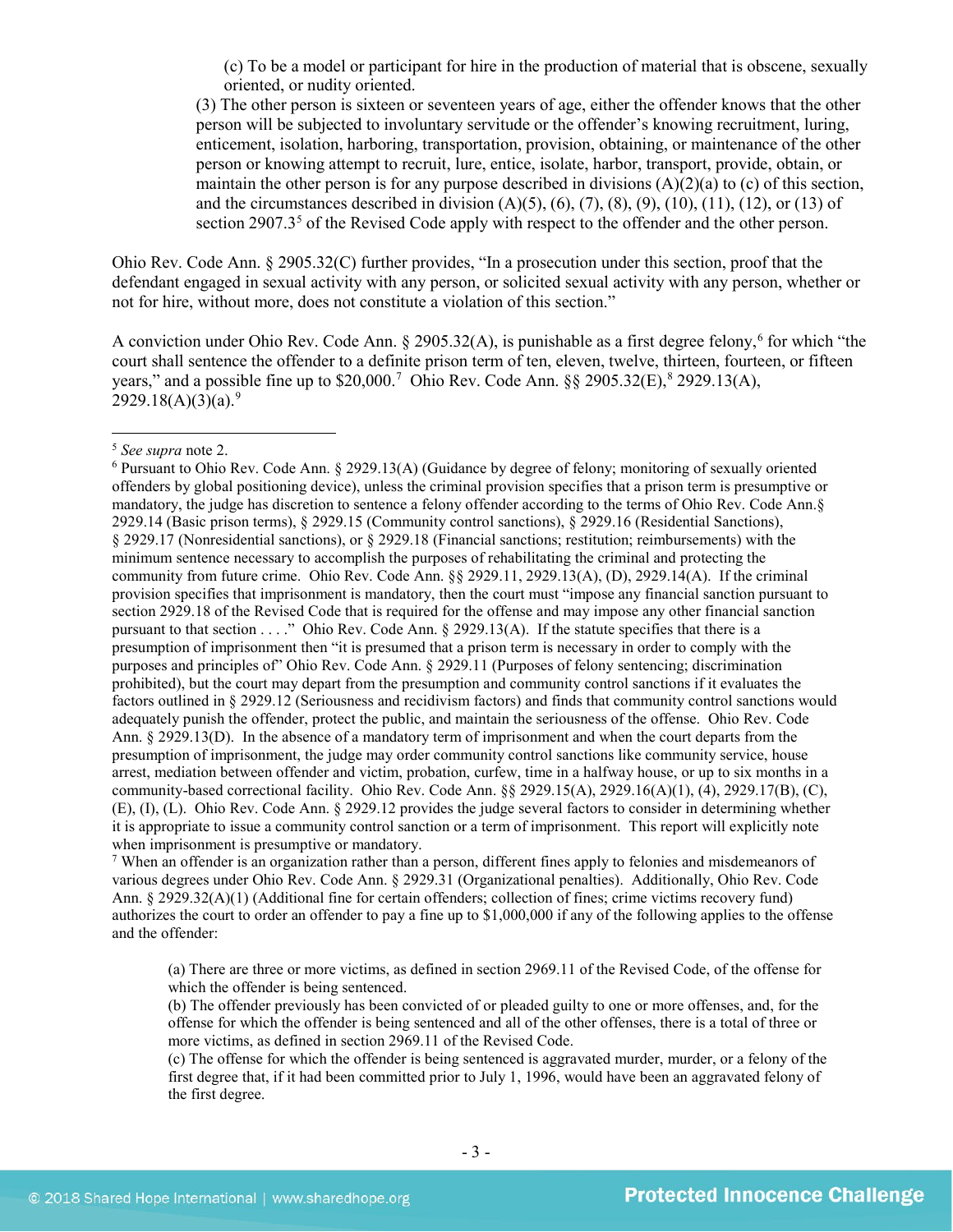- 1.1.1 Recommendation: Amend Ohio Rev. Code § 2905.32 (Trafficking in persons) to eliminate the requirement to either prove that the minor "was compelled to engage in sexual activity" or the existence of special circumstances under § 2907.03 (Sexual battery) when the minor victim is 16 or 17 years of age.
- *1.2 Commercial sexual exploitation of children (CSEC) is identified as a separate and distinct offense from general sexual offenses, which may also be used to prosecute those who commit commercial sex offenses against minors.*

The following laws criminalize CSEC in Ohio:

1. Ohio Rev. Code Ann. § 2907.21(A) (Compelling prostitution) states,

No person shall knowingly do any of the following:

- $(1)$  Compel<sup>[10](#page-3-0)</sup> another to engage in sexual activity for hire;
- (2) Induce, procure, encourage, solicit, request, or otherwise facilitate either of the following: (a) A minor to engage in sexual activity for hire, whether or not the offender knows the age of the minor;

(b) A person the offender believes to be a minor to engage in sexual activity for hire, whether or not the person is a minor.

- (3) (a) Pay or agree to pay a minor, either directly or through the minor's agent, so that the minor will engage in sexual activity, whether or not the offender knows the age of the minor; (b) Pay or agree to pay a person the offender believes to be a minor, either directly or through the person's agent, so that the person will engage in sexual activity, whether or not the person is a minor.
- (4) (a) Pay a minor, either directly or through the minor's agent, for the minor having engaged in sexual activity pursuant to a prior agreement, whether or not the offender knows the age of the minor;

(b) Pay a person the offender believes to be a minor, either directly or through the person's agent, for the person having engaged in sexual activity pursuant to a prior agreement, whether or not the person is a minor.

<sup>8</sup> Under Ohio Rev. Code Ann. § 2905.32(D), "if an offender is convicted of or pleads guilty to a violation of [2905.32] and also . . . is convicted of or pleads guilty to any other violation of Chapter 2907 of the Revised Code based on the same conduct involving the same victim that was the basis of the violation of this section, the two offenses are allied offenses of similar import under section 2941.25 of the Revised Code." Pursuant to Ohio Rev. Code Ann. § 2941.25(A) (Allied offenses of similar import - multiple counts), "Where the same conduct by defendant can be construed to constitute two or more allied offenses of similar import, the indictment or information may contain counts for all such offenses, but the defendant may be convicted of only one." By contrast, "[w]here the defendant's conduct constitutes two or more offenses of dissimilar import, or where his conduct results in two or more offenses of the same or similar kind committed separately or with a separate animus as to each, the indictment or information may contain counts for all such offenses, and the defendant may be convicted of all of them." Ohio Rev. Code Ann. § 2941.25(B). Consequently, with the exception of Ohio Rev. Code Ann. § 2919.22(B)(5) (Endangering children), an offender convicted under § 2905.32 for sex trafficking a minor could not be convicted under the commercial sexual exploitation of children (CSEC) offenses discussed below, including Ohio Rev. Code Ann. § 2907.21(A) (Compelling prostitution), § 2907.22(A) (Promoting prostitution), § 2907.23 (Procuring), § 2907.07(B)(2) (Importuning) where the same conduct and victim are involved.

<span id="page-3-0"></span><sup>&</sup>lt;sup>9</sup> If the crime is a "sexually oriented offense or a child-victim oriented offense, as those terms are defined in section 2950.01 of the Revised Code," the court may impose an additional fine of fifty to \$500.  $10$  Ohio Rev. Code Ann. § 2907.21(B) states,

For a prosecution under division (A)(1) of this section, the element "compel" does not require that the compulsion be openly displayed or physically exerted. The element "compel" has been established if the state proves that the victim's will was overcome by force, fear, duress, or intimidation.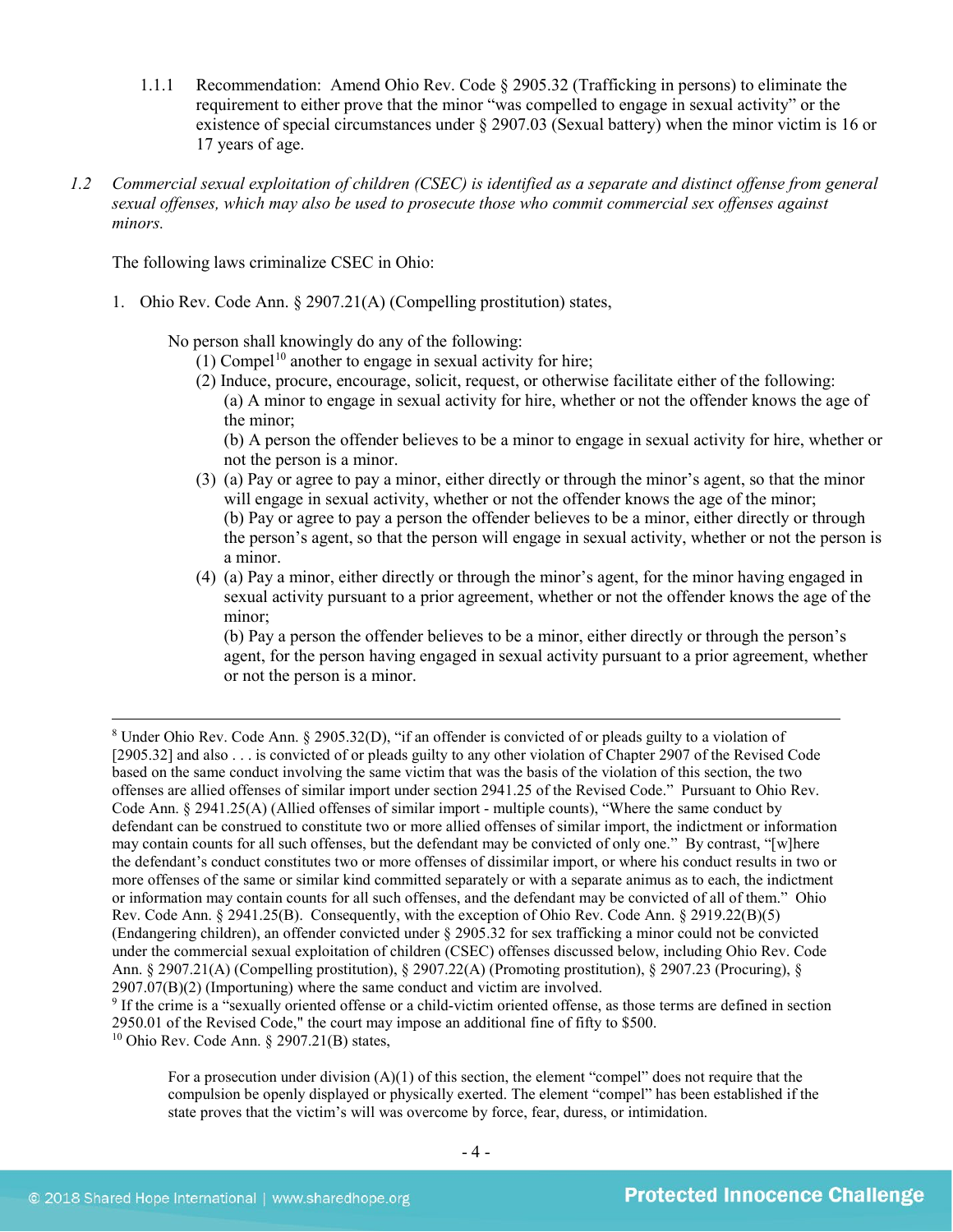(5) (a) Allow a minor to engage in sexual activity for hire if the person allowing the child to engage in sexual activity for hire is the parent, guardian, custodian, person having custody or control, or person in loco parentis of the minor;

<span id="page-4-4"></span><span id="page-4-3"></span>(b) Allow a person the offender believes to be a minor to engage in sexual activity for hire if the person allowing the person to engage in sexual activity for hire is the parent, guardian, custodian, person having custody or control, or person in loco parentis of the person the offender believes to be a minor, whether or not the person is a minor.

A conviction under Ohio Rev. Code Ann. § 2907.21(A)(2)–(5) is punishable as a third degree felony by imprisonment for  $9-36$  months<sup>[11](#page-4-0)</sup> and a possible fine up to \$10,000. If the crime is a "sexually oriented offense or a child-victim oriented offense, as those terms are defined in section 2950.01 of the Revised Code," the court may impose an additional fine of fifty to \$500. Ohio Rev. Code Ann. §§ 2907.21(C), 2929.14(A)(3)(b), 2929.18(A)(3)(c). If the victim is 16–17, a conviction under Ohio Rev. Code Ann. § 2907.21(A)(1) is punishable as a second degree felony by imprisonment for  $2-8$ years and a possible fine up to \$15,000. Ohio Rev. Code Ann. §§ 2907.21(C), 2929.14(A)(2),  $2929.18(A)(3)(b)$ . If the victim is under 16, a conviction under Ohio Rev. Code Ann.  $\S 2907.21(A)(1)$  is punishable as a first degree felony by imprisonment for 3–11 years<sup>[12](#page-4-1)</sup> and a possible fine up to \$20,000. Ohio Rev. Code Ann. §§ 2907.21(C), 2929.14(A)(1), 2929.18(A)(3)(a).

<span id="page-4-5"></span>If an offender convicted under Ohio Rev. Code Ann. § 2907.21 committed the offense "in furtherance of human trafficking,"[13](#page-4-2) however, enhanced penalties apply under Ohio Rev. Code Ann. § 2941.1422

means a scheme or plan to which all of the following apply:

(1) Its object is one or more of the following:

(a) To subject a victim or victims to involuntary servitude, as defined in section 2905.31 [Involuntary servitude] of the Revised Code, to compel a victim or victims to engage in sexual activity for hire, to engage in a performance that is obscene, sexually oriented, or nudity oriented, or to be a model or participant in the production of material that is obscene, sexually oriented, or nudity oriented.

(b) To facilitate, encourage, or recruit a victim who is less than sixteen years of age or is a person with a developmental disability, or victims who are less than sixteen years of age or are persons with development disabilities, for any purpose listed in divisions  $(A)(2)(a)$  of section 2905.32 of the Revised Code;

(c) To facilitate, encourage, or recruit a victim who is sixteen or seventeen years of age, or victims who are sixteen or seventeen years of age, for any purpose listed in divisions  $(A)(2)(a)$  to  $(c)$  of section 2905.32 of the Revised Code, if the circumstances described in division  $(A)(5)$ ,  $(6)$ ,  $(7)$ , (8), (9), (10), (11), (12), or (13) of section 2907.03 of the Revised Code apply with respect to the person engaging in the conduct and the victim or victims.

(2) It involves at least two felony offenses, whether or not there has been a prior conviction for any of the felony offenses, to which all of the following apply:

(a) Each of the felony offenses is a violation of section 2905.01 [Kidnapping], 2905.02 [Abduction], 2905.32 [Trafficking in persons], 2907.21 [Compelling prostitution], 2907.22 [Promoting prostitution], or 2923.32 [Engaging in pattern of corrupt activity; forfeiture], division (A)(1) or (2) of section 2907.323 [Illegal use of a minor in nudity-oriented material or performance], or division  $(B)(1)$ ,  $(2)$ ,  $(3)$ ,  $(4)$ , or  $(5)$  of section 2919.22 [Endangering children] of the Revised Code or is a violation of a law of any state other than this state that is substantially similar to any of the sections or divisions of the Revised Code identified in this division. (b) At least one of the felony offenses was committed in this state.

(c) The felony offenses are related to the same scheme or plan and are not isolated instances.

<span id="page-4-0"></span><sup>&</sup>lt;sup>11</sup> Ohio Rev. Code Ann. § 2929.14(A)(3)(b) states, "the prison term shall be nine, twelve, eighteen, twenty-four, thirty, or thirty-six months."

<span id="page-4-1"></span><sup>&</sup>lt;sup>12</sup> Ohio Rev. Code Ann. § 2929.14(A)(1) states, "the prison term shall be three, four, five, six, seven, eight, nine, ten, or eleven years."

<span id="page-4-2"></span><sup>13</sup> As used in Ohio Rev. Code Ann. § 2941.1422 (Human trafficking specification) and § 2929.14(B)(7) (Basic prison terms) and as defined in Ohio Rev. Code Ann. § 2929.01(AAA) (Definitions), "human trafficking"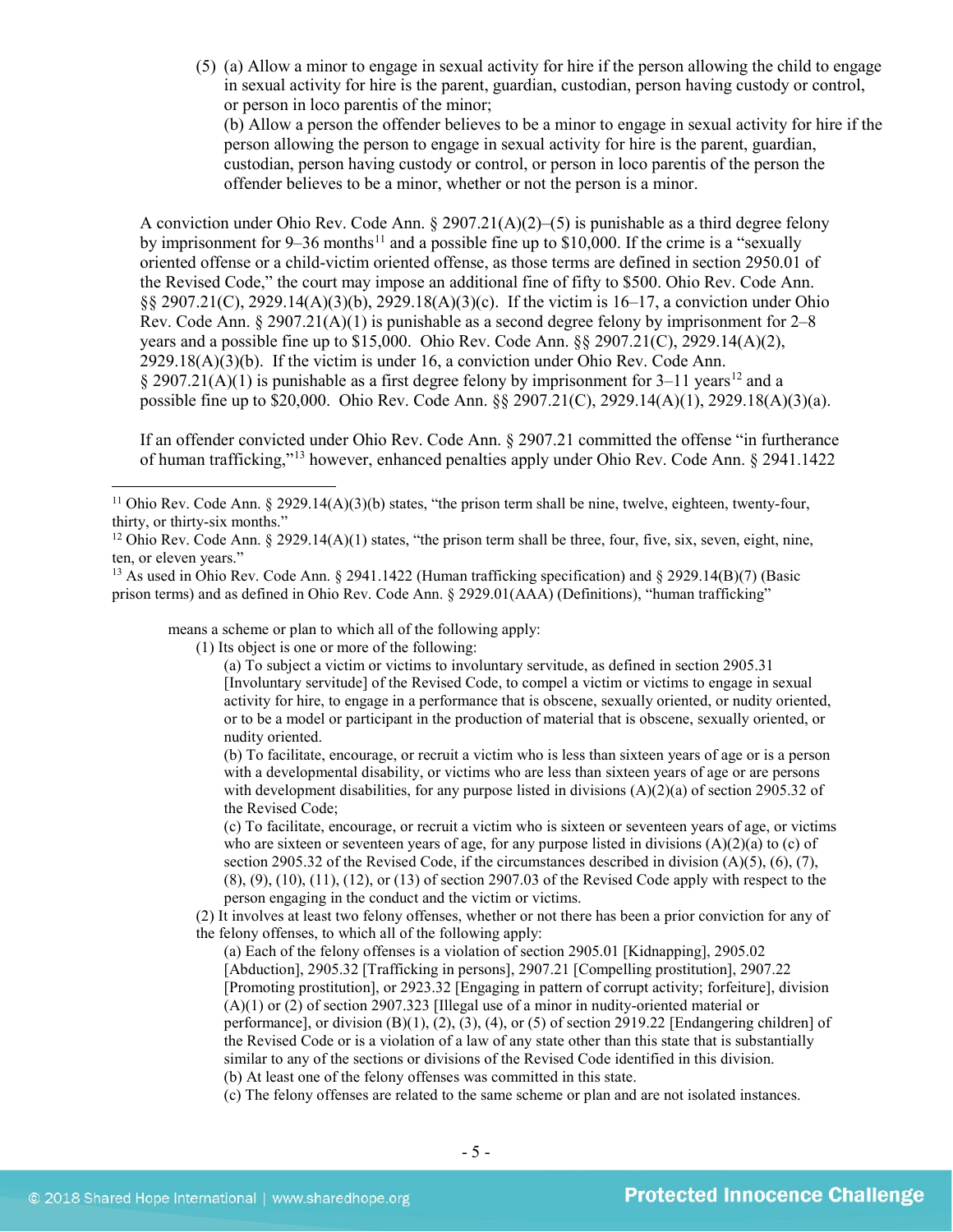(Human trafficking specification)<sup>[14](#page-5-0)</sup> and  $\S$  2929.14(B)(7) (Basic prison terms).<sup>[15](#page-5-1)</sup> Ohio Rev. Code Ann.  $\S 2907.21(C)$ . In such a case, a conviction under Ohio Rev. Code Ann.  $\S 2907.21(A)(2)$ –(5) is punishable as a third degree felony by mandatory imprisonment for 3 years and a possible fine up to \$10,000. Ohio Rev. Code Ann. §§ 2907.21(C), 2929.14(A)(3)(b), (B)(7)(a)(ii), 2929.18(A)(3)(c). If the victim is  $16-17$  years old, a conviction under Ohio Rev. Code Ann. § 2907.21(A)(1) is punishable as a second degree felony by mandatory imprisonment for 3–8 years and a possible fine up to \$15,000. Ohio Rev. Code Ann. §§ 2907.21(C), 2929.14(A)(2), (B)(7)(a)(ii), 2929.18(A)(3)(b). If the victim is under 16 years old, a conviction under Ohio Rev. Code Ann. § 2907.21(A)(1) is punishable as a first degree felony by mandatory imprisonment for 5–10 years and a possible fine up to \$20,000. Ohio Rev. Code Ann. §§ 2907.21(C), 2929.14(B)(7)(a)(i), 2929.18(A)(3)(a).

2. Ohio Rev. Code Ann. § 2907.22(A) (Promoting prostitution) states,

No person shall knowingly:

(1) Establish, maintain, operate, manage, supervise, control, or have an interest in a brothel or any other enterprise a purpose of which is to facilitate engagement in sexual activity for hire; (2) Supervise, manage, or control the activities of a prostitute in engaging in sexual activity for hire; (3) Transport another, or cause another to be transported in order to facilitate the other person's engaging in sexual activity for hire;

<span id="page-5-3"></span>(4) For the purpose of violating or facilitating a violation of this section, induce or procure another to engage in sexual activity for hire.

Ohio Rev. Code Ann.  $\S 2907.22(B)^{16}$  $\S 2907.22(B)^{16}$  $\S 2907.22(B)^{16}$  imposes enhanced penalties when the victim of the offense is a commercially sexually exploited child. In such a case, a conviction under Ohio Rev. Code Ann.

<span id="page-5-0"></span><sup>14</sup> Ohio Rev. Code Ann. § 2941.1422 provides,

(A) Imposition of a mandatory prison term under division (B)(7) of section 2929.14 [Basic prison terms] of the Revised Code is precluded unless the offender is convicted of or pleads guilty to a felony violation of section 2905.01 [Kidnapping], 2905.02 [Abduction], 2907.21 [Compelling prostitution], 2907.22 [Promoting prostitution], or 2923.32 [Engaging in pattern of corrupt activity; forfeiture], division (A)(1) or (2) of section 2907.323 [Illegal use of a minor in nudity-oriented material or performance], or division (B)(1), (2), (3), (4), or (5) of section 2919.22 [Endangering children] of the Revised Code and unless the indictment, count in the indictment, or information charging the offense specifies that the offender knowingly committed the offense in furtherance of human trafficking . . . .

## . . . .

 $\overline{\phantom{a}}$ 

<span id="page-5-1"></span><sup>15</sup> Ohio Rev. Code Ann. § 2929.14(B)(7)(a) states,

(a) If an offender is convicted of or pleads guilty to a felony violation of section 2905.01 [Kidnapping], 2905.02 [Abduction], 2907.21 [Compelling prostitution], 2907.22 [Promoting prostitution], or 2923.32 [Engaging in pattern of corrupt activity; forfeiture], division (A)(1) or (2) of section 2907.323 [Illegal use of a minor in nudity-oriented material or performance], or division (B)(1), (2), (3), (4), or (5) of section 2919.22 [Endangering children] of the Revised Code and also is convicted of or pleads guilty to a specification of the type described in section 2941.1422 [Human trafficking specification] of the Revised Code that charges that the offender knowingly committed the offense in furtherance of human trafficking, the court shall impose on the offender a mandatory prison term that is one of the following:

(i) If the offense is a felony of the first degree, a definite prison term of not less than five years and not greater than ten years;

(ii) If the offense is a felony of the second or third degree, a definite prison term of not less than three years and not greater than the maximum prison term allowed for the offense by division (A) of section 2929.14 [Basic prison terms] of the Revised Code;

(iii) If the offense is a felony of the fourth or fifth degree, a definite prison term that is the maximum prison term allowed for the offense by division (A) of section 2929.14 of the Revised Code.

<span id="page-5-2"></span> $16$  Ohio Rev. Code Ann. § 2907.22(B) states, in part,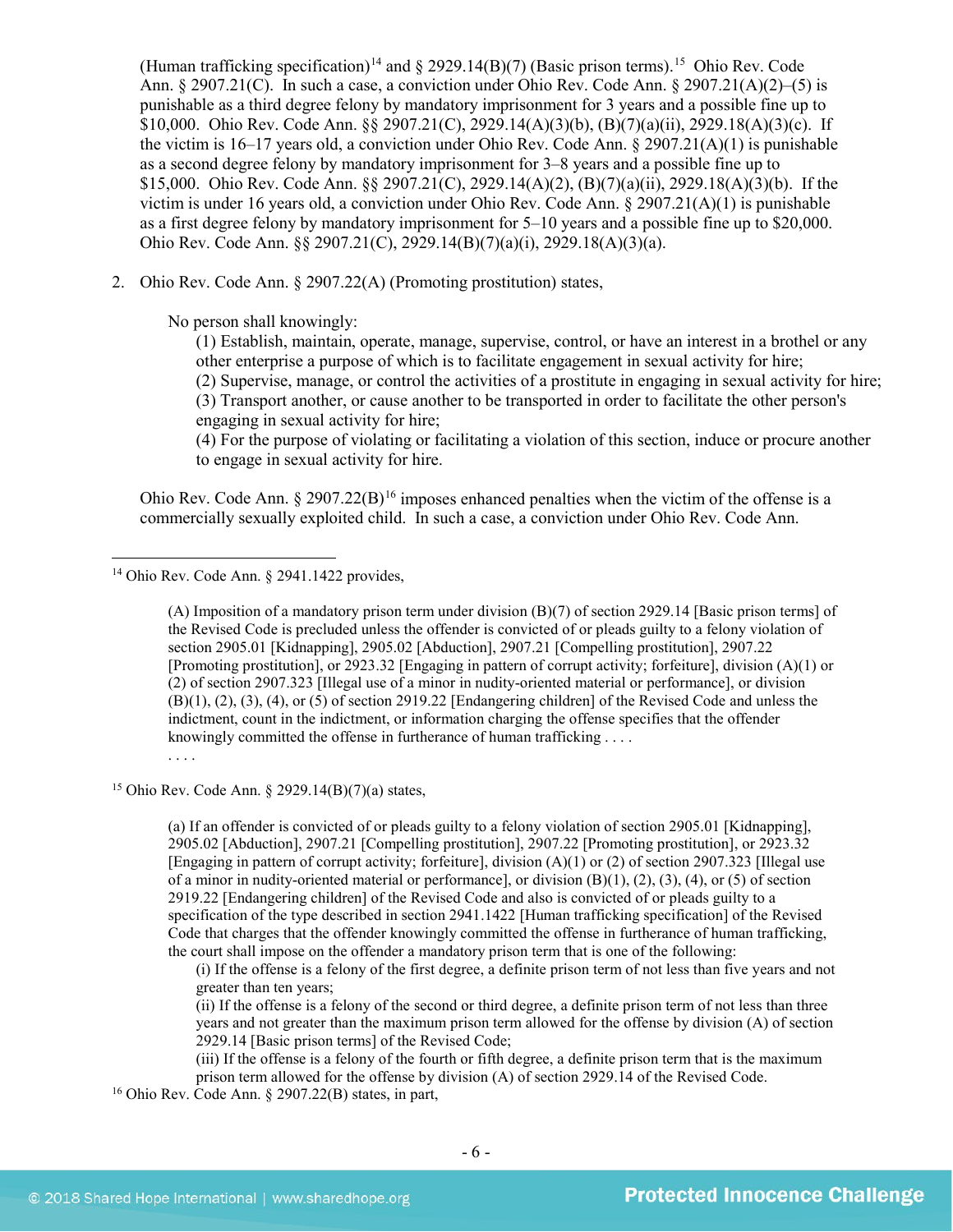§ 2907.22(A) is punishable as a third degree felony by imprisonment for 9–36 months and a possible fine up to \$10,000. Ohio Rev. Code Ann. §§ 2907.22(B), 2929.14(A)(3)(b), 2929.18(A)(3)(c). Where an offender convicted under Ohio Rev. Code Ann. § 2907.22 committed the offense "in furtherance of human trafficking," enhanced penalties apply pursuant to Ohio Rev. Code Ann. § 2941.1422 and § 2929.14(B)(7). In such a case, a conviction under Ohio Rev. Code Ann. § 2907.22 is punishable as a third degree felony by mandatory imprisonment for 3 years and a possible fine up to \$10,000. Ohio Rev. Code Ann. §§ 2907.22(B), 2929.14(A)(3)(b), (B)(7)(a)(ii), 2929.18(A)(3)(c).

3. Ohio Rev. Code Ann. § 2919.22(B)(5) (Endangering children) states,

No person shall do any of the following to a child under eighteen years of age . . .

. . . . (5) Entice, coerce, permit, encourage, compel, hire, employ, use, or allow the child to act, model, or in any other way participate in, or be photographed for, the production, presentation, dissemination, or advertisement of any material or performance that the offender knows or reasonably should know is obscene, is sexually oriented matter, or is nudity-oriented matter.

A conviction under Ohio Rev. Code Ann. § 2919.22(B)(5) is punishable as a second degree felony punishable by imprisonment for  $2-8$  years<sup>17</sup> and a possible fine up to \$15,000. Ohio Rev. Code Ann. §§ 2919.22(E)(4), 2929.14(A)(2), 2929.18(A)(3)(b).

4. Ohio Rev. Code Ann. § 2907.23 (Procuring) states,

(A) No person, knowingly and for gain, shall do either of the following:

- <span id="page-6-1"></span>(1) Entice or solicit another to patronize a prostitute or brothel;
- (2) Procure a prostitute for another to patronize, or take or direct another at the other's request to any place for the purpose of patronizing a prostitute.

(B) No person, having authority or responsibility over the use of premises, shall knowingly permit such premises to be used for the purpose of engaging in sexual activity for hire. (C) Whoever violates this section is guilty of procuring. Except as otherwise provided in this division, procuring is a misdemeanor of the first degree. If the prostitute who is procured, patronized, or otherwise involved in a violation of division  $(A)(2)$  of this section is under sixteen years of age at the time of the violation, regardless of whether the offender who violates division (A)(2) of this section knows the prostitute's age, or if a prostitute who engages in sexual activity for hire in premises used in violation of division (B) of this section is under sixteen years of age at the time of the violation, regardless of whether the offender who violates division (B) of this section knows the prostitute's age, procuring is a felony of the fourth degree. If the prostitute who is procured, patronized, or otherwise involved in violation of division (A)(2) of this section is sixteen or seventeen years of age at the time of the violation or if a prostitute who engages in sexual activity for hire in premises used in violation of division (B) of this section is sixteen or seventeen years of age at the time of the violation, procuring is a felony of the fifth degree.

Whoever violates this section is guilty of promoting prostitution. Except as otherwise provided in this division, promoting prostitution is a felony of the fourth degree. If any prostitute in the brothel involved in the offense, or the prostitute whose activities are supervised, managed, or controlled by the offender, or the person transported, induced, or procured by the offender to engage in sexual activity for hire, is a minor, whether or not the offender knows the age of the minor, then promoting prostitution is a felony of the third degree . . . .

<span id="page-6-0"></span><sup>17</sup> Ohio Rev. Stat. Ann. § 2929.14(A)(2) states, "the prison term shall be two, three, four, five, six, seven, or eight years."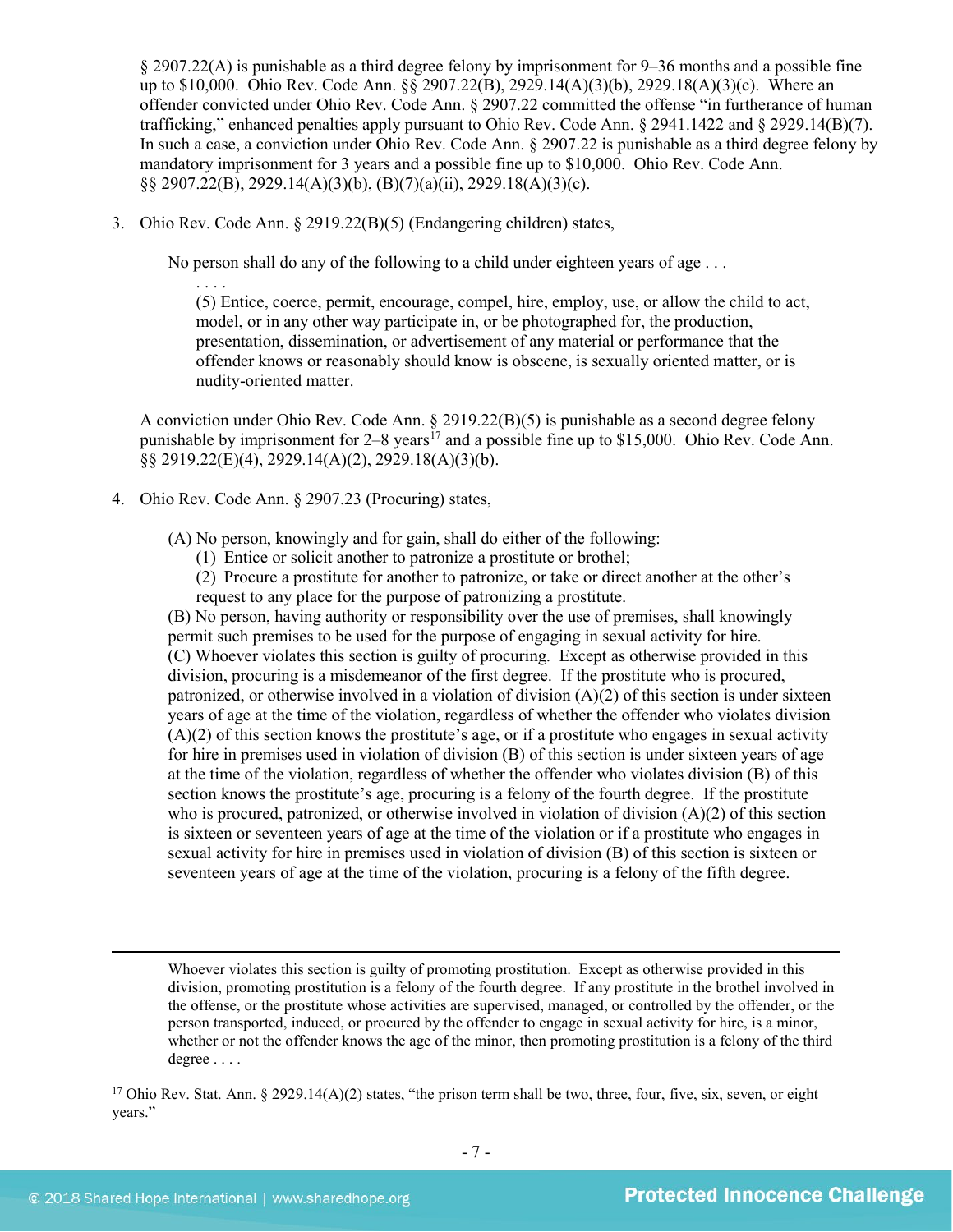<span id="page-7-1"></span>A first degree misdemeanor is punishable by imprisonment for up to 180 days and a possible fine up to \$1,000. Ohio Rev. Code Ann. §§ 2929.24(A)(1), 2929.28(A)(2)(a)(i). A fourth degree felony is punishable by imprisonment for  $6-18$  $6-18$  months<sup>18</sup> and a possible fine up to \$5,000. Ohio Rev. Code Ann. §§ 2929.14(A)(4), 2929.18(A)(3)(d). A fifth degree felony is punishable by imprisonment for  $6-12$  months<sup>[19](#page-7-3)</sup> with "a presumption that a prison term shall be imposed" and a possible fine up to \$2,500. Ohio Rev. Code Ann. §§ 2929.13(D), 2929.14(A)(5), 2929.18(A)(3)(e).

5. Ohio Rev. Code Ann. § 2907.07(B)(2) (Importuning) states,

<span id="page-7-0"></span>No person shall solicit another, not the spouse of the offender, to engage in sexual conduct with the offender, when the offender is eighteen years of age or older and four or more years older than the other person, the other person is sixteen or seventeen years of age and a victim of a violation of section 2905.32 [Trafficking in persons] of the Revised Code, and the offender knows or has reckless disregard of the age of the other person.

A first conviction under Ohio Rev. Code Ann. § 2907.07(B) is punishable as a fifth degree felony by imprisonment for  $6-12$  months<sup>[20](#page-7-4)</sup> with "a presumption in favor of a prison term" and a possible fine up to \$2,500. Ohio Rev. Code Ann. §§ 2907.07(F)(3), 2929.13(D), 2929.14(A)(5), 2929.18(A)(3)(e). If the offender was previously convicted of a "sexually oriented" or "child-victim oriented" offense a violation of Ohio Rev. Code Ann. § 2907.07(B), (D) is punishable as a fourth degree felony by mandatory imprisonment for  $6-18$  months<sup>[21](#page-7-5)</sup> and a possible fine up to \$5,000. Ohio Rev. Code Ann. §§ 2907.07(F)(3), 2929.14(A)(4), 2929.18(A)(3)(d).

6. Ohio Rev. code Ann § 2907.24(A) (Soliciting; after positive HIV test; driver's license suspension) states,

. . . .

(2) No person shall solicit another to engage with such other person in sexual activity for hire<sup>[22](#page-7-6)</sup> if the other person is sixteen or seventeen years of age and the offender knows that the other person is sixteen or seventeen years of age or is in reckless disregard.

(3) No person shall solicit another to engage with such other person in sexual activity for hire if either of the following applies:

(a) The other person is less than sixteen years of age, whether or not the offender knows the age of the other person.

. . . .

A violation of Ohio Rev. code Ann § 2907.24(A) when the victim is sixteen or seventeen years old is a felony of the fifth degree, punishable by imprisonment for  $6-12$  months<sup>[23](#page-7-7)</sup> with "a presumption in favor of a prison term" and a possible fine up to \$2,500. Ohio Rev. Code Ann. §§ 2907.24(C)(1), 2929.13(D),  $2929.14(A)(5)$ ,  $2929.18(A)(3)(e)$ . A violation of Ohio Rev. code Ann § 2907.24(A) when the victim is less than sixteen years of age is a felony of the third degree, punishable by imprisonment for 9–36 months and a

 $\overline{\phantom{a}}$ 

An implicit or explicit agreement to provide sexual activity in exchange for anything of value paid to the person engaging in such sexual activity, to any person trafficking that person, or to any person associated with either such person.

<span id="page-7-2"></span> $18$  Ohio Rev. Code Ann. § 2929.14(A)(4) states, "the prison term shall be six, seven, eight, nine, ten, eleven, twelve, thirteen, fourteen, fifteen, sixteen, seventeen, or eighteen months."

<span id="page-7-3"></span><sup>&</sup>lt;sup>19</sup> Ohio Rev. Code Ann. § 2929.14(A)(5) states, "the prison term shall be six, seven, eight, nine, ten, eleven, or twelve months."

<span id="page-7-4"></span><sup>20</sup> *See supra* note [19.](#page-7-0)

<span id="page-7-5"></span><sup>21</sup> *See supra* note [18.](#page-7-1)

<span id="page-7-6"></span><sup>&</sup>lt;sup>22</sup> "Sexual activity for hire" is defined under Ohio Rev. Code Ann. § 2907.24(E)(2) (Soliciting; after positive HIV test; driver's license suspension) as

<span id="page-7-7"></span><sup>23</sup> *See supra* note [19.](#page-7-0)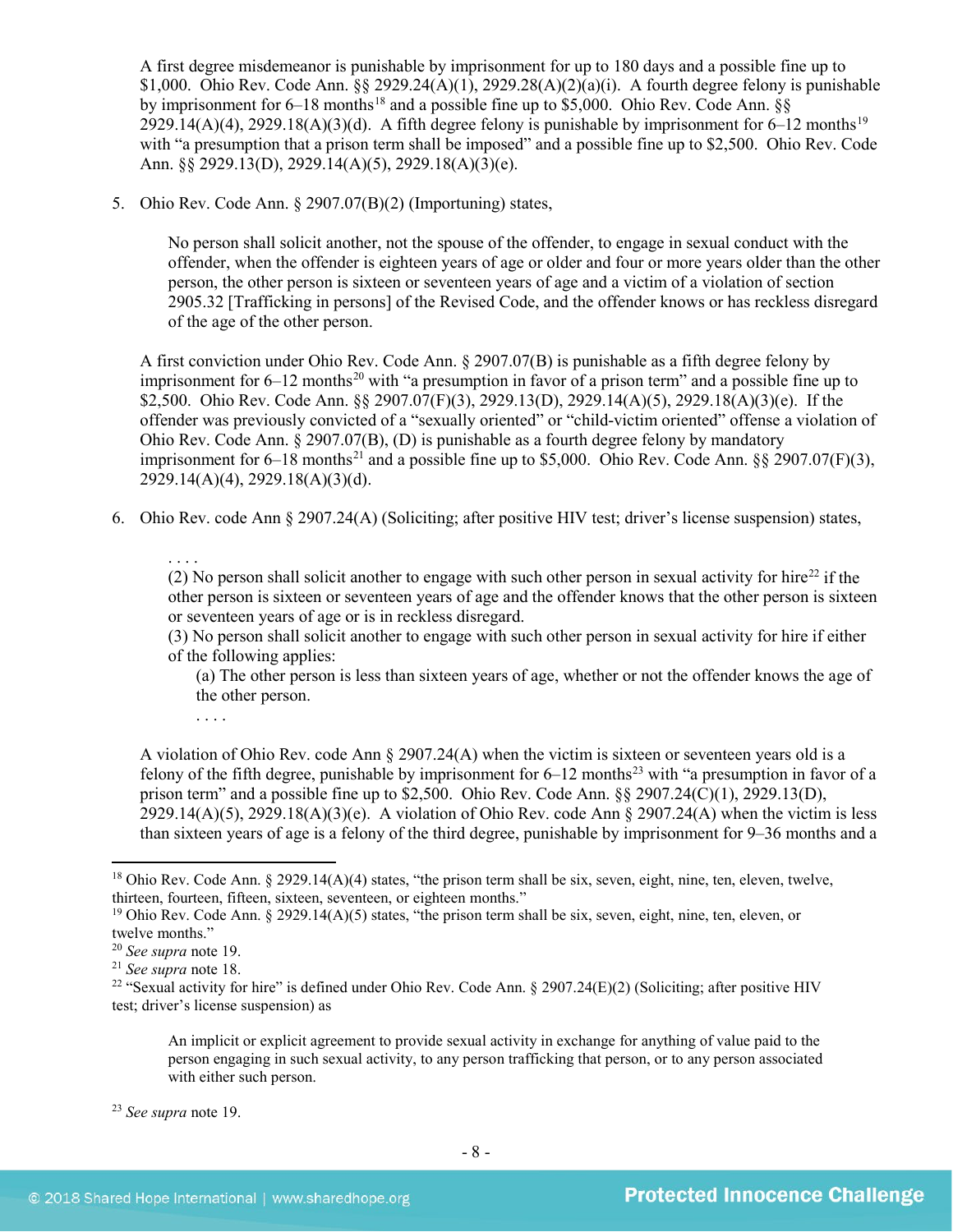possible fine up to \$10,000. Ohio Rev. Code Ann. §§ 2907.24, 2929.13(D), 2929.14(A)(3)(b),  $2929.18(A)(3)(c)$ .

The following laws may be applicable to sexual exploitation of children although they do not specify commercial exchanges:

1. Ohio Rev. Code Ann. § 2907.07(A)–(D) (Importuning) states,

(A) No person shall solicit a person who is less than thirteen years of age to engage in sexual activity with the offender, whether or not the offender knows the age of such person.

(B) (1) No person shall solicit another, not the spouse of the offender, to engage in sexual conduct<sup>[24](#page-8-0)</sup> with the offender, when the offender is eighteen years of age or older and four or more years older than the other person, and the other person is thirteen years of age or older but less than sixteen years of age, whether or not the offender knows the age of the other person.

. . . . (C) No person shall solicit another by means of a telecommunications device, $2<sup>5</sup>$  as defined in section 2913.01 of the Revised Code, to engage in sexual activity with the offender when the offender is eighteen years of age or older and either of the following applies:

(1) The other person is less than thirteen years of age, and the offender knows that the other person is less than thirteen years of age or is reckless in that regard.

(2) The other person is a law enforcement officer posing as a person who is less than thirteen years of age, and the offender believes that the other person is less than thirteen years of age or is reckless in that regard.

(D) No person shall solicit another by means of a telecommunications device, as defined in section 2913.01 of the Revised Code, to engage in sexual activity with the offender when the offender is eighteen years of age or older and either of the following applies:

(1) The other person is thirteen years of age or older but less than sixteen years of age, the offender knows that the other person is thirteen years of age or older but less than sixteen years of age or is reckless in that regard, and the offender is four or more years older than the other person. (2) The other person is a law enforcement officer posing as a person who is thirteen years of age or older but less than sixteen years of age, the offender believes that the other person is thirteen years of age or older but less than sixteen years of age or is reckless in that regard, and the offender is four or more years older than the age the law enforcement officer assumes in posing as the person who is thirteen years of age or older but less than sixteen years of age.

A first conviction under Ohio Rev. Code Ann. § 2907.07(A), (C) carries "a presumption in favor of a prison term" and is punishable as a third degree felony by imprisonment for 9–36 months and a possible fine up to \$10,000. Ohio Rev. Code Ann. §§ 2907.07(F)(2), 2929.13(D), 2929.14(A)(3)(b), 2929.18(A)(3)(c). If the offender was previously convicted of a "sexually oriented" or "child-victim oriented" offense a violation of Ohio Rev. Code Ann. § 2907.07(A), (C) is punishable as a second degree felony by mandatory imprisonment for 2–8 years and a possible fine up to \$15,000. Ohio Rev. Code Ann. §§ 2907.07(F)(2), 2929.14(A)(2), 2929.18(A)(3)(b).

<span id="page-8-0"></span><sup>&</sup>lt;sup>24</sup> Ohio Rev. Code Ann.  $\S$  2907.01(A) defines "sexual conduct" as

vaginal intercourse between a male and female; anal intercourse, fellatio, and cunnilingus between persons regardless of sex; and, without privilege to do so, the insertion, however slight, of any part of the body or any instrument, apparatus, or other object into the vaginal or anal opening of another. Penetration, however slight, is sufficient to complete vaginal or anal intercourse.

<span id="page-8-1"></span><sup>&</sup>lt;sup>25</sup> Ohio Rev. Code Ann. § 2913.01(Y) (Definitions) defines a "telecommunications device" as "any instrument, equipment, machine, or other device that facilitates telecommunication, including, but not limited to, a computer, computer network, computer chip, computer circuit, scanner, telephone, cellular telephone, pager, personal communications device, transponder, receiver, radio, modem, or device that enables the use of a modem."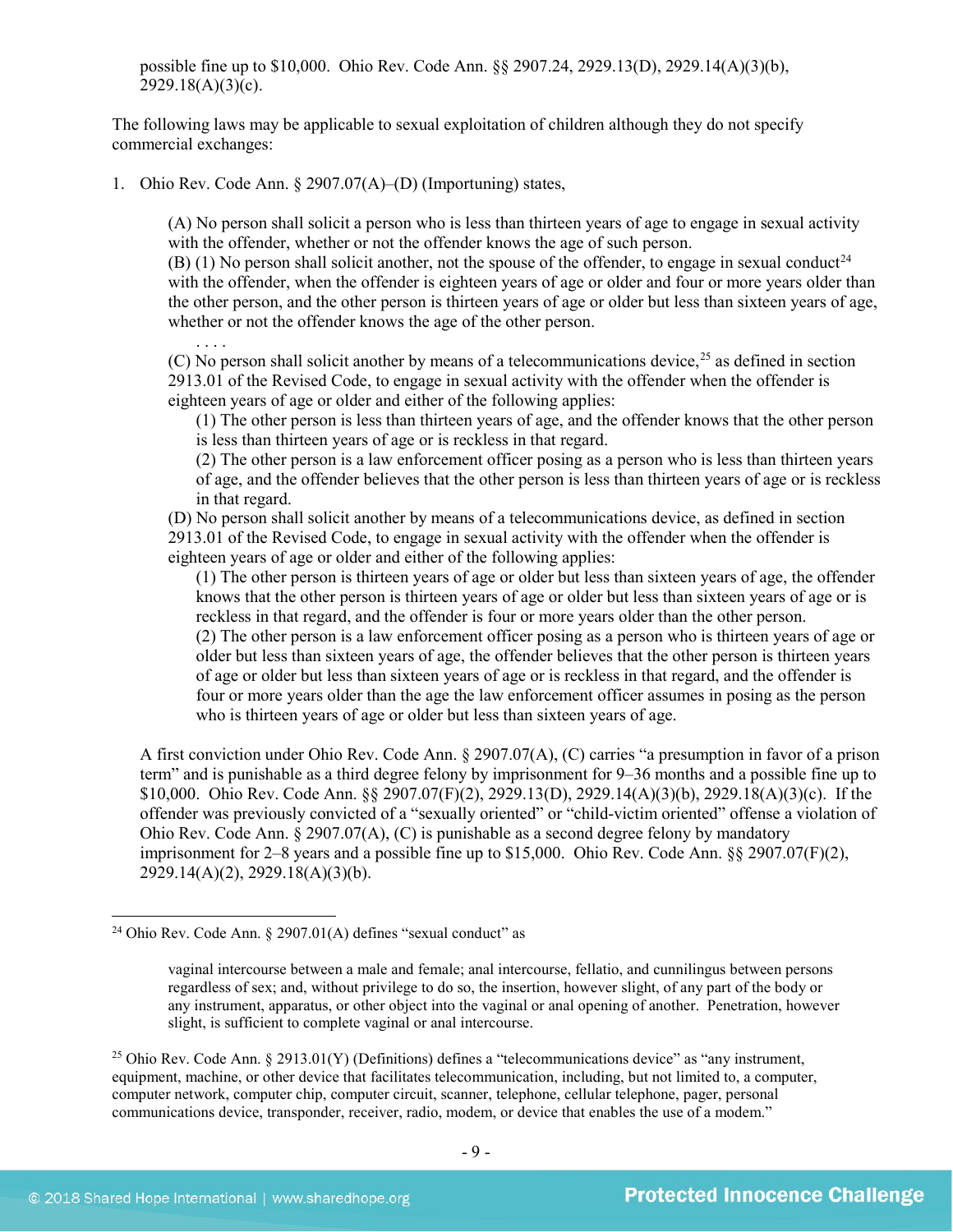A first conviction under Ohio Rev. Code Ann. § 2907.07(B), (D) is punishable as a fifth degree felony by imprisonment for  $6-12$  months<sup>[26](#page-9-0)</sup> with "a presumption in favor of a prison term" and a possible fine up to \$2,500. Ohio Rev. Code Ann. §§ 2907.07(F)(3), 2929.13(D), 2929.14(A)(5), 2929.18(A)(3)(e). If the offender was previously convicted of a "sexually oriented" or "child-victim oriented" offense a violation of Ohio Rev. Code Ann. § 2907.07(B), (D) is punishable as a fourth degree felony by mandatory imprisonment for  $6-18$  months<sup>[27](#page-9-1)</sup> and a possible fine up to \$5,000. Ohio Rev. Code Ann. §§ 2907.07(F)(3), 2929.14(A)(4), 2929.18(A)(3)(d).

2. Ohio Rev. Code Ann. § 2907.02(A)(1)(b) (Rape) states,

. . . .

No person shall engage in sexual conduct with another who is not the spouse of the offender or who is the spouse of the offender but is living separate and apart from the offender, when any of the following applies:

(b) The other person is less than thirteen years of age, whether or not the offender knows the age of the other person.

A first conviction under Ohio Rev. Code Ann. § 2907.02(A)(1)(b) is a first degree felony punishable by mandatory imprisonment for 10 years to life and a possible fine up to \$20,000, unless the victim was under 10, in which the minimum increases to 15 years. Ohio Rev. Code Ann. §§ 2907.02(B),  $2929.18(A)(3)(a)$ ,  $2971.03(B)(1)(a)$ –(b). If the offender uses force, has a previous conviction, or causes harm to the victim the minimum increases to 25 years. Ohio Rev. Code Ann. § 2971.03(B)(1)(c). However, under Ohio Rev. Code Ann. § 2907.02(B),

If an offender is convicted of or pleads guilty to a violation of division  $(A)(1)(b)$  of this section, if the offender was less than sixteen years of age at the time the offender committed the violation of that division, and if the offender during or immediately after the commission of the offense did not cause serious physical harm to the victim, the victim was ten years of age or older at the time of the commission of the violation, and the offender has not previously been convicted of or pleaded guilty to a violation of this section or a substantially similar existing or former law of this state, another state, or the United States, the court shall not sentence the offender to a prison term or term of life imprisonment pursuant to section 2971.03 of the Revised Code, and instead the court shall sentence the offender as otherwise provided in this division.

Additionally, if the offender has a prior conviction under Ohio Rev. Code Ann. § 2907.02(A)(1)(b) or a similar offense in another jurisdiction, the victim is under 10, or the offender causes serious harm, a violation of Ohio Rev. Code Ann.  $\S 2907.02(A)(1)(b)$  may be punishable as a first degree felony by life imprisonment without parole and a possible fine up to \$20,000. Ohio Rev. Code Ann. §§ 2907.02(B), 2929.18(A)(3)(a). Other penalties are applicable to sexually violent predators pursuant to Ohio Rev. Code Ann. § 2971.03(A).

3. Ohio Rev. Code Ann. § 2907.04(A) (Unlawful sexual conduct with a minor) states,

No person who is eighteen years of age or older shall engage in sexual conduct with another, who is not the spouse of the offender, when the offender knows the other person is thirteen years of age or older but less than sixteen years of age, or the offender is reckless in that regard.

A first conviction under Ohio Rev. Code Ann. § 2907.04(A) generally is punishable as a fourth degree felony by imprisonment for 6–18 months and a possible fine up to \$5,000. Ohio Rev. Code Ann. § 2907.04(B)(1), 2929.14(A)(4), 2929.18(A)(3)(d). If the offender is at least 10 years older than the victim, a first conviction under Ohio Rev. Code Ann. § 2907.04(A) is punishable as a third degree

<span id="page-9-0"></span><sup>26</sup> *See supra* note [19.](#page-7-0)

<span id="page-9-1"></span><sup>27</sup> *See supra* note [18.](#page-7-1)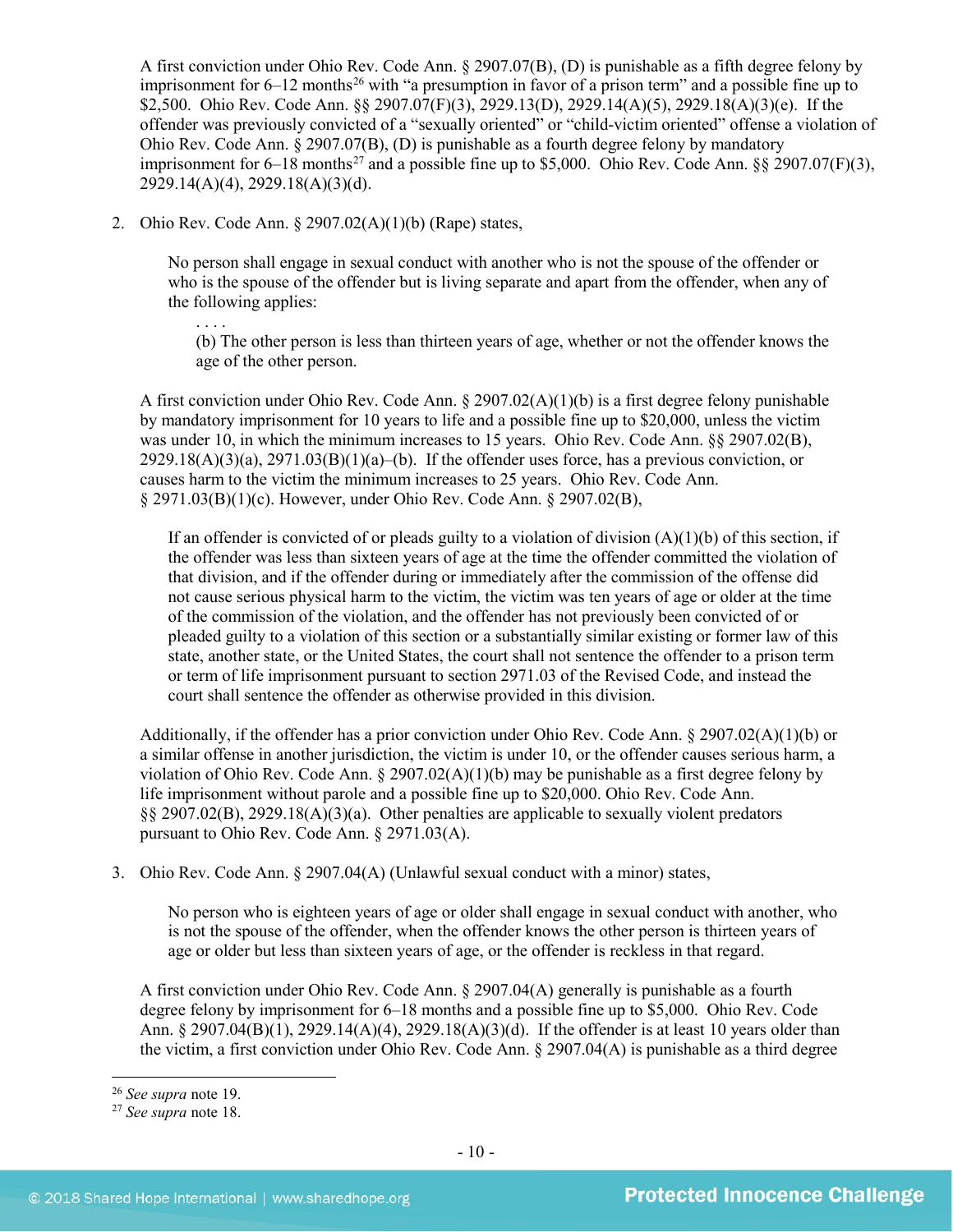felony by imprisonment for  $12-60$  months<sup>[28](#page-10-0)</sup> and a possible fine up to \$10,000. Ohio Rev. Code Ann. §§ 2907.04(B)(3), 2929.14(A)(3)(a), 2929.18(A)(3)(c). However, if the offender is less than 4 years older than the victim, a first conviction under Ohio Rev. Code Ann. § 2907.04(A) is punishable as a first degree misdemeanor by imprisonment for up to 180 days and a possible fine up to \$1,000. Ohio Rev. Code Ann. §§ 2907.04(B)(2), 2929.24(A)(1), 2929.28(A)(2)(a)(i). If the offender has a prior conviction under Ohio Rev. Code Ann. § 2907.02, § 2907.04, or § 2907.03 (Sexual battery), a violation of Ohio Rev. Code Ann. § 2907.04 is punishable as a second degree felony by imprisonment for 2–8 years and a possible fine up to \$15,000. Ohio Rev. Code Ann. §§ 2907.04(B)(4), 2929.14(A)(2), 2929.18(A)(3)(b).

4. Ohio Rev. Code Ann. § 2907.05(A)(4), (B) (Gross sexual imposition) states,

(A) No person shall have sexual contact<sup>[29](#page-10-1)</sup> with another, not the spouse of the offender; cause another, not the spouse of the offender, to have sexual contact with the offender; or cause two or more other persons to have sexual contact when any of the following applies:

. . . . (4) The other person, or one of the other persons, is less than thirteen years of age, whether or not the offender knows the age of that person.

. . . . (B) No person shall knowingly touch the genitalia of another, when the touching is not through clothing, the other person is less than twelve years of age, whether or not the offender knows the age of that person, and the touching is done with an intent to abuse, humiliate, harass, degrade, or arouse or gratify the sexual desire of any person.

A conviction under Ohio Rev. Code Ann. § 2907.05(A)(4) or (B) is punishable as a third degree felony with "a presumption that a prison term shall be imposed for the offense" by imprisonment for 12–60 months and a possible fine up to  $$10,000$ <sup>[30](#page-10-2)</sup> Ohio Rev. Code Ann.  $\frac{8}{5}$  2907.05(C)(2), 2929.14(A)(3)(a),  $2929.18(A)(3)(c)$ .

5. Ohio Rev. Code Ann. § 2907.06(A)(4) (Sexual imposition) states,

No person shall have sexual contact with another, not the spouse of the offender; cause another, not the spouse of the offender, to have sexual contact with the offender; or cause two or more other persons to have sexual contact when any of the following applies:

. . . . (4) The other person, or one of the other persons, is thirteen years of age or older but less than sixteen years of age, whether or not the offender knows the age of such person, and the offender is at least eighteen years of age and four or more years older than such other person.

<span id="page-10-0"></span><sup>&</sup>lt;sup>28</sup> Ohio Rev. Code Ann. § 2929.14(A)(3)(a) states, "the prison term shall be twelve, eighteen, twenty-four, thirty, thirty-six, forty-two, forty-eight, fifty-four, or sixty months."<br><sup>29</sup> Ohio Rev. Code Ann. § 2907.01(B) defines "sexual contact" as, "any touching of an erogenous zone of another,

<span id="page-10-1"></span>including without limitation the thigh, genitals, buttock, pubic region, or, if the person is female, a breast, for the purpose of sexually arousing or gratifying either person."

<span id="page-10-2"></span> $30$  Ohio Rev. Code Ann. § 2907.05(C)(2) further states,

The court shall impose on an offender convicted of gross sexual imposition in violation of division (A)(4) or (B) of this section a mandatory prison term equal to one of the prison terms prescribed in section 2929.14 of the Revised Code for a felony of the third degree if either of the following applies:

<sup>(</sup>a) Evidence other than the testimony of the victim was admitted in the case corroborating the violation;

<sup>(</sup>b) The offender previously was convicted of or pleaded guilty to a violation of this section, rape, the former offense of felonious sexual penetration, or sexual battery, and the victim of the previous offense was less than thirteen years of age.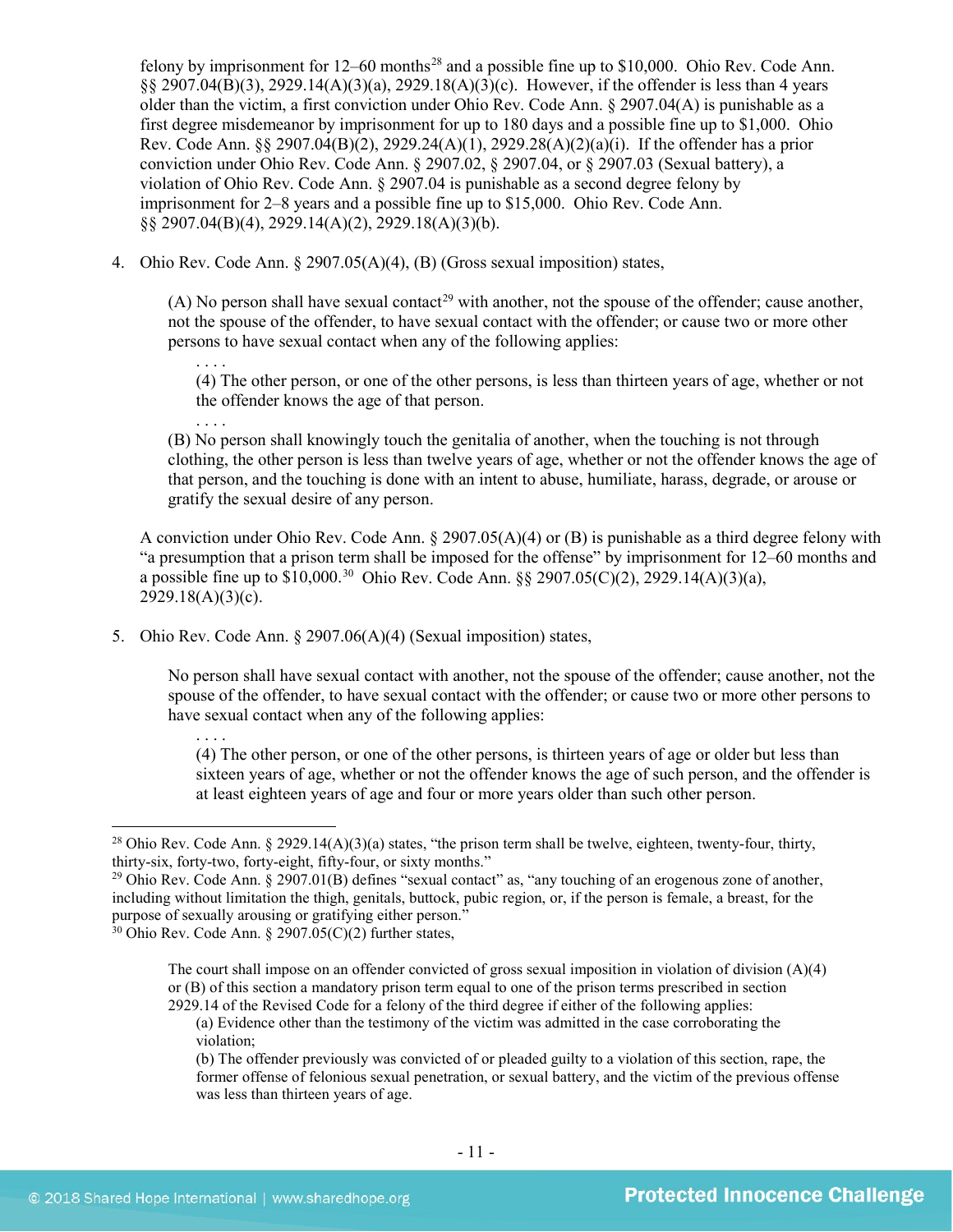A first conviction under Ohio Rev. Code Ann.  $\S 2907.06(A)(4)$  is punishable as a third degree misdemeanor by imprisonment up to 60 days and a possible fine up to \$500. Ohio Rev. Code Ann. § 2907.06(C),  $2929.24(A)(3)$ ,  $2929.28(A)(2)(a)(iii)$ . However, if an offender has certain prior convictions,  $31$  a conviction under Ohio Rev. Code Ann. § 2907.06(A)(4) is punishable as a first degree misdemeanor by imprisonment up to 180 days and a possible fine up to \$1,000. Ohio Rev. Code Ann. §§ 2907.06(C), 2929.24(A)(1)  $2929.28(A)(2)(a)(i)$ .

## *1.3 Prostitution statutes refer to the sex trafficking statute to acknowledge the intersection of prostitution with trafficking victimization.*

Ohio Rev. Code Ann. § 2907.25(A) (Prostitution) does not refer to § 2905.32 (Trafficking in persons) to acknowledge the intersection of prostitution with trafficking victimization. However, Ohio's delinquency statute does refer to the human trafficking statute. Ohio Rev. Code Ann. § 2152.021(F)(1)(b) (Complaint alleging that child is delinquent child or juvenile traffic offender; initiation of serious youthful offender proceedings) states,

At any time after the filing of a complaint alleging that a child is a delinquent child and before adjudication, the court may hold a hearing to determine whether to hold the complaint in abeyance pending the child's successful completion of actions that constitute a method to divert the child from the juvenile court system if the child agrees to the hearing and either of the following applies: . . . The court has reason to believe that the child is a victim of a violation of section 2905.32 of the Revised Code, regardless of whether any person has been convicted of a violation of that section or of any other section for victimizing the child, and the act charged is related to the child's victimization.

Ohio Rev. Code Ann. § 2941.1422(A) (Human trafficking specification) also refers to human trafficking for sentencing purposes of certain CSEC statutes by stating,

(A) Imposition of a mandatory prison term under division (B)(7) of section 2929.14 of the Revised Code is precluded unless the offender is convicted of or pleads guilty to a felony violation of section 2905.01 [Kidnapping], 2905.02 [Abduction], 2907.21 [Compelling prostitution], 2907.22 [Promoting prostitution], or 2923.32 [Engaging in pattern of corrupt activity], division (A)(1) or (2) of section 2907.323 [Illegal use of minor in nudity-oriented material or performance], or division  $(B)(1)$ ,  $(2)$ ,  $(3)$ , (4), or (5) of section 2919.22 [Endangering children] of the Revised Code and unless the indictment, count in the indictment, or information charging the offense specifies that the offender knowingly committed the offense in furtherance of human trafficking . . . .

*1.4 The state racketeering or gang crimes statute includes sex trafficking or commercial sexual exploitation of children (CSEC) offenses as predicate acts allowing the statute to be used to prosecute child sex trafficking crimes.* 

Ohio Rev. Code Ann. § 2923.32(A) (Engaging in pattern of corrupt activity; forfeiture) states,

(1) No person employed by, or associated with, any enterprise<sup>[32](#page-11-1)</sup> shall conduct or participate in, directly or indirectly, the affairs of the enterprise through a pattern of corrupt activity<sup>[33](#page-11-2)</sup> or the collection of an unlawful debt.

<span id="page-11-0"></span><sup>31</sup> These include convictions under Ohio Rev. Code Ann. § 2907.06, § 2907.02 (Rape), § 2907.03 (Sexual battery), § 2907.04 (Unlawful sexual conduct with minor), or § 2907.05 (Gross sexual imposition).

<span id="page-11-1"></span><sup>32</sup> Ohio Rev. Code Ann. § 2923.31(C) (Definitions) defines an "enterprise" as including "any individual, sole proprietorship, partnership, limited partnership, corporation, trust, union, government agency, or other legal entity, or any organization, association, or group of persons associated in fact although not a legal entity. 'Enterprise' includes illicit as well as licit enterprises."

<span id="page-11-2"></span> $33$  Ohio Rev. Code Ann. § 2923.31(E) defines a "pattern of corrupt activity" as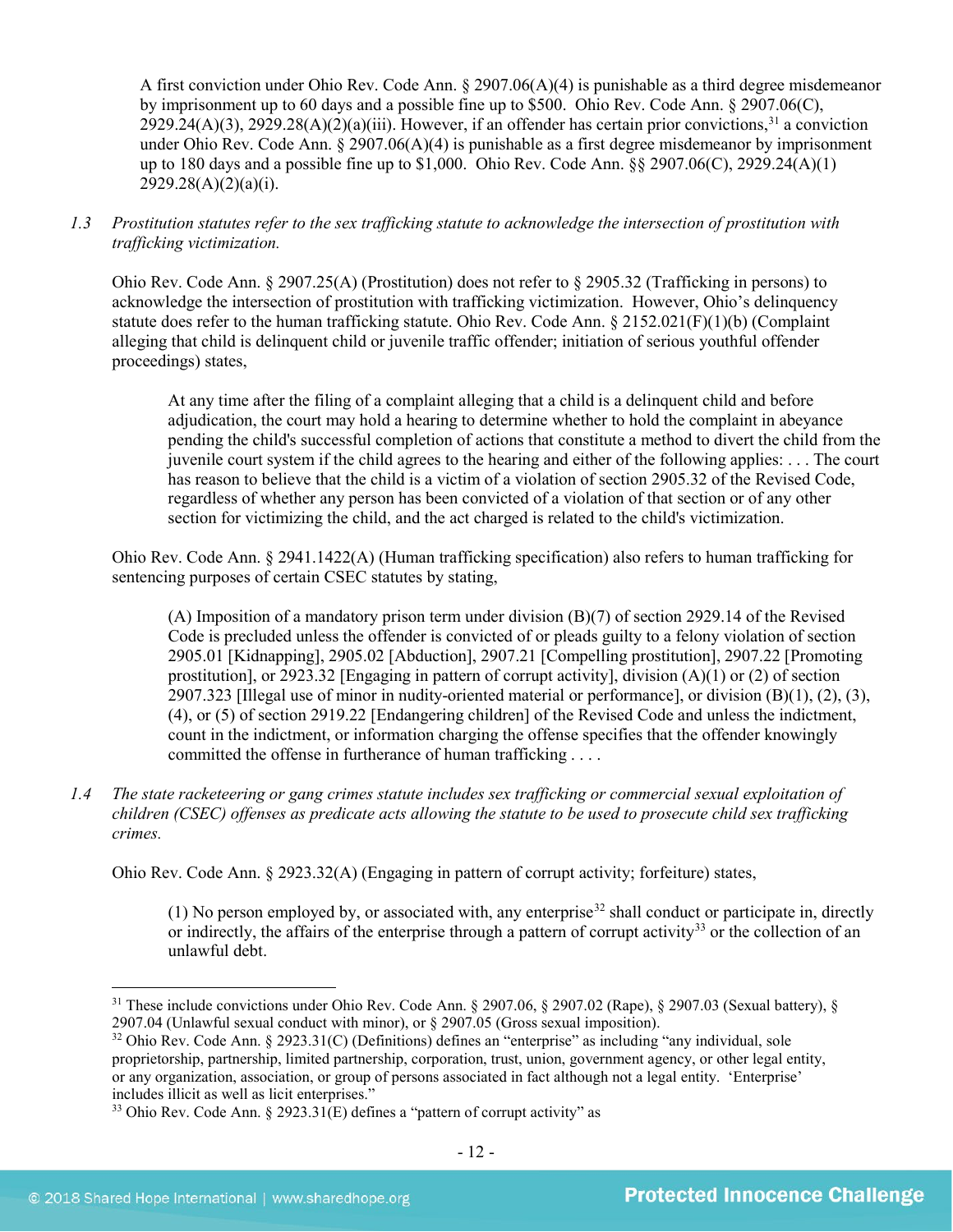(2) No person, through a pattern of corrupt activity or the collection of an unlawful debt, shall acquire or maintain, directly or indirectly, any interest in, or control of, any enterprise or real property. (3) No person, who knowingly has received any proceeds derived, directly or indirectly, from a pattern of corrupt activity or the collection of any unlawful debt, shall use or invest, directly or indirectly, any part of those proceeds, or any proceeds derived from the use or investment of any of those proceeds, in the acquisition of any title to, or any right, interest, or equity in, real property or in the establishment or operation of any enterprise.

. . . .

Ohio Rev. Code Ann. § 2923.31(I) (Definitions) defines "corrupt activity" as

engaging in, attempting to engage in, conspiring to engage in, or soliciting, coercing, or intimidating another person to engage in any of the following:

(1) Conduct defined as "racketeering activity" under the "Organized Crime Control Act of 1970," 84 Stat. 941, 18 U.S.C. 1961(1)(B), (1)(C), (1)(D), and (1)(E), as amended;

(2) Conduct constituting any of the following:

(a) A violation of section 1315.55 [Additional money laundering prohibitions], . . . 2907.321 [Pandering obscenity involving a minor], 2907.322 [Pandering sexually oriented matter involving a minor], 2907.323 [Illegal use of minor in nudity-oriented material or performance] .

. . . .

(c) Any violation of section 2907.21 [Compelling prostitution], 2907.22 [Promoting prostitution] . . . .

. . . . (e) Any violation or combination of violations of section 2907.32 [Pandering obscenity] of the Revised Code involving any material or performance containing a display of bestiality or of sexual conduct, as defined in section 2907.01 [Definitions] of the Revised Code, that is explicit and depicted with clearly visible penetration of the genitals or clearly visible penetration by the penis of any orifice when the total proceeds of the violation or combination of violations, the payments made in the violation or combination of violations, or the value of the contraband or other property illegally possessed, sold, or purchased in the violation or combination of violations exceeds one thousand dollars;

(f) Any combination of violations described in division  $(I)(2)(c)$  of this section and violations of section 2907.32 of the Revised Code involving any material or performance containing a display of bestiality or of sexual conduct, as defined in section 2907.01 of the Revised Code, that is explicit and depicted with clearly visible penetration of the genitals or clearly visible penetration by the penis of any orifice when the total proceeds of the combination of violations, payments made in the combination of violations, amount of the claims for payment or for other benefits that is false or deceptive and that is involved in the combination of violations, or value

two or more incidents of corrupt activity, whether or not there has been a prior conviction, that are related to the affairs of the same enterprise, are not isolated, and are not so closely related to each other and connected in time and place that they constitute a single event.

At least one of the incidents forming the pattern shall occur on or after January 1, 1986. Unless any incident was an aggravated murder or murder, the last of the incidents forming the pattern shall occur within six years after the commission of any prior incident forming the pattern, excluding any period of imprisonment served by any person engaging in the corrupt activity.

For the purposes of the criminal penalties that may be imposed pursuant to section 2923.32 of the Revised Code, at least one of the incidents forming the pattern shall constitute a felony under the laws of this state in existence at the time it was committed or, if committed in violation of the laws of the United States or of any other state, shall constitute a felony under the law of the United States or the other state and would be a criminal offense under the law of this state if committed in this state.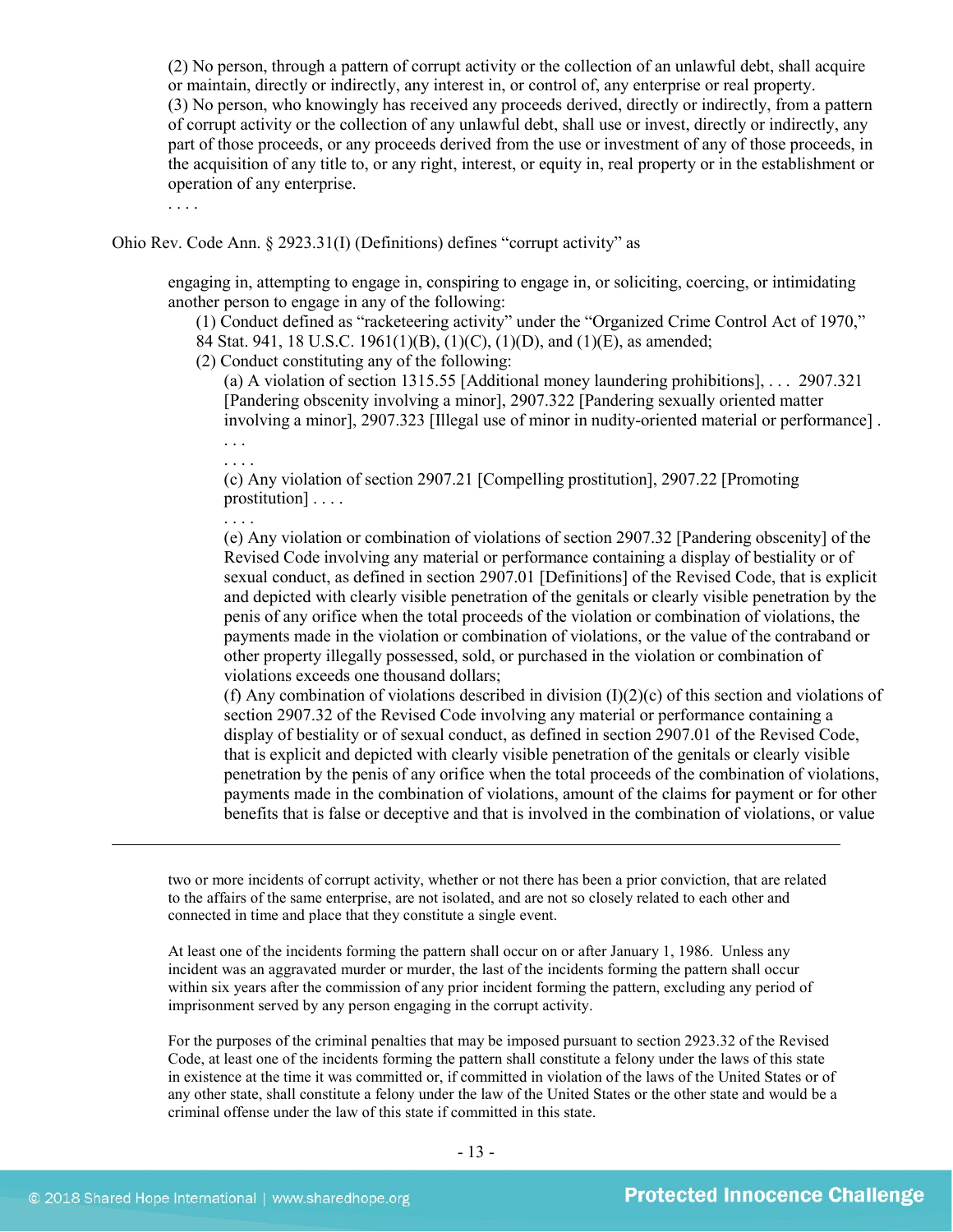of the contraband or other property illegally possessed, sold, or purchased in the combination of violations exceeds one thousand dollars;

(g) Any violation of section 2905.32 [Trafficking in persons] of the Revised Code to the extent the violation is not based solely on the same conduct that constitutes corrupt activity pursuant to division  $(I)(2)(c)$  of this section due to the conduct being in violation of section 2907.21 of the Revised Code.

(3) Conduct constituting a violation of any law of any state other than this state that is substantially similar to the conduct described in division  $(I)(2)$  of this section, provided the defendant was convicted of the conduct in a criminal proceeding in the other state;

. . . .

It is important to note that a person cannot be convicted of both a human trafficking offense and compelling prostitution offense because the Ohio legislature merged these two offenses, labeling them "allied offenses of similar import" under its provisions on multiple counts. Ohio Rev. Code Ann. §§ 2905.32(D), 2941.25(A).<sup>[34](#page-13-0)</sup> Additionally, Ohio law also specifies that a human trafficking offense can be considered a predicate act only to the extent that it is "not based solely on the same conduct that constitutes corrupt activity . . . due to the conduct being in violation of section 2907.21 of the Revised Code [Compelling prostitution]." Ohio Rev. Stat. Ann. §  $2923.31(I)(2)(g)$ . Thus, in determining whether there is a pattern of corrupt activity, there may only be one predicate act even where a person has engaged in conduct that constitutes both human trafficking and compelling prostitution with regard to the same victim.

A conviction under Ohio Rev. Code Ann. § 2923.32(A) generally is punishable as a second degree felony by imprisonment for 2–8 years and a possible fine up to \$15,000 or 3 times the greater of "the gross value gained" or "the gross loss caused." Ohio Rev. Code Ann. §§ 2923.32(B)(1), (2)(a), 2929.14(A)(2), 2929.18(A)(3)(b). However, where at least "one of the incidents of corrupt activity is a felony of the first, second, or third degree," a conviction under Ohio Rev. Code Ann. § 2923.32(A) is punishable as a first degree felony by imprisonment for 3– 11 years<sup>35</sup> and a possible fine up to \$20,000 or 3 times the greater of "the gross value gained" or "the gross loss caused." Ohio Rev. Code Ann. §§ 2923.32(B)(1), (2)(a), 2929.14(A)(1), 2929.18(A)(3)(a). Additionally, a conviction is subject to asset forfeiture. Ohio Rev. Code Ann. § 2923.32(B)(3) (Engaging in a pattern of corrupt activity) states,

In addition to any other penalty or disposition authorized or required by law, the court shall order any person who is convicted of or pleads guilty to a violation of this section or who is adjudicated delinquent by reason of a violation of this section to criminally forfeit to the state under Chapter 2981. of the Revised Code any personal or real property in which the person has an interest and that was used in the course of or intended for use in the course of a violation of this section, or that was derived from or realized through conduct in violation of this section, including any property constituting an interest in, means of control over, or influence over the enterprise involved in the violation and any property constituting proceeds derived from the violation . . . .

<span id="page-13-0"></span> $34$  Pursuant to Ohio Rev. Code Ann. § 2941.25(Allied offenses of similar import—multiple counts),

<sup>(</sup>A) Where the same conduct by defendant can be construed to constitute two or more allied offenses of similar import, the indictment or information may contain counts for all such offenses, but the defendant may be convicted of only one.

<sup>(</sup>B) Where the defendant's conduct constitutes two or more offenses of dissimilar import, or where his conduct results in two or more offenses of the same or similar kind committed separately or with a separate animus as to each, the indictment or information may contain counts for all such offenses, and the defendant may be convicted of all of them.

<span id="page-13-1"></span><sup>35</sup> *See supra* note [12.](#page-4-3)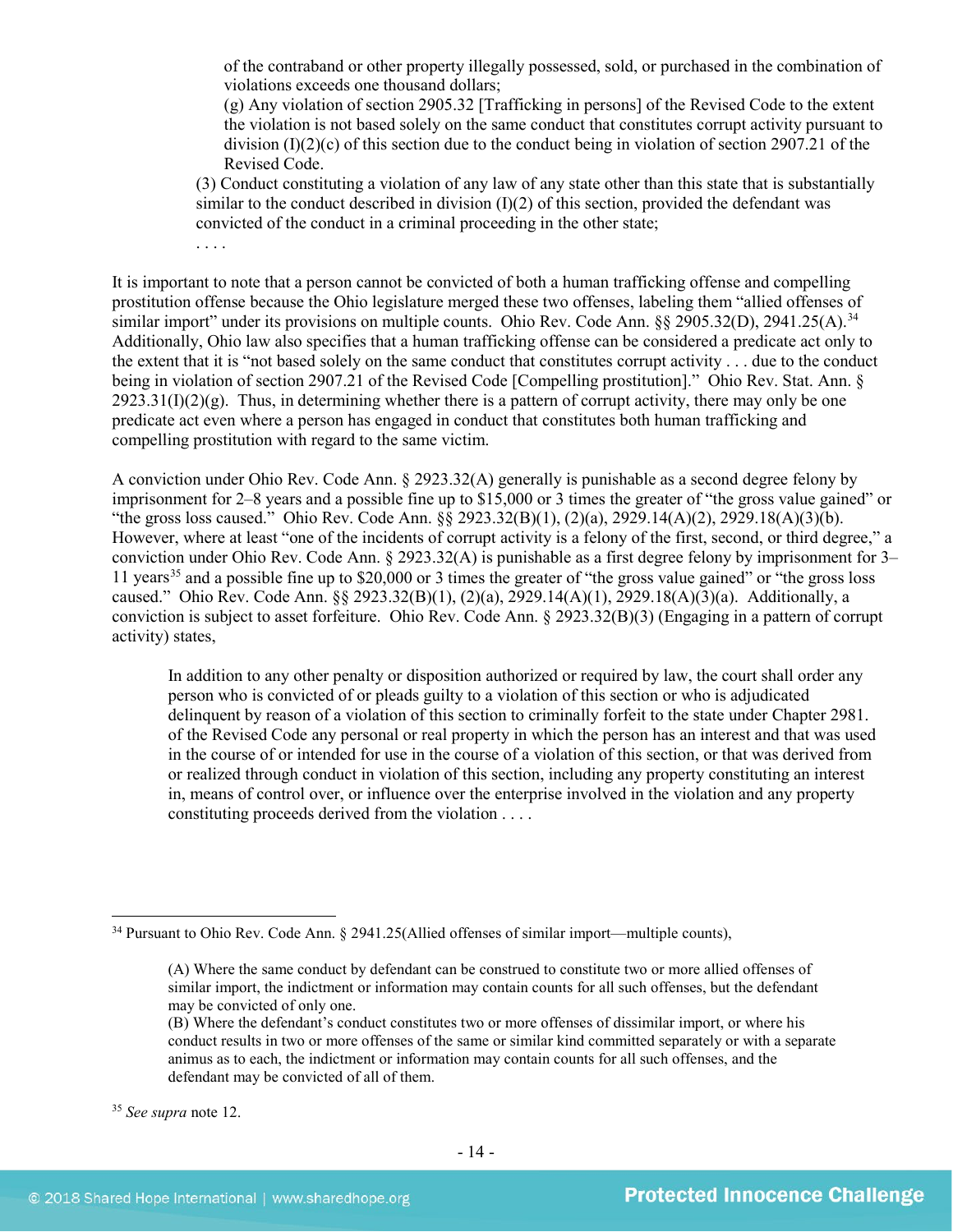#### **FRAMEWORK ISSUE 2: CRIMINAL PROVISIONS FOR DEMAND**

## *Legal Components:*

- *2.1 The state sex trafficking law can be applied to buyers of commercial sex acts with a minor.*
- *2.2 Buyers of commercial sex acts with a minor can be prosecuted under commercial sexual exploitation of children (CSEC) laws.*
- *2.3 Solicitation laws differentiate between soliciting sex acts with an adult and soliciting sex acts with a minor under 18.*
- *2.4 Penalties for buyers of commercial sex acts with minors are as high as federal penalties.*
- *2.5 Using the Internet or electronic communications to lure, entice, or purchase, or attempt to lure, entice, or purchase commercial sex acts with a minor is a separate crime or results in an enhanced penalty for buyers.*
- *2.6 No age mistake defense is permitted for a buyer of commercial sex acts with any minor under 18.*
- *2.7 Base penalties for buying sex acts with a minor under 18 are sufficiently high and not reduced for older minors.*
- *2.8 Financial penalties for buyers of commercial sex acts with minors are sufficiently high to make it difficult for buyers to hide the crime.*
- *2.9 Buying and possessing images of child sexual exploitation carries penalties as high as similar federal offenses.*

\_\_\_\_\_\_\_\_\_\_\_\_\_\_\_\_\_\_\_\_\_\_\_\_\_\_\_\_\_\_\_\_\_\_\_\_\_\_\_\_\_\_\_\_\_\_\_\_\_\_\_\_\_\_\_\_\_\_\_\_\_\_\_\_\_\_\_\_\_\_\_\_\_\_\_\_\_\_\_\_\_\_\_\_\_\_\_\_\_\_\_\_\_\_

*2.10 Convicted buyers of commercial sex acts with minors are required to register as sex offenders.* 

## *Legal Analysis:*

*2.1 The state sex trafficking law can be applied to buyers of commercial sex acts with a minor.*

Ohio Rev. Code Ann. § 2905.32 (Trafficking in persons) does not apply to buyers of commercial sex with minors because Ohio Rev. Code Ann. § 2905.32(C) specifically states, "In a prosecution under this section, proof that the defendant engaged in sexual activity with any person, or solicited sexual activity with any person, whether or not for hire, without more, does not constitute a violation of this section."

- 2.1.1 Recommendation: Amend Ohio Rev. Code Ann. § 2905.32 (Trafficking in persons) to make the statute applicable to the actions of buyers of commercial sex with minors.
- *2.2 Buyers of commercial sex acts with a minor can be prosecuted under commercial sexual exploitation of children (CSEC) laws.*

Ohio Rev. Code Ann.  $\S 2907.21(A)(3)$ , (4) (Compelling prostitution) includes the crime of buying sex with a minor by making it illegal for a person to "pay or agree to pay a minor, either directly or through the minor's agent, so that the minor will engage in sexual activity" or to pay for having engaged in sexual activity with a minor "pursuant to a prior agreement." A conviction under Ohio Rev. Code Ann. § 2907.21(A)(3) or (4) is punishable as a third degree felony by imprisonment for 9–[36](#page-14-0) months<sup>36</sup> and a possible fine up to \$10,000. Ohio Rev. Code Ann. §§ 2907.21(C), 2929.14(A)(3)(b), 2929.18(A)(3)(c).

Buyers also face charges under Ohio Rev. Code Ann. § 2907.24 (Soliciting; after positive HIV test; driver's license suspension), which makes it illegal to solicit minors for sexual activity for hire. An offense is a felony of the fifth degree when the victim is sixteen or seventeen years old, punishable by imprisonment for 6–12 months<sup>[37](#page-14-1)</sup> with "a presumption in favor of a prison term" and a possible fine up to \$2,500. Ohio Rev. Code Ann. §§ 2907.24(C)(1), 2929.13(D), 2929.14(A)(5), 2929.18(A)(3)(e). A violation of Ohio Rev. Code Ann § 2907.24(A) when the victim is less than sixteen years of age is a felony of the third degree, punishable by imprisonment for 9–36 months and a possible fine up to \$10,000. Ohio Rev. Code Ann. §§ 2907.24, 2929.13(D), 2929.14(A)(3)(b), 2929.18(A)(3)(c).

<span id="page-14-0"></span><sup>36</sup> *See supra* note [11.](#page-4-4)

<span id="page-14-1"></span><sup>37</sup> *See supra* note [19.](#page-7-0)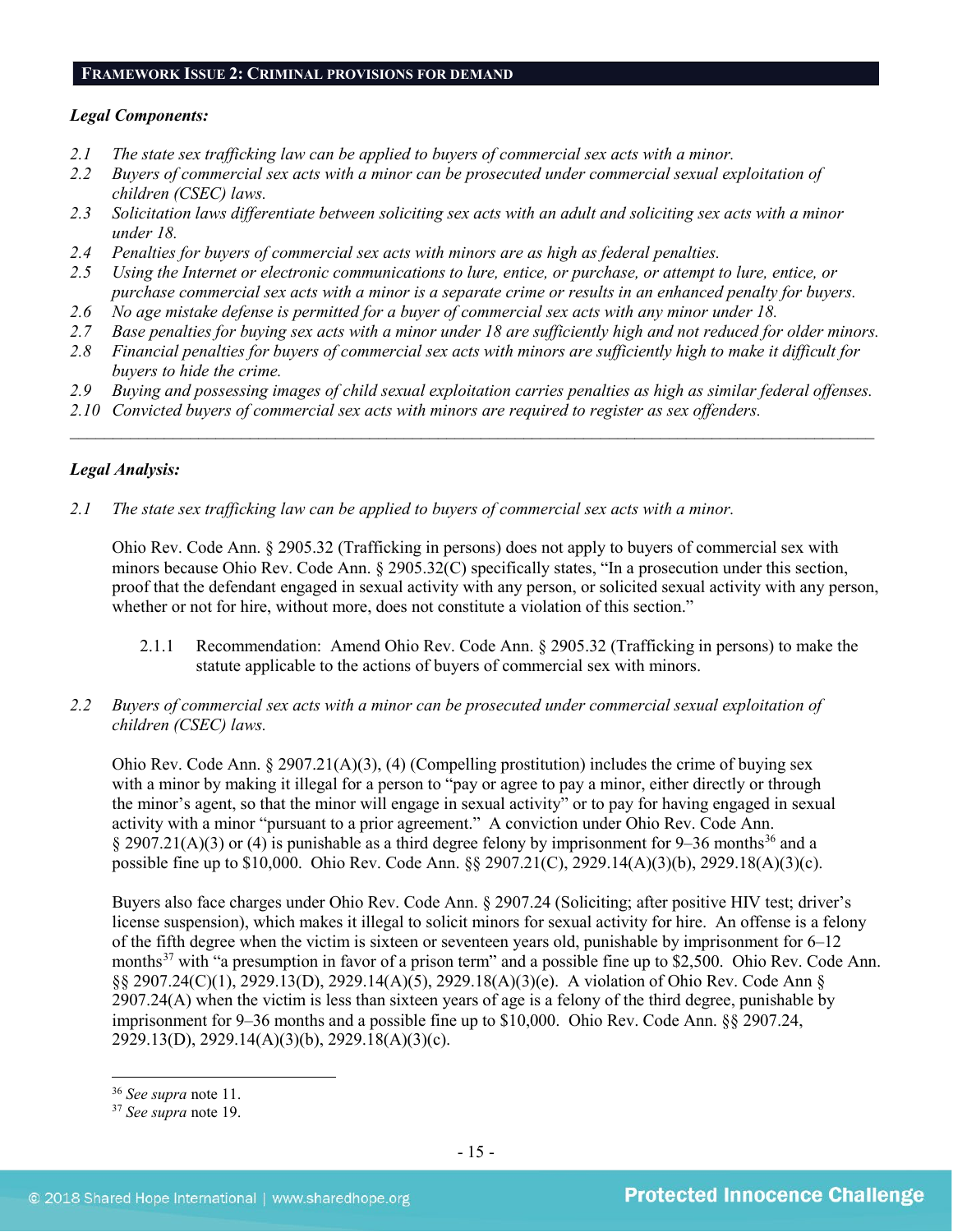A buyer who solicits sex with a minor trafficking victim aged 16 or 17, also faces prosecution under Ohio Rev. Code Ann. § 2907.07(B)(2) (Importuning) states,

No person shall solicit another, not the spouse of the offender, to engage in sexual conduct with the offender, when the offender is eighteen years of age or older and four or more years older than the other person, the other person is sixteen or seventeen years of age and a victim of a violation of section 2905.32 [Trafficking in persons] of the Revised Code, and the offender knows or has reckless disregard of the age of the other person.

A first conviction under Ohio Rev. Code Ann. § 2907.07(B) is punishable as a fifth degree felony by imprisonment for  $6-12$  months<sup>[38](#page-15-0)</sup> with "a presumption in favor of a prison term" and a possible fine up to \$2,500. Ohio Rev. Code Ann. §§ 2907.07(F)(3), 2929.13(D), 2929.14(A)(5), 2929.18(A)(3)(e). If the offender was previously convicted of a "sexually oriented" or "child-victim oriented" offense a violation of Ohio Rev. Code Ann. § 2907.07(B), (D) is punishable as a fourth degree felony by mandatory imprisonment for  $6-18$  months<sup>[39](#page-15-1)</sup> and a possible fine up to \$5,000. Ohio Rev. Code Ann. §§ 2907.07(F)(3), 2929.14(A)(4), 2929.18(A)(3)(d).

Buyers could also be prosecuted under Ohio Rev. Code Ann. § 2919.22(B)(5) (Endangering children), which states,

No person shall do any of the following to a child under eighteen years of age . . .

(5) Entice, coerce, permit, encourage, compel, hire, employ, use, or allow the child to act, model, or in any other way participate in, or be photographed for, the production, presentation, dissemination, or advertisement of any material or performance that the offender knows or reasonably should know is obscene, is sexually oriented matter, or is nudity-oriented matter.

A conviction under Ohio Rev. Code Ann. § 2919.22(B)(5) is punishable as a second degree felony punishable by imprisonment for  $2-8$  years<sup>40</sup> and a possible fine up to \$15,000. Ohio Rev. Code Ann. §§ 2919.22(E)(4), 2929.14(A)(2), 2929.18(A)(3)(b). Several of Ohio's sexual offenses also could be used to prosecute certain buyers of commercial sex acts with a minor.<sup>[41](#page-15-3)</sup>

*2.3 Solicitation laws differentiate between soliciting sex acts with an adult and soliciting sex acts with a minor under 18.*

Ohio Rev. Code Ann. § 2907.24 (Soliciting; after positive HIV test; driver's license suspension) distinguishes between solicitation of an adult and solicitation of a minor. Additionally, under Ohio Rev. Code Ann. §  $2907.21(A)(2)–(4)$  (Compelling prostitution). Ohio makes it a separate crime to solicit or pay a minor to engage in sexual activity for hire.<sup>[42](#page-15-4)</sup> Ohio Rev. Code Ann. § 2907.07(B)(2) (Importuning) also makes it a crime to solicit sex with a minor trafficking victim aged 16 or 17.

*2.4 Penalties for buyers of commercial sex acts with minors are as high as federal penalties.*

A conviction under Ohio Rev. Code Ann. § 2907.21(A)(3), (4) (Compelling prostitution) is punishable as a third degree felony by imprisonment for 9–36 months and a possible fine up to \$10,000. Ohio Rev. Code Ann. §§ 2907.21(C), 2929.14(A)(3)(b), 2929.18(A)(3)(c). A conviction under Ohio Rev. Code Ann. § 2919.22(B)(5)

 $\overline{\phantom{a}}$ 

. . . .

<span id="page-15-0"></span><sup>38</sup> *See supra* note [19.](#page-7-0)

<span id="page-15-1"></span><sup>39</sup> *See supra* note [18.](#page-7-1)

<span id="page-15-2"></span><sup>&</sup>lt;sup>40</sup> See supra note [17.](#page-6-1)<br><sup>41</sup> See supra Component 1.2 for a full description of the sexual offense laws that may be used to prosecute buyers.

<span id="page-15-4"></span><span id="page-15-3"></span><sup>&</sup>lt;sup>42</sup> See supra Component 2.2 for the penalties applicable to a conviction under Ohio Rev. Code Ann. § 2907.21.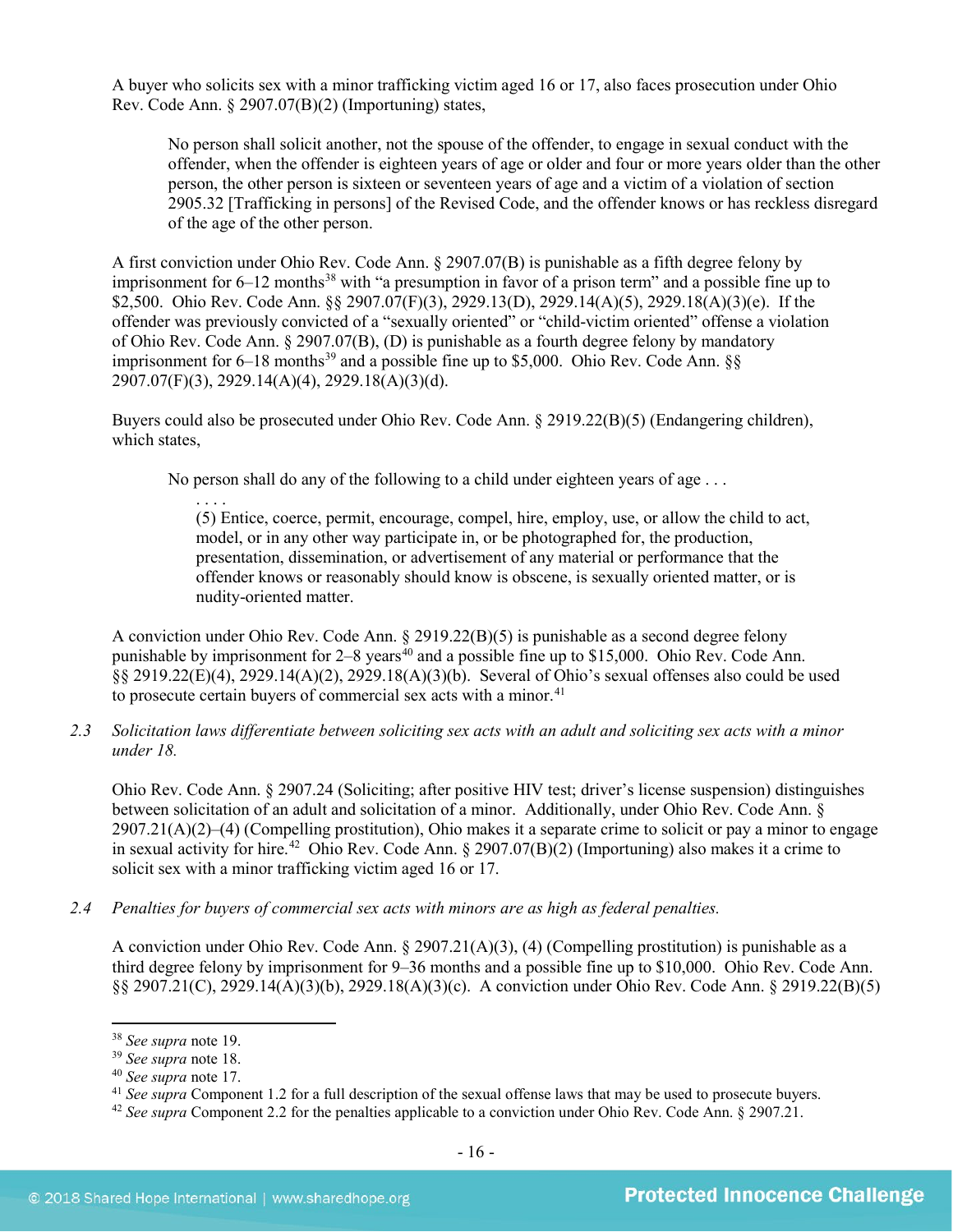(Endangering children) is punishable as a second degree felony punishable by imprisonment for 2–8 years and a possible fine up to \$15,000. Ohio Rev. Code Ann. §§ 2919.22(E)(4), 2929.14(A)(2), 2929.18(A)(3)(b). A first conviction under Ohio Rev. Code Ann. § 2907.07(B)(2) (Importuning) is punishable as a fifth degree felony by imprisonment for  $6-12$  months<sup>[43](#page-16-0)</sup> with "a presumption in favor of a prison term" and a possible fine up to \$2,500. Ohio Rev. Code Ann. §§ 2907.07(F)(3), 2929.13(D), 2929.14(A)(5), 2929.18(A)(3)(e). If the offender was previously convicted of a "sexually oriented" or "child-victim oriented" offense a violation of Ohio Rev. Code Ann. § 2907.07(B), (D) is punishable as a fourth degree felony by mandatory imprisonment for 6–18 months[44](#page-16-1) and a possible fine up to \$5,000. Ohio Rev. Code Ann. §§ 2907.07(F)(3), 2929.14(A)(4),  $2929.18(A)(3)(d)$ .

An offense under Ohio Rev. Code Ann. § 2907.24 (Soliciting; after positive HIV test; driver's license suspension) is a felony of the fifth degree when the victim is sixteen or seventeen years old, punishable by imprisonment for  $6-12$  months<sup>[45](#page-16-2)</sup> with "a presumption in favor of a prison term" and a possible fine up to \$2,500. Ohio Rev. Code Ann. §§ 2907.24(C)(1), 2929.13(D), 2929.14(A)(5), 2929.18(A)(3)(e). A violation of Ohio Rev. code Ann  $\S 2907.24(A)$  when the victim is less than sixteen years of age is a felony of the third degree, punishable by imprisonment for 9–36 months and a possible fine up to \$10,000. Ohio Rev. Code Ann. §§ 2907.24, 2929.13(D), 2929.14(A)(3)(b), 2929.18(A)(3)(c).

<span id="page-16-7"></span>In comparison, if the victim is under the age of 14, a conviction under the Trafficking Victims Protection Act (TVPA)[46](#page-16-3) for child sex trafficking is punishable by 15 years to life imprisonment and a fine not to exceed \$250,000. 18 U.S.C. §§ 1591(b)(1), 3559(a)(1), 3571(b)(3). If the victim is between the ages of 14–17, a conviction is punishable by 10 years to life imprisonment and a fine not to exceed \$250,000. 18 U.S.C. §§ 1591(b)(2), 3559(a)(1), 3571(b)(3). A conviction is punishable by mandatory life imprisonment, however, if the buyer has a prior conviction for a federal sex offense<sup>[47](#page-16-4)</sup> against a minor. 18 U.S.C. § 3559(e)(1). To the extent buyers can be prosecuted under other federal CSEC laws,<sup>[48](#page-16-5)</sup> a conviction is punishable by penalties ranging from a fine not to exceed \$250,000 to life imprisonment and a fine not to exceed \$250,000.<sup>[49](#page-16-6)</sup>

<span id="page-16-8"></span>2.4.1 Recommendation: Amend Ohio Rev. Code Ann. § 2907.21(A)(3), (4) (Compelling prostitution), § 2919.22(B)(5) (Endangering children) and § 2907.07(B)(2) (Importuning) to raise the penalties to reflect the seriousness of these offenses.

 $\overline{\phantom{a}}$ 

an offense under section 1591 [18 USCS § 1591] (relating to sex trafficking of children), 2241 [18 USCS § 2241] (relating to aggravated sexual abuse), 2242 [18 USCS  $\S$  2242] (relating to sexual abuse), 2244(a)(1) [18 USCS  $\S 2244(a)(1)$ ] (relating to abusive sexual contact), 2245 [18 USCS  $\S 2245$ ] (relating to sexual abuse resulting in death), 2251 [18 USCS § 2251] (relating to sexual exploitation of children), 2251A [18 USCS § 2251A] (relating to selling or buying of children), 2422(b) [18 USCS § 2422(b)] (relating to coercion and enticement of a minor into prostitution), or  $2423(a)$  [18 USCS §  $2423(a)$ ] (relating to transportation of minors).

<span id="page-16-6"></span><span id="page-16-5"></span><sup>48</sup> 18 U.S.C. §§ 2251A(b) (Selling or buying of children), 2251(a) (Sexual exploitation of children), 2423(a) (Transportation of a minor with intent for minor to engage in criminal sexual activity), 2422(a) (Coercion and enticement), 2252(a)(2), (a)(4) (Certain activities relating to material involving the sexual exploitation of minors). <sup>49</sup> 18 U.S.C. §§ 2251A(b) (conviction punishable by imprisonment for 30 years to life and a fine), 2251(e) (conviction punishable by imprisonment for 15–30 years and a fine), 2423(a) (conviction punishable by imprisonment for 10 years to life and a fine), 2422(a) (conviction punishable by a fine, imprisonment up to 20 years, or both),  $2252(b)$  (stating that a conviction under subsection (a)(2) is punishable by imprisonment for 5–20 years and a fine, while a conviction under subsection (a)(4) is punishable by imprisonment up to 10 years, a fine, or both); *see also* 18 U.S.C. §§ 3559(a)(1) (classifying all of the above listed offenses as felonies), 3571(b)(3) (providing a fine up to \$250,000 for any felony conviction).

<sup>43</sup> *See supra* note [19.](#page-7-0)

<span id="page-16-1"></span><span id="page-16-0"></span><sup>44</sup> *See supra* note [18.](#page-7-1)

<span id="page-16-2"></span><sup>45</sup> *See supra* note [19.](#page-7-0)

<span id="page-16-3"></span><sup>46</sup> Trafficking Victims Protection Act (TVPA) of 2000, Pub. L. No. 106-386, 114 Stat. 1464, 1466 (codified in scattered sections of 18 and 22 U.S.C.).

<span id="page-16-4"></span><sup>&</sup>lt;sup>47</sup> Pursuant to 18 U.S.C. § 3559(e)(2), "federal sex offense" is defined as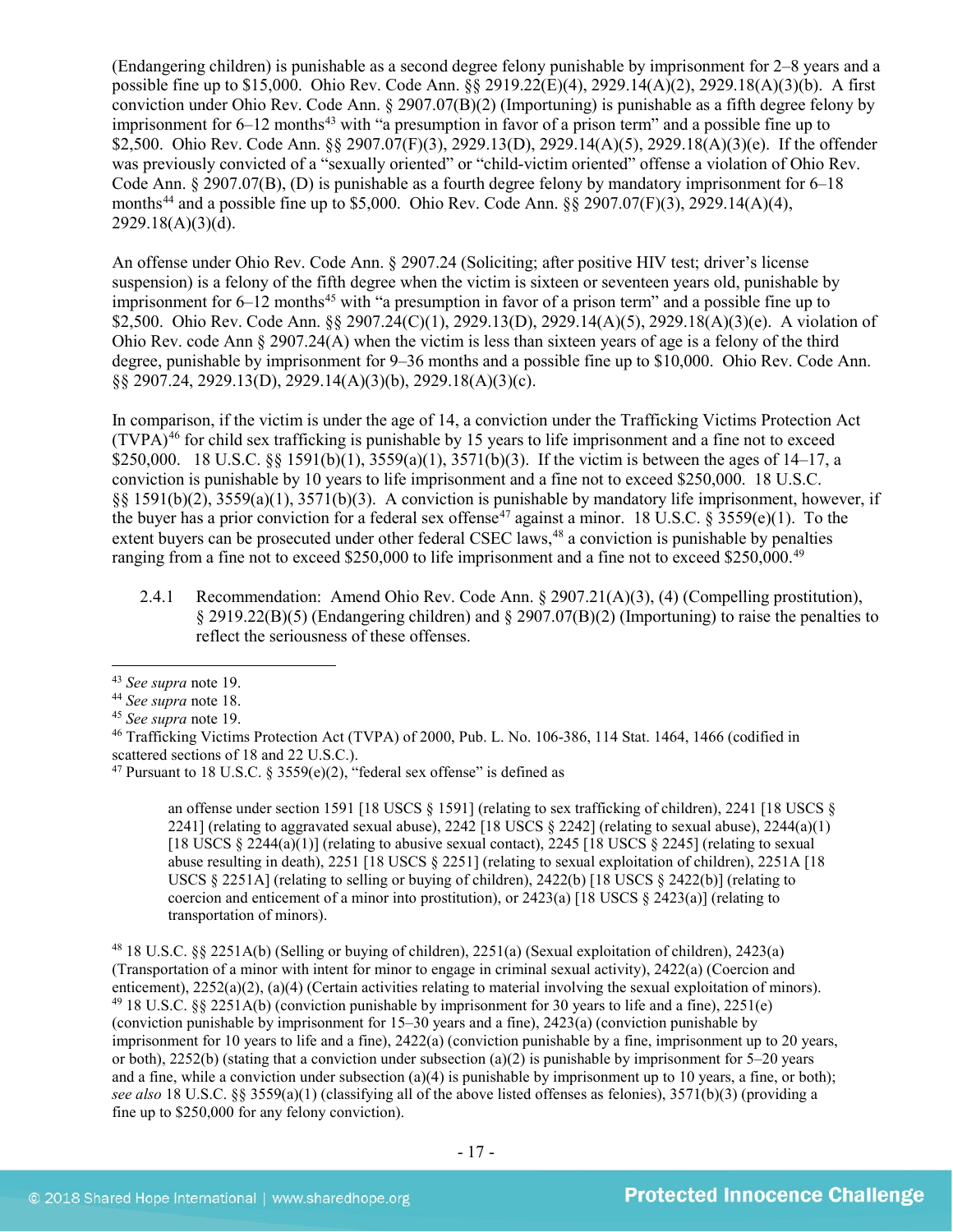*2.5 Using the Internet or electronic communications to lure, entice, or purchase, or attempt to lure, entice, or purchase commercial sex acts with a minor is a separate crime or results in an enhanced penalty for buyers.*

Ohio law prohibits buyers from soliciting minors under the age of 16 via electronic communications. Ohio Rev. Code Ann. § 2907.07(C), (D) (Importuning) states,

(C) No person shall solicit another by means of a telecommunications device,  $50$  as defined in section 2913.01 of the Revised Code, to engage in sexual activity with the offender when the offender is eighteen years of age or older and either of the following applies:

(1) The other person is less than thirteen years of age, and the offender knows that the other person is less than thirteen years of age or is reckless in that regard.

. . . . (D) No person shall solicit another by means of a telecommunications device, as defined in section 2913.01 of the Revised Code, to engage in sexual activity with the offender when the offender is eighteen years of age or older and either of the following applies:

(1) The other person is thirteen years of age or older but less than sixteen years of age, the offender knows that the other person is thirteen years of age or older but less than sixteen years of age or is reckless in that regard, and the offender is four or more years older than the other person. . . . .

However, Ohio Rev. Code Ann. § 2907.07(C), (D) does not specify that the sexual activity be commercial in nature.

Ohio Rev. Code Ann. § 2907.07(B)(2) applies when the person solicited is 16–17 years of age; it states,

No person shall solicit another, not the spouse of the offender, to engage in sexual conduct with the offender, when the offender is eighteen years of age or older and four or more years older than the other person, the other person is sixteen or seventeen years of age and a victim of a violation of section 2905.32 [Trafficking in persons] of the Revised Code, and the offender knows or has reckless disregard of the age of the other person.

However, Ohio Rev. Code Ann.  $\S 2907(B)(2)$  does not specify that the sexual activity be commercial in nature nor expressly prohibit the use of electronic communications.

Where the child is under 13, a first conviction under Ohio Rev. Code Ann. § 2907.07(C) carries "a presumption in favor of a prison term" and is punishable as a third degree by imprisonment for 9–36 months and a possible fine up to \$10,000. Ohio Rev. Code Ann. §§ 2907.07(F)(2), 2929.13(D), 2929.14(A)(3)(b), 2929.18(A)(3)(c). If the buyer was previously convicted of a "sexually oriented" or "child-victim oriented" offense a violation of Ohio Rev. Code Ann. § 2907.07(C) is punishable as a second degree felony by mandatory imprisonment for 2– 8 years and a possible fine up to \$15,000. Ohio Rev. Code Ann. §§ 2907.07(F)(2), 2929.14(A)(2), 2929.18(A)(3)(b). Where the child is 13–15, a first conviction under Ohio Rev. Code Ann. § 2907.07(D) is punishable as a fifth degree felony by imprisonment for  $6-12$  months<sup>[51](#page-17-1)</sup> with "a presumption in favor of a prison term" and a possible fine up to \$2,500. Ohio Rev. Code Ann. §§ 2907.07(F)(3), 2929.13(D), 2929.14(A)(5),  $2929.18(A)(3)(e)$ . If the buyer was previously convicted of a "sexually oriented" or "child-victim oriented" offense a violation of Ohio Rev. Code Ann. § 2907.07(D) is punishable as a fourth degree felony by mandatory

<span id="page-17-0"></span> $50$  Ohio Rev. Code Ann. § 2913.01(Y) (Definitions) defines a "telecommunications device" as "any instrument, equipment, machine, or other device that facilitates telecommunication, including, but not limited to, a computer, computer network, computer chip, computer circuit, scanner, telephone, cellular telephone, pager, personal communications device, transponder, receiver, radio, modem, or device that enables the use of a modem."

<span id="page-17-1"></span><sup>51</sup> *See supra* note [19.](#page-7-0)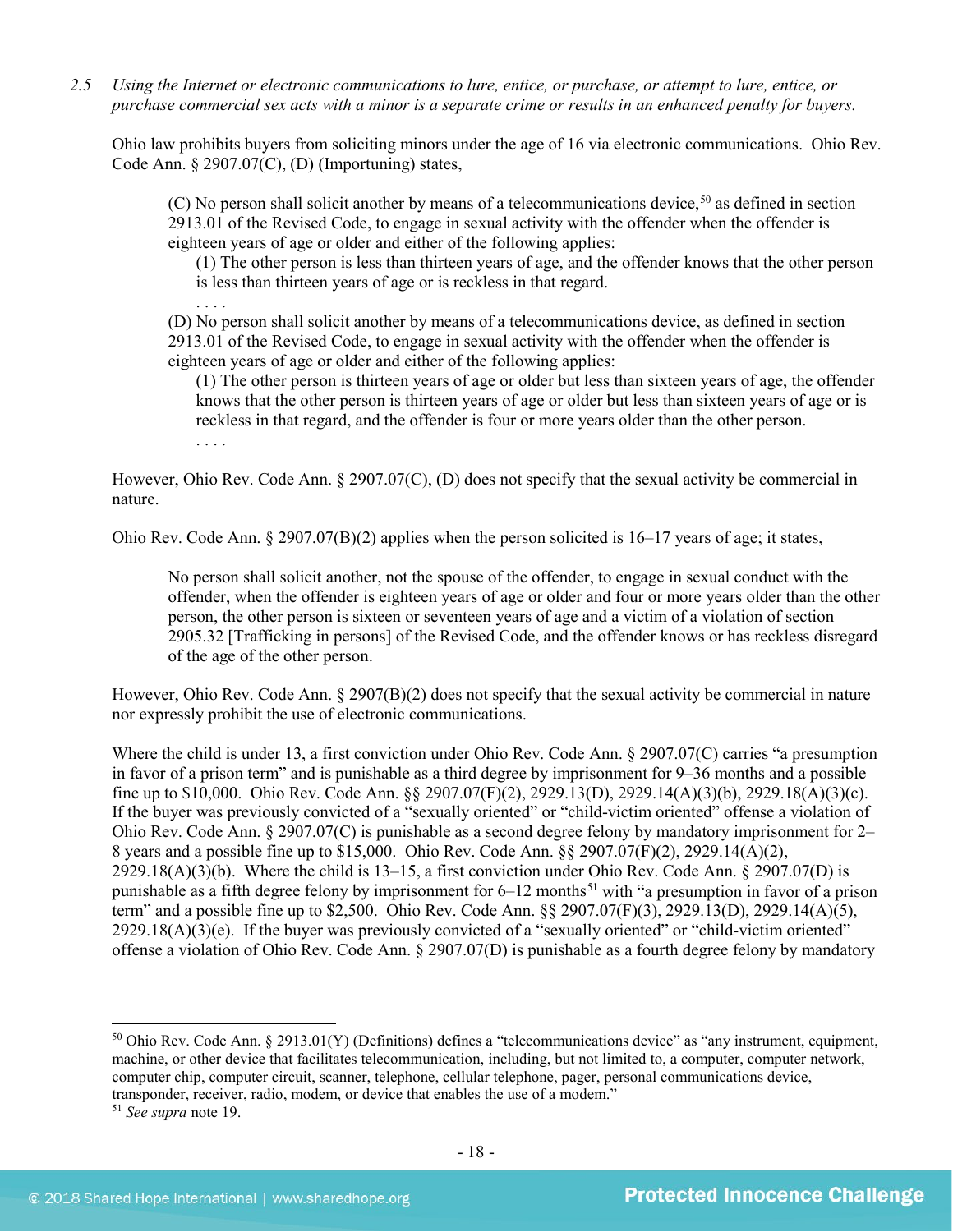imprisonment for  $6-18$  months<sup>[52](#page-18-0)</sup> and a possible fine up to \$5,000. Ohio Rev. Code Ann. §§ 2907.07(F)(3), 2929.14(A)(4), 2929.18(A)(3)(d).

*2.6 No age mistake defense is permitted for a buyer of commercial sex acts with any minor under 18.*

Ohio Rev. Code Ann. § 2907.24 (Soliciting; after positive HIV test; driver's license suspension) establishes that an age mistake defense is not permitted for buyers when the person solicited is "less than sixteen years of age, whether or not the offender knows the age of the person." Ohio Rev. Code Ann. § 2907.24(3)(a). However, a mistake of age defense is not prohibited when the minor victim is 16 or 17 years of age and the buyer must know "that the other person is sixteen or seventeen years of age or is reckless in that regard." Ohio Rev. Code Ann. § 2907.24(2).

Ohio Rev. Code Ann. § 2907.21(A)(3)–(4) (Compelling prostitution) prohibits the use of an age mistake defense by stating that the conduct prohibited under Ohio Rev. Code Ann. § 2907.21(A)(3)–(4) is illegal "whether or not the offender knows the age" of such person. Ohio Rev. Code Ann. § 2907.07(C), (D) (Importuning) does not expressly prohibit a mistake of age defense and requires the offender to know or be "reckless in . . . regard" to the minor's age. Ohio Rev. Code Ann.  $\S 2907.07(B)$ , (C), (D).

- 2.6.1 Recommendation: Amend Ohio Rev. Code Ann. § 2907.07 (Importuning) to expressly prohibit a mistake of age defense.
- *2.7 Base penalties for buying sex acts with a minor under 18 are sufficiently high and not reduced for older minors.*

One of Ohio's buyer-applicable CSEC laws, Ohio Rev. Code Ann. § 2907.24 (Soliciting; after positive HIV test; driver's license suspension), staggers penalties based on a minor's age and does not provide sufficiently high penalties. If the victim is 16–17, a conviction under Ohio Rev. Code Ann. § 2907.24 is a felony of the fifth degree punishable by imprisonment for  $6-12$  months<sup>[53](#page-18-1)</sup> with "a presumption in favor of a prison term." Ohio Rev. Code Ann. §§ 2907.24(C)(1), 2929.13(D), 2929.14(A)(5). If the victim is under 16, a conviction under Ohio Rev. Code Ann. § 2907.24(A) is a felony of the third degree punishable by imprisonment for 9–36 months. Ohio Rev. Code Ann. §§ 2907.24, 2929.13(D), 2929.14(A)(3)(b).

In contrast, Ohio Rev. Code Ann. § 2907.21(A)(3)–(4) (Compelling prostitution) does not stagger penalties based on a minor's age, but penalties still are not sufficiently high. Regardless of the age of the minor-victim, a conviction under Ohio Rev. Code Ann. § 2907.21(A)(3)–(4) (Compelling prostitution) is punishable as a third degree felony by imprisonment for 9–36 months. Ohio Rev. Code Ann. §§ 2907.21(C), 2929.14(A)(3)(b).

- 2.7.1 Recommendation: Amend Ohio Rev. Code Ann. § 2907.24 (Soliciting; after positive HIV test; driver's license suspension) and § 2907.21 (Compelling prostitution) to provide sufficient base penalties for all minors under 18.
- *2.8 Financial penalties for buyers of commercial sex acts with minors are sufficiently high to make it difficult for buyers to hide the crime.*

Buyers may be required to pay fines. Buyers convicted under Ohio Rev. Code Ann. § 2907.21(A)(3)–(4) (Compelling prostitution) may be ordered to pay a fine up to \$10,000. Ohio Rev. Code Ann. §§ 2905.32(E), 2907.21(C), 2929.18(A)(3)(b). Buyers convicted under Ohio Rev. Code Ann. § 2907.07(C), (D) (Importuning) for the first time may be ordered to pay possible fines up to \$10,000, where the victim is under 13, or up to \$2,500, where the victim is 13–15 or is a 16 or 17 year old victim of trafficking. Ohio Rev. Code Ann. §§ 2907.07(F)(2), (3), 2929.18(A)(3)(c), (e). Buyers with prior convictions convicted under Ohio Rev. Code Ann. § 2907.07(C), (D) or may be required to pay a possible fine up to \$15,000, where the victim is under 13, or up to \$5,000, where the victim is 13–15. Ohio Rev. Code Ann. §§ 2907.07(F)(2), (3), 2929.18(A)(3)(b), (d).

<span id="page-18-0"></span><sup>52</sup> *See supra* note [18.](#page-7-1)

<span id="page-18-1"></span><sup>53</sup> *See supra* note [19.](#page-7-0)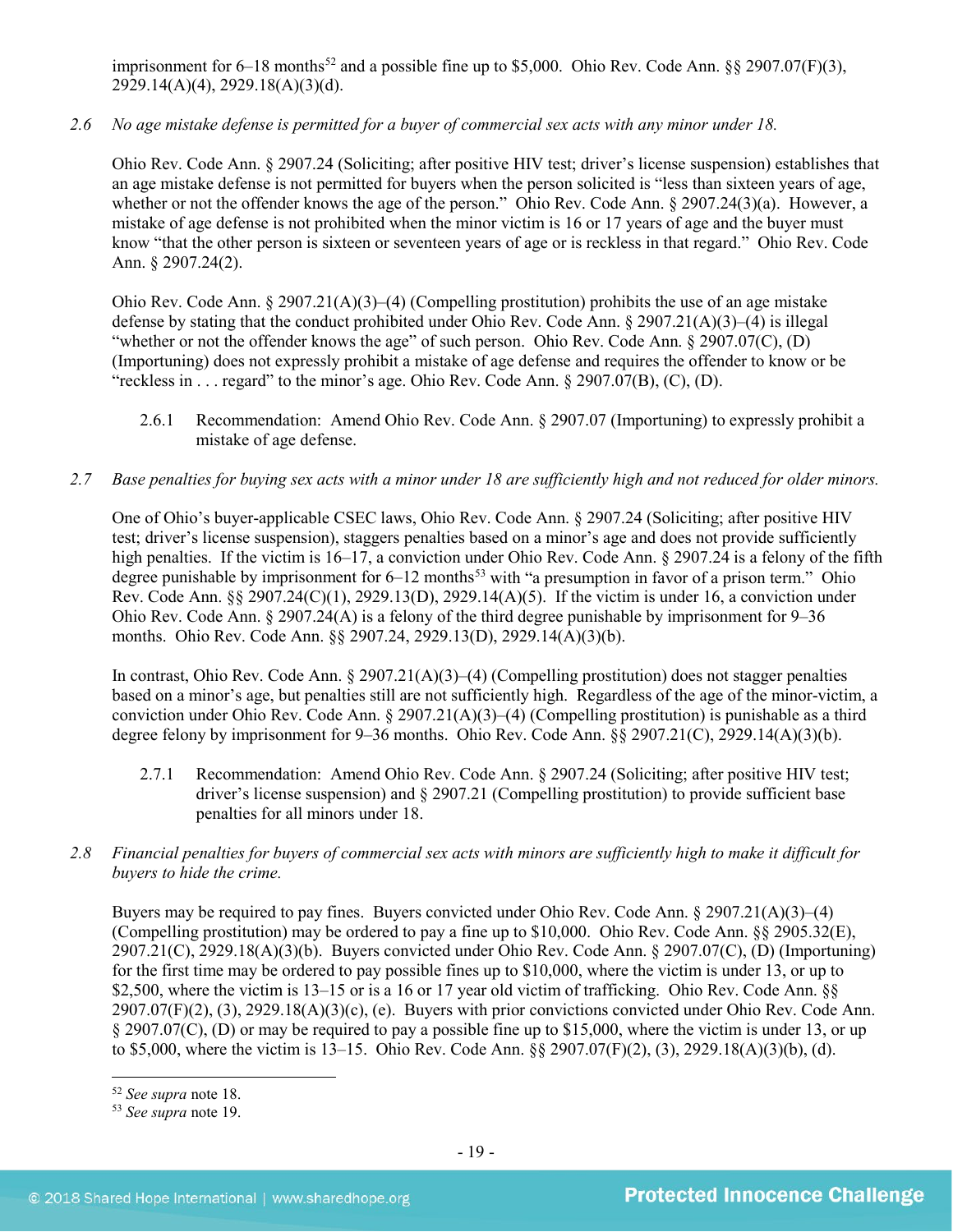Buyers convicted under Ohio Rev. Code Ann. § 2919.22(B)(5) (Endangering children) may be ordered to pay possible fines up to \$15,000. Ohio Rev. Code Ann. §§ 2919.22(E)(4), 2929.18(A)(3)(b).

An offense under Ohio Rev. Code Ann. § 2907.24 (Soliciting; after positive HIV test; driver's license suspension) is a felony of the fifth degree when the victim is sixteen or seventeen years old, punishable by a possible fine up to \$2,500. Ohio Rev. Code Ann. §§ 2907.24(C)(1), 2929.13(D), 2929.14(A)(5), 2929.18(A)(3)(e). A violation of Ohio Rev. code Ann § 2907.24(A) when the victim is less than sixteen years of age is a felony of the third degree, punishable by a possible fine up to \$10,000. Ohio Rev. Code Ann. §§ 2907.24, 2929.13(D), 2929.14(A)(3)(b), 2929.18(A)(3)(c).

Buyers convicted of a felony offense under human trafficking or CSEC laws also may be ordered to make restitution under Ohio Rev. Code Ann. § 2929.18(A)(1), which states,

[T]he court imposing a sentence upon an offender for a felony may sentence the offender to any financial sanction or combination of financial sanctions authorized under this section . . .

(1) Restitution by the offender to the victim of the offender's crime or any survivor of the victim, in an amount based on the victim's economic loss. If the court imposes restitution, the court shall order that the restitution be made to the victim in open court, to the adult probation department that serves the county on behalf of the victim, to the clerk of courts, or to another agency designated by the court. If the court imposes restitution, at sentencing, the court shall determine the amount of restitution to be made by the offender. If the court imposes restitution, the court may base the amount of restitution it orders on an amount recommended by the victim, the offender, a presentence investigation report, estimates or receipts indicating the cost of repairing or replacing property, and other information, provided that the amount the court orders as restitution shall not exceed the amount of the economic loss suffered by the victim as a direct and proximate result of the commission of the offense.

Furthermore, a buyer found guilty of a felony human trafficking offense may be subject to an additional fine no greater than \$500 to be credited to the victim address confidentiality fund. Ohio Rev. Code Ann. § 2929.18(B)(10)(e-f) states:

In addition to any other fine that is or may be imposed under this section, the court imposing sentence upon an offender for any of the following offenses that is a felony may impose a fine of not less than seventy nor more than five hundred dollars, which shall be transmitted to the treasurer of state to be credited to the address confidentiality program fund created by section 111.48 of the Revised Code:

. . . . (e) Trafficking in persons;

<span id="page-19-1"></span>(f) A violation of . . . Ohio Rev. Code Ann. § 2907.21 (Compelling prostitution), Ohio Rev. Code Ann. § 2907.22 (Promoting prostitution), . . . Ohio Rev. Code Ann. § 2907. 323 (Illegal use of minor in nudity-oriented material or performance), Ohio Rev. Code Ann. § 2919.22 (Endangering children) if the offender is also convicted of a specification of the type described in Ohio Rev. Code Ann. § 2941.1422 (Mandatory prison term – furtherance of human trafficking) that charges that the offender knowingly committed the offense in furtherance of human trafficking.

Buyers convicted of an offense<sup>[54](#page-19-0)</sup> such as Ohio Rev. Code Ann. § 2905.32, § 2907.21(A)(2)–(4), or § 2907.07 may be subject to asset forfeiture under Ohio Rev. Code Ann. § 2981.04 (Criminal forfeiture proceedings). Ohio Rev. Code Ann. § 2981.02(A) (Property subject to forfeiture; determination of use or intended use of instrumentality; motor vehicle law exclusion) states that the following property is subject to forfeiture:

<span id="page-19-0"></span><sup>54</sup> Ohio Rev. Code Ann. § 2981.01(B)(10) (Purposes of forfeitures; definitions) defines an "offense" as

any act or omission that could be charged as a criminal offense or a delinquent act, whether or not a formal criminal prosecution or delinquent child proceeding began at the time the forfeiture is initiated. Except as otherwise specified, an offense for which property may be forfeited includes any felony and any misdemeanor. The commission of an "offense" includes the commission of a delinquent act.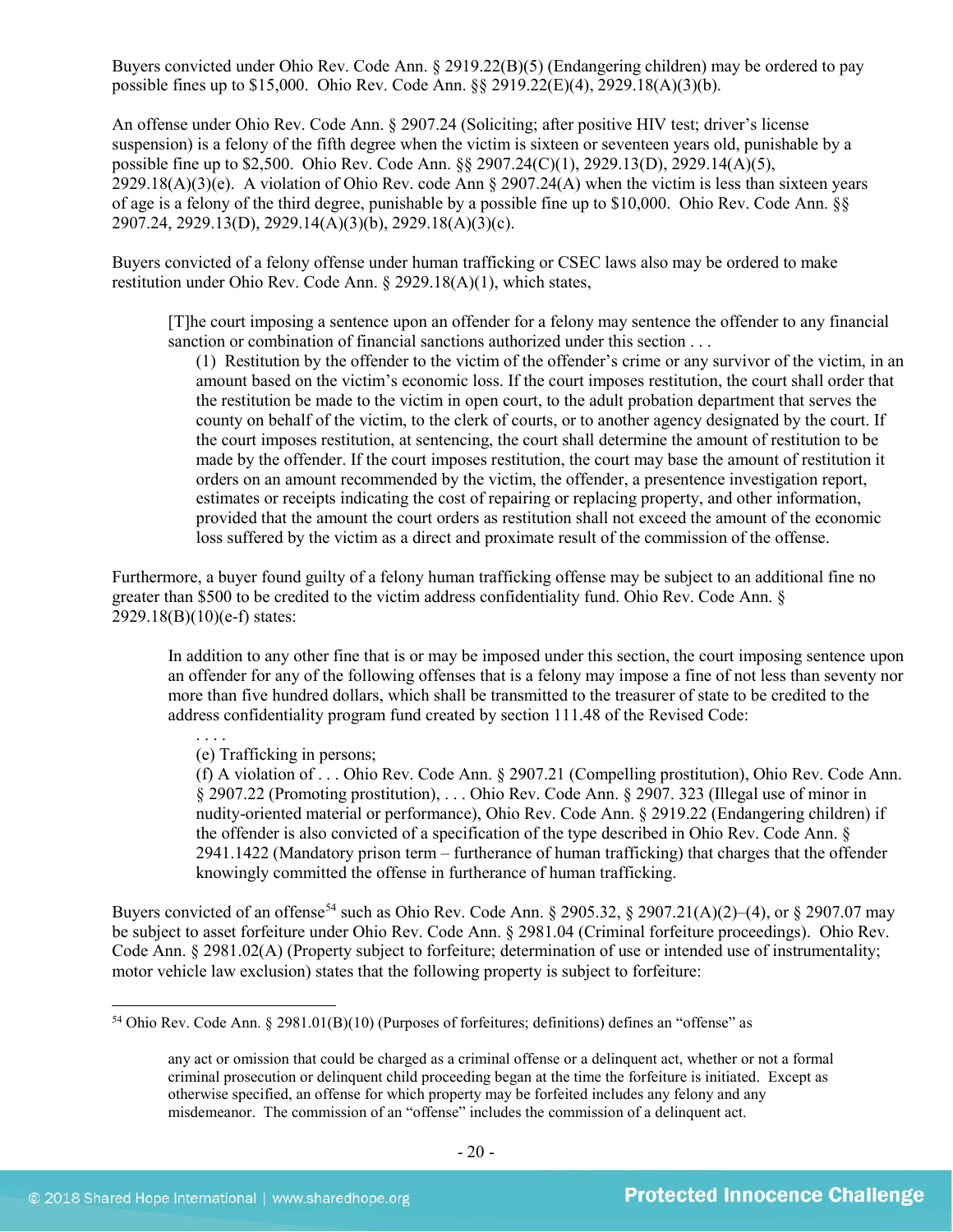(1) Contraband involved in an offense;

(2) Proceeds derived from or acquired through the commission of an offense;

(3) An instrumentality that is used in or intended to be used in the commission or facilitation of any of the following offenses when the use or intended use, consistent with division (B) of this section, is sufficient to warrant forfeiture under this chapter:

(a) A felony;

(b) A misdemeanor, when forfeiture is specifically authorized by a section of the Revised Code or by a municipal ordinance that creates the offense or sets forth its penalties;

(c) An attempt to commit, complicity in committing, or a conspiracy to commit an offense of the type described in divisions (A)(3)(a) and (b) of this section.

Seizure of this property is governed by Ohio Rev. Code Ann. § 2981.06 (Seizure of forfeited or other property disposition) which states in subsection (A),

Upon the entry of a forfeiture order under section 2981.04 or 2981.05 of the Revised Code, if necessary, the court shall order an appropriate law enforcement officer to seize the forfeited property on conditions that the court considers proper.

Property may be forfeited pursuant to a criminal process in Ohio Rev. Code Ann. § 2981.04 or a civil process in Ohio Rev. Code Ann. § 2981.05. Disposal of forfeited property is governed by Ohio Rev. Code Ann. § 2981.12, which outlines differing disposals for a variety of property types.

*2.9 Buying and possessing images of child sexual exploitation carries penalties as high as similar federal offenses.*

Ohio criminalizes buying and possessing images of child sexual exploitation (ICSE). Ohio Rev. Code Ann. § 2907.321(A)(5) (Pandering obscenity involving a minor) makes it illegal to "[b]uy, procure, possess, or control any obscene material, that has a minor as one of its participants," while Ohio Rev. Code Ann. § 2907.322(A)(5) (Pandering sexually oriented matter involving a minor) makes it illegal for a person to "[k]knowingly solicit, receive, purchase, exchange, possess, or control any material that shows a minor participating or engaging in sexual activity, masturbation, or bestiality." A first conviction under Ohio Rev. Code Ann. § 2907.321(A)(5) or § 2907.322(A)(5) is punishable as a fourth degree felony by imprisonment for 6–18 months and a possible fine up to \$5,000. Ohio Rev. Code Ann. §§ 2907.321(C), 2907.322(C), 2929.14(A)(4), 2929.18(A)(3)(d). A subsequent conviction under either statute is punishable as a third degree felony by imprisonment for 9–36 months and a possible fine up to \$10,000. Ohio Rev. Code Ann. §§ 2907.321(C), 2907.322(C), 2929.14(A)(3)(b), 2929.18(A)(3)(c). Ohio Rev. Code Ann. § 2907.323(A)(3) (Illegal use of minor in nudityoriented material or performance) also bans possessing or viewing "any material or performance that shows a minor who is not the person's child or ward in a state of nudity" without proper purpose. A first conviction under Ohio Rev. Code Ann. § 2907.323(A)(3) is punishable as a fifth degree felony by imprisonment for  $6-12$ months and a possible fine up to \$2,500, while a conviction under Ohio Rev. Code Ann. § 2907.323(A)(3) after a prior conviction pursuant to Ohio Rev. Code Ann. § 2907.321, § 2907.322 or § 2907.323 is punishable as a fourth degree felony by imprisonment for 6–18 months and a possible fine up to \$5,000. Ohio Rev. Code Ann. §§ 2907.323(B), 2929.14(A)(4), (5), 2929.18(A)(3)(d).

In comparison, a federal conviction for possession of  $ICSE<sup>55</sup>$  $ICSE<sup>55</sup>$  $ICSE<sup>55</sup>$  is generally punishable by imprisonment for  $5-20$ years and a fine not to exceed \$250,000.<sup>56</sup> Subsequent convictions, however, are punishable by imprisonment up to 40 years and a fine not to exceed \$250,000.<sup>[57](#page-20-2)</sup>

<span id="page-20-2"></span><span id="page-20-0"></span><sup>55</sup> 18 U.S.C. §§ 2252(a)(2), (a)(4) (Certain activities relating to material involving the sexual exploitation of minors),  $2252A(a)(2)$ –(3) (Certain activities relating to material constituting or containing child pornography), 1466A(a), (b) (Obscene visual representations of the sexual abuse of children).<br><sup>56</sup> 18 U.S.C. §§ 2252(b) (stating that a conviction under subsection (a)(2) is punishable by imprisonment for 5–20

<span id="page-20-1"></span>years and a fine, while a conviction under subsection (a)(4) is punishable by imprisonment up to 10 years, a fine, or both), 2252A(b)(1) (a conviction is punishable by imprisonment for 5–20 years and a fine), 1466A(a), (b) (stating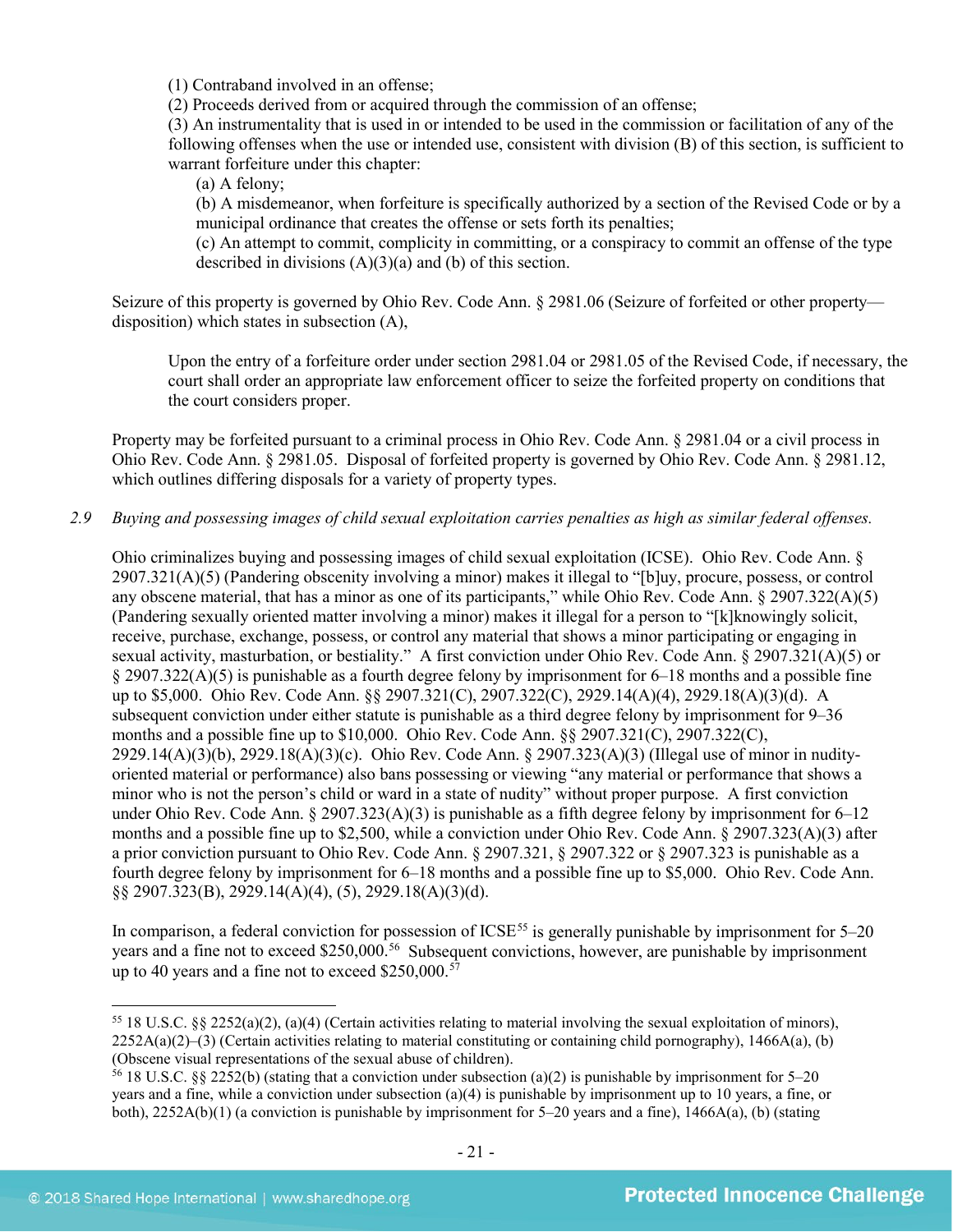- 2.9.1 Recommendation: Increase the penalties for violations of Ohio Rev. Code Ann. § 2907.323(A)(3) (Illegal use of minor in nudity-oriented material or performance) and Ohio Rev. Code Ann. § 2907.322(A)(5) (Pandering sexually oriented matter involving a minor).
- *2.10 Convicted buyers of commercial sex acts with minors are required to register as sex offenders.*

Buyers are required to register as sex offenders if convicted under Ohio Rev. Code Ann. § 2907.21(A)(3)–(4) (Compelling prostitution).

Ohio Rev. Code Ann.  $\S 2950.04(A)(1)(a)$  (Duty to register and comply with registration requirements) requires a person convicted of a "sexually oriented offense" to register as a sex offender. Ohio Rev. Code Ann. § 2950.01(A) (Definitions) defines a "sexually oriented offense" as,

any of the following violations or offenses committed by a person, regardless of the person's age: (1) A violation of section 2907.02 [Rape], 2907.03 [Sexual battery], 2907.05 [Gross sexual imposition], 2907.06 [Sexual imposition], 2907.07 [Importuning], 2907.08 [Voyeurism], 2907.21 [Compelling prostitution], 2907.22 [Promoting prostitution], 2907.32 [Pandering obscenity], 2907.321 [Pandering obscenity involving a minor], 2907.322 [Pandering sexually oriented matter involving a minor], or 2907.323 [Illegal use of minor in nudity-oriented material or performance] of the Revised Code;

(2) A violation of section 2907.04 [Unlawful sexual conduct with minor] of the Revised Code when the offender is less than four years older than the other person with whom the offender engaged in sexual conduct, the other person did not consent to the sexual conduct, and the offender previously has not been convicted of or pleaded guilty to a violation of section 2907.02, 2907.03, or 2907.04 of the Revised Code or a violation of former section 2907.12 [Repealed] of the Revised Code; (3) A violation of section 2907.04 of the Revised Code when the offender is at least four years older than the other person with whom the offender engaged in sexual conduct or when the offender is less than four years older than the other person with whom the offender engaged in sexual conduct and the offender previously has been convicted of or pleaded guilty to a violation of section 2907.02 , 2907.03, or 2907.04 of the Revised Code or a violation of former section 2907.12 of the Revised Code;

. . . .

 $\overline{\phantom{a}}$ 

(11) A violation of section 2905.32 [Human trafficking] of the Revised Code when any of the following applies:

(a) The violation is a violation of division  $(A)(1)$  of that section and the offender knowingly recruited, lured, enticed, isolated, harbored, transported, provided, obtained, or maintained, or knowingly attempted to recruit, lure, entice, isolate, harbor, transport, provide, obtain, or maintain, another person knowing that the person would be compelled to engage in sexual activity for hire, engage in a performance that was obscene, sexually oriented, or nudity oriented, or be a model or participant in the production of material that was obscene, sexually oriented, or nudity oriented;

that a conviction under subsection (a) is "subject to the penalties provided in section  $2252A(b)(1)$ ," imprisonment for 5–20 years and a fine, while a conviction under subsection (b) is "subject to the penalties provided in section 2252A(b)(2)," imprisonment up to 10 years, a fine, or both); *see also* 18 U.S.C. §§ 3559(a)(1) (classifying all of the <sup>57</sup> 18 U.S.C. §§ 2252(b) (stating if a person has a prior conviction under subsection (a)(2), or a list of other statutes, a conviction is punishable by a fine and imprisonment for 15–40 years, but if a person has a prior conviction under subsection (a)(4), or a list of other statutes, a conviction is punishable by a fine and imprisonment for  $10-20$  years),  $2252A(b)(1)$  (stating if a person has a prior conviction under subsection (a)(2), (a)(3), or a list of other statutes, a conviction is punishable by a fine and imprisonment for  $15-40$  years),  $1466A(a)$ , (b) (stating that the penalty scheme for section 2252A(b) applies); *see also* 18 U.S.C. §§ 3559(a)(1) (classifying all of the above listed offenses as felonies), 3571(b)(3) (providing a fine up to \$250,000 for any felony conviction).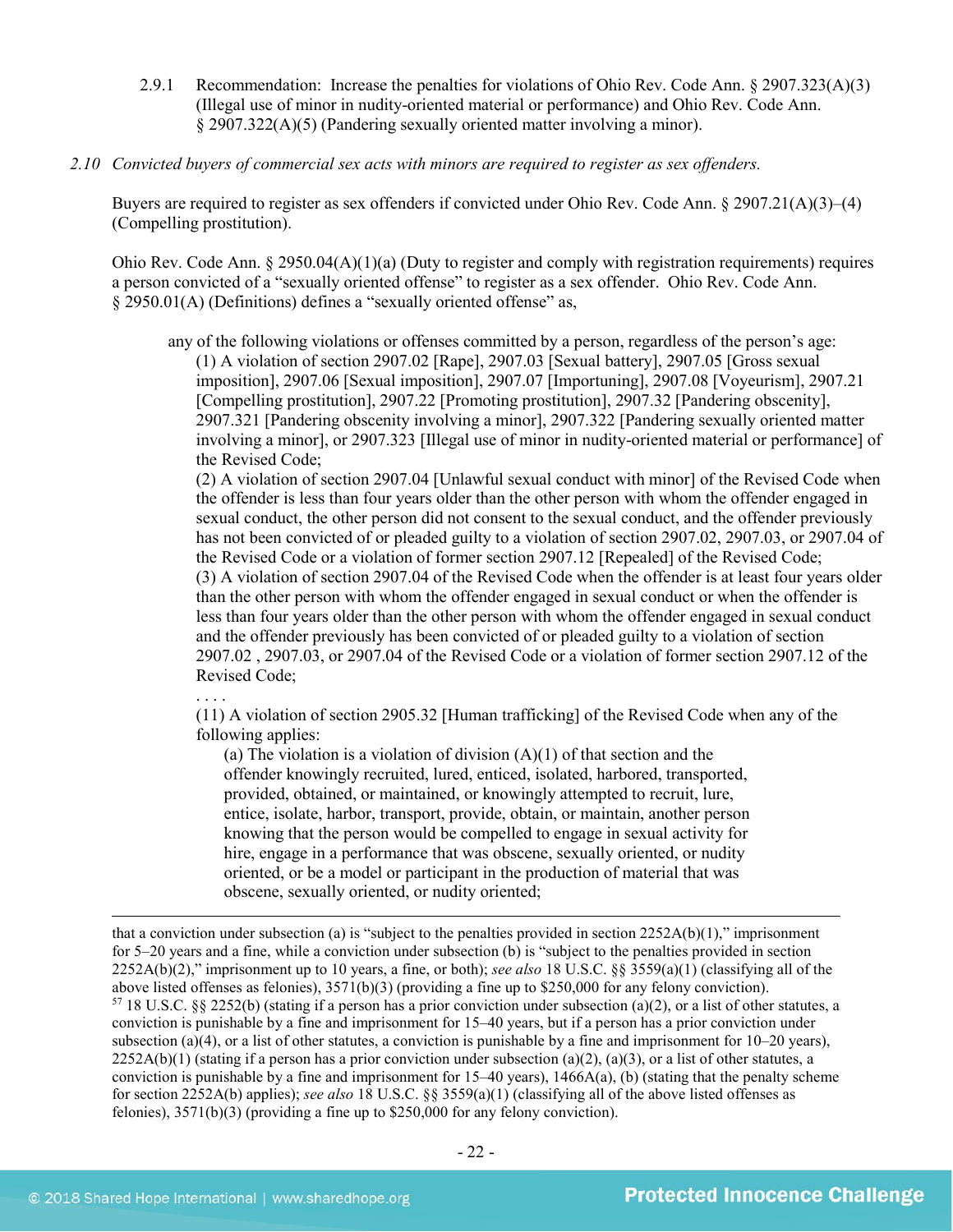(b) The violation is a violation of division (A)(2) of that section and the offender knowingly recruited, lured, enticed, isolated, harbored, transported, provided, obtained, or maintained, or knowingly attempted to recruit, lure, entice, isolate, harbor, transport, provide, obtain, or maintain a person who is less than sixteen years of age or is a person with a developmental disability whom the offender knows or has reasonable cause to believe is a person with a developmental disability for any purpose listed in divisions (A)(2)(a) to (c) of that section. (c) The violation is a violation of division  $(A)(3)$  of that section, the offender knowingly recruited, lured, enticed, isolated, harbored, transported, provided, obtained, or maintained, or knowingly attempted to recruit, lure, entice, isolate, harbor, transport, provide, obtain, or maintain a person who is sixteen or seventeen years of age for any purpose listed in divisions  $(A)(2)(a)$  to  $(c)$  of that section, and the circumstances described in division  $(A)(5)$ ,  $(6)$ ,  $(7)$ ,  $(8)$ ,  $(9)$ ,  $(10)$ ,  $(11)$ ,  $(12)$ , or  $(13)$  of section 2907.03 of the Revised Code apply with respect to the offender and the other person. (12) A violation of any former law of this state, any existing or former municipal ordinance or law of another state or the United States, any existing or former law applicable in a military court or in an Indian tribal court, or any existing or former law of any nation other than the United States that is or was substantially equivalent to any offense listed in division  $(A)(1), (2),$ (3), (4), (5), (6), (7), (8), (9), (10), or (11) of this section; (13) A violation of division  $(A)(3)$  of section 2907.24 of the Revised Code;

(14) Any attempt to commit, conspiracy to commit, or complicity in committing any offense listed in division  $(A)(1)$ ,  $(2)$ ,  $(3)$ ,  $(4)$ ,  $(5)$ ,  $(6)$ ,  $(7)$ ,  $(8)$ ,  $(9)$ ,  $(10)$ ,  $(11)$ ,  $(12)$ , or  $(13)$  of this section.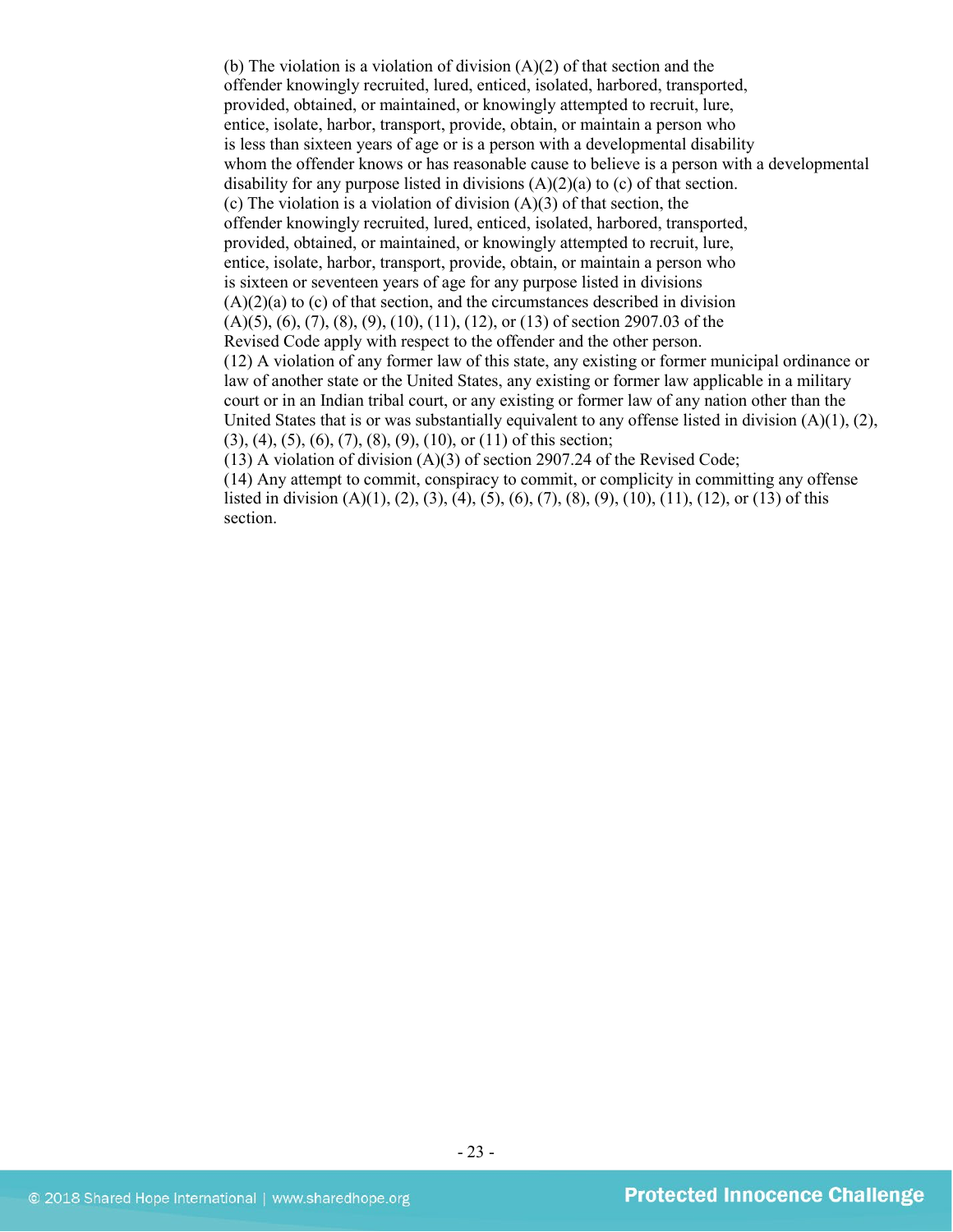#### **FRAMEWORK ISSUE 3: CRIMINAL PROVISIONS FOR TRAFFICKERS**

## *Legal Components:*

- *3.1 Penalties for trafficking a child for sexual exploitation are as high as federal penalties.*
- *3.2 Creating and distributing images of child sexual exploitation carries penalties as high as similar federal offenses.*
- *3.3 Using the Internet or electronic communications to lure, entice, recruit or sell commercial sex acts with a minor is a separate crime or results in an enhanced penalty for traffickers.*
- *3.4 Financial penalties for traffickers, including asset forfeiture, are sufficiently high.*
- *3.5 Convicted traffickers are required to register as sex offenders.*
- *3.6 Laws relating to parental custody and termination of parental rights include sex trafficking or commercial sexual exploitation of children (CSEC) offenses as grounds for sole custody or termination in order to prevent traffickers from exploiting their parental rights as a form of control.*

*\_\_\_\_\_\_\_\_\_\_\_\_\_\_\_\_\_\_\_\_\_\_\_\_\_\_\_\_\_\_\_\_\_\_\_\_\_\_\_\_\_\_\_\_\_\_\_\_\_\_\_\_\_\_\_\_\_\_\_\_\_\_\_\_\_\_\_\_\_\_\_\_\_\_\_\_\_\_\_\_\_\_\_\_\_\_\_\_\_\_\_\_\_\_*

## *Legal Analysis:*

*3.1 Penalties for trafficking a child for sexual exploitation are as high as federal penalties.* 

A conviction under Ohio Rev. Code Ann. § 2905.32[58](#page-23-0) (Trafficking in persons) is punishable as a first degree felony by imprisonment for a definite term of 10, 11, 12, 13, 14 or 15 years and a possible fine up to \$20,000. Ohio Rev. Code Ann. §§ 2905.32(E), 2929.18(A)(3)(a).

Traffickers who knowingly "[i]nduce, procure, encourage, solicit, request, or otherwise facilitate . . . [a] minor to engage in sexual activity for hire" may be convicted under Ohio Rev. Code Ann. § 2907.21(A)(2) (Compelling prostitution). A conviction under Ohio Rev. Code Ann.  $\S 2907.21(A)(2)$  is punishable as a third degree felony by imprisonment for 9–36 months<sup>[59](#page-23-1)</sup> and a possible fine up to \$10,000. Ohio Rev. Code Ann. §§ 2907.21(C), 2929.14(A)(3)(b), 2929.18(A)(3)(c). However, if a trafficker convicted under Ohio Rev. Code Ann. § 2907.21 committed the offense "in furtherance of human trafficking," enhanced penalties apply under Ohio Rev. Code Ann. § 2941.1422 (Human trafficking specification) and § 2929.14(B)(7) (Basic prison terms). Ohio Rev. Code Ann. § 2907.21(C). In such a case, a conviction under Ohio Rev. Code Ann. § 2907.21(A)(2)– (5) is punishable as a third degree felony by mandatory imprisonment for 3 years and a possible fine up to \$10,000. Ohio Rev. Code Ann. §§ 2907.21(C), 2929.14(A)(3)(b), (B)(7)(a)(ii), 2929.18(A)(3)(c).

Pursuant to Ohio Rev. Code Ann. § 2907.23(A), (B) (Procuring), a trafficker may be convicted for procuring a prostitute, procuring a patron, directing patrons or knowingly permitting premises to be used for prostitution. If the minor, who has been procured for commercial sexual activity, is under 16 years of age, a conviction may result in a felony of the fourth degree, which is punishable by imprisonment for  $6-18$  months<sup>[60](#page-23-2)</sup> and a possible fine up to \$5,000. Ohio Rev. Code Ann. §§ 2907.23(C), 2929.14(A)(4), 2929.18(A)(3)(d). If the minor is 16 or 17 years of age at the time of the violation, a conviction may result in a felony of the fifth degree, which is punishable by imprisonment for 6–12 months<sup>[61](#page-23-3)</sup> with "a presumption in favor of a prison term" and a possible fine up to \$2,500. Ohio Rev. Code Ann. §§ 2907.23(C), 2929.13(D), 2929.14(A)(5), 2929.18(A)(3)(e). These penalties apply even if the trafficker did not know the minor's age.

Traffickers also may be convicted under Ohio Rev. Code Ann. § 2907.22(A) (Promoting prostitution).<sup>[62](#page-23-4)</sup> Where the victim is a minor, a conviction under Ohio Rev. Code Ann. § 2907.22(A) is punishable as a third degree felony by imprisonment for 9–36 months and a possible fine up to \$10,000. Ohio Rev. Code Ann.

<span id="page-23-0"></span><sup>58</sup> *See supra* Component 1.1 for the provisions of Ohio Rev. Code Ann. § 2905.32.

<span id="page-23-1"></span><sup>59</sup> *See supra* note [11.](#page-4-4)

<span id="page-23-2"></span><sup>60</sup> *See supra* note [18.](#page-7-1)

<span id="page-23-3"></span><sup>61</sup> *See supra* note [19.](#page-7-0)

<span id="page-23-4"></span><sup>62</sup> *See supra* Component 1.2 for the provisions of Ohio Rev. Code Ann. § 2907.22(A).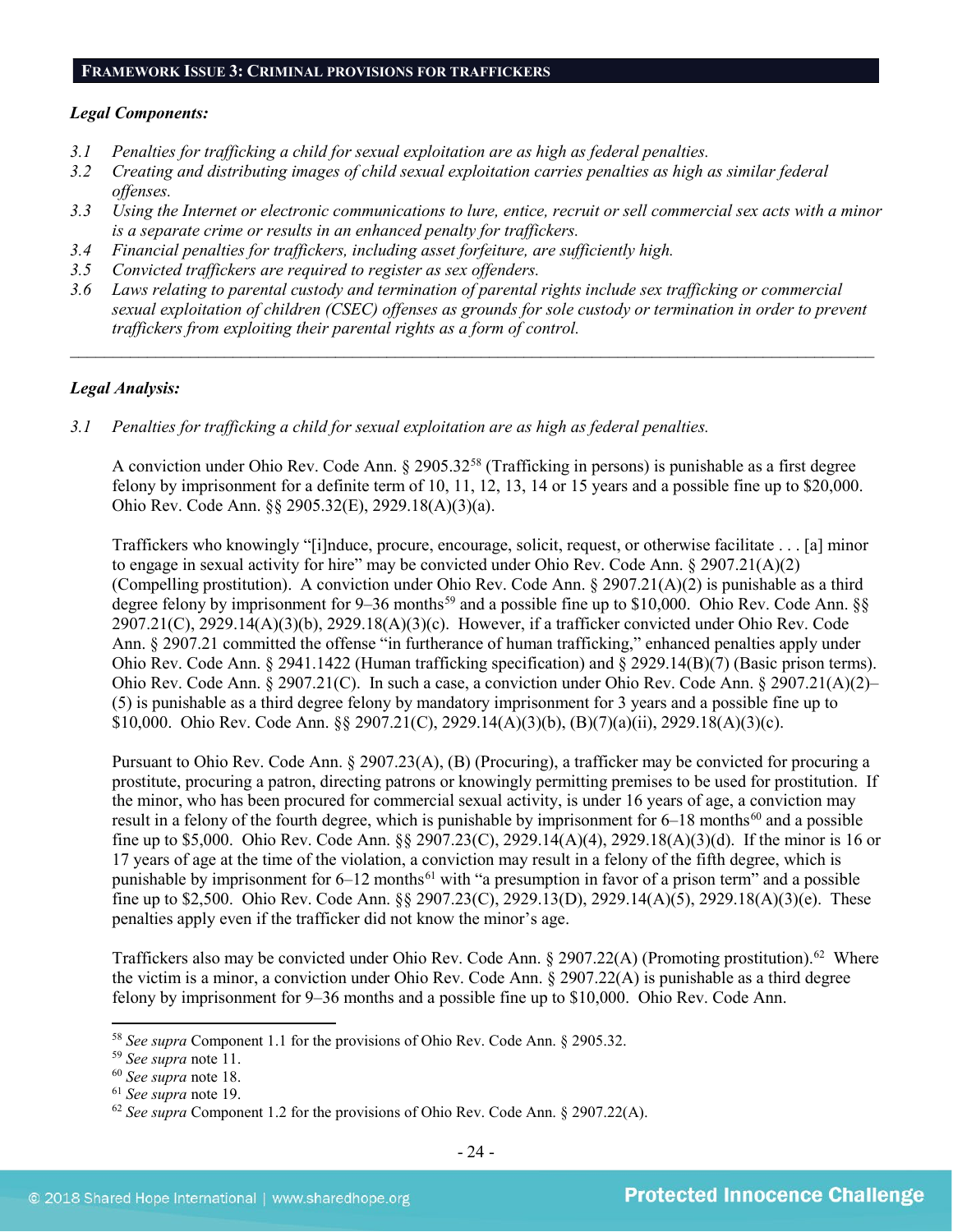§§ 2907.22(B), 2929.14(A)(3)(b), 2929.18(A)(3)(c). If a trafficker convicted under Ohio Rev. Code Ann. § 2907.22 committed the offense "in furtherance of human trafficking," enhanced penalties apply pursuant to Ohio Rev. Code Ann. § 2941.1422 and § 2929.14(B)(7). Ohio Rev. Code Ann. § 2907.22(B). In such a case, a conviction under Ohio Rev. Code Ann. § 2907.22 is punishable as a third degree felony by mandatory imprisonment for 3 years and a possible fine up to \$10,000. Ohio Rev. Code Ann. §§ 2907.22(B), 2929.14(A)(3)(b), (B)(7)(a)(ii), 2929.18(A)(3)(c).

Because Ohio Rev. Code Ann. § 2905.32 and Chapter 2907 of the Revised Code are allied offenses, a trafficker may not be convicted under Ohio Rev. Code Ann. § 2907.21 (Compelling prostitution), § 2907.22(A) (Promoting prostitution) or § 2907.23(A), (B) (Procuring) if also convicted under Ohio Rev. Code Ann. § 2905.32 (Trafficking in persons) for the same conduct involving the same victim. Ohio Rev. Code Ann. § 2905.32(D).

Traffickers also may face prosecution under Ohio's laws relating to money laundering. Ohio Rev. Code Ann. § 1315.55(A) states,

(1) No person shall conduct or attempt to conduct a transaction<sup>[63](#page-24-0)</sup> knowing that the property<sup>[64](#page-24-1)</sup> involved in the transaction is the proceeds of some form of unlawful activity with the purpose of committing or furthering the commission of corrupt activity.<sup>65</sup>

(2) No person shall conduct or attempt to conduct a transaction knowing that the property involved in the transaction is the proceeds of some form of unlawful activity<sup>[66](#page-24-3)</sup> with the intent to conceal or disguise the nature, location, source, ownership, or control of the property or the intent to avoid a transaction reporting requirement under section 1315.53 [Duty to report transactions, keep records; money laundering prohibitions] of the Revised Code or federal law.

(3) No person shall conduct or attempt to conduct a transaction with the purpose to promote, manage, establish, carry on, or facilitate the promotion, management, establishment, or carrying on of corrupt activity.

(4) No person shall conduct or structure or attempt to conduct or structure a transaction that involves the proceeds of corrupt activity that is of a value greater than ten thousand dollars if the person knows or has reasonable cause to know that the transaction involves the proceeds of corrupt activity.

(5) No person shall conduct or attempt to conduct a transaction that involves what has been represented to the person by a law enforcement officer or another person at the direction of or with the approval of a law enforcement officer to be the proceeds of corrupt activity or property used to conduct or facilitate corrupt activity with the intent to promote, manage, establish, carry on, or facilitate promotion, management, establishment, or carrying on of corrupt activity, to conceal or disguise the nature, location, source, ownership, or control of the property believed to be the proceeds of corrupt activity, or to avoid a transaction reporting requirement under section 1315.53 of the Revised Code or federal law.

A conviction under Ohio Rev. Code Ann. § 1315.55(A) is punishable as a third degree felony by imprisonment for 9–36 months and a possible fine of the greater of \$7,500 or up to "twice the value of the property involved," and a possible additional fine of up to 3 times the "value of the property involved in the transaction," which will

<span id="page-24-0"></span><sup>63</sup> Ohio Rev. Code Ann. § 1315.51(L) (Definitions) defines a "transaction" to include "a purchase, sale, trade, loan, pledge, investment, gift, transfer, transmission, delivery, deposit, withdrawal, payment, transfer between accounts, exchange of currency, extension of credit, purchase or sale of a payment instrument, use of a safe deposit box, or any other acquisition or disposition of property."

<span id="page-24-1"></span><sup>64</sup> Ohio Rev. Code Ann. § 1315.51(I) defines "property" as "anything of value and includes an interest in property, including a benefit, privilege, claim, or right with respect to anything of value, whether real or personal, tangible or intangible."

<span id="page-24-2"></span><sup>65</sup> Ohio Rev. Code Ann. § 1315.51(B) provides that "'[c]orrupt activity' has the same meaning as in section 2923 of the Revised Code." *See supra* Component 3.1 for the definition of "corrupt activity" provided in Ohio Rev. Code Ann. § 2923.31(I).

<span id="page-24-3"></span><sup>66</sup> Ohio Rev. Code Ann. § 1315.51(O) defines "unlawful activity" as "an act that is a criminal offense in the state in which the act is committed and, if the act is committed in a state other than this state, would be a criminal offense if committed in this state."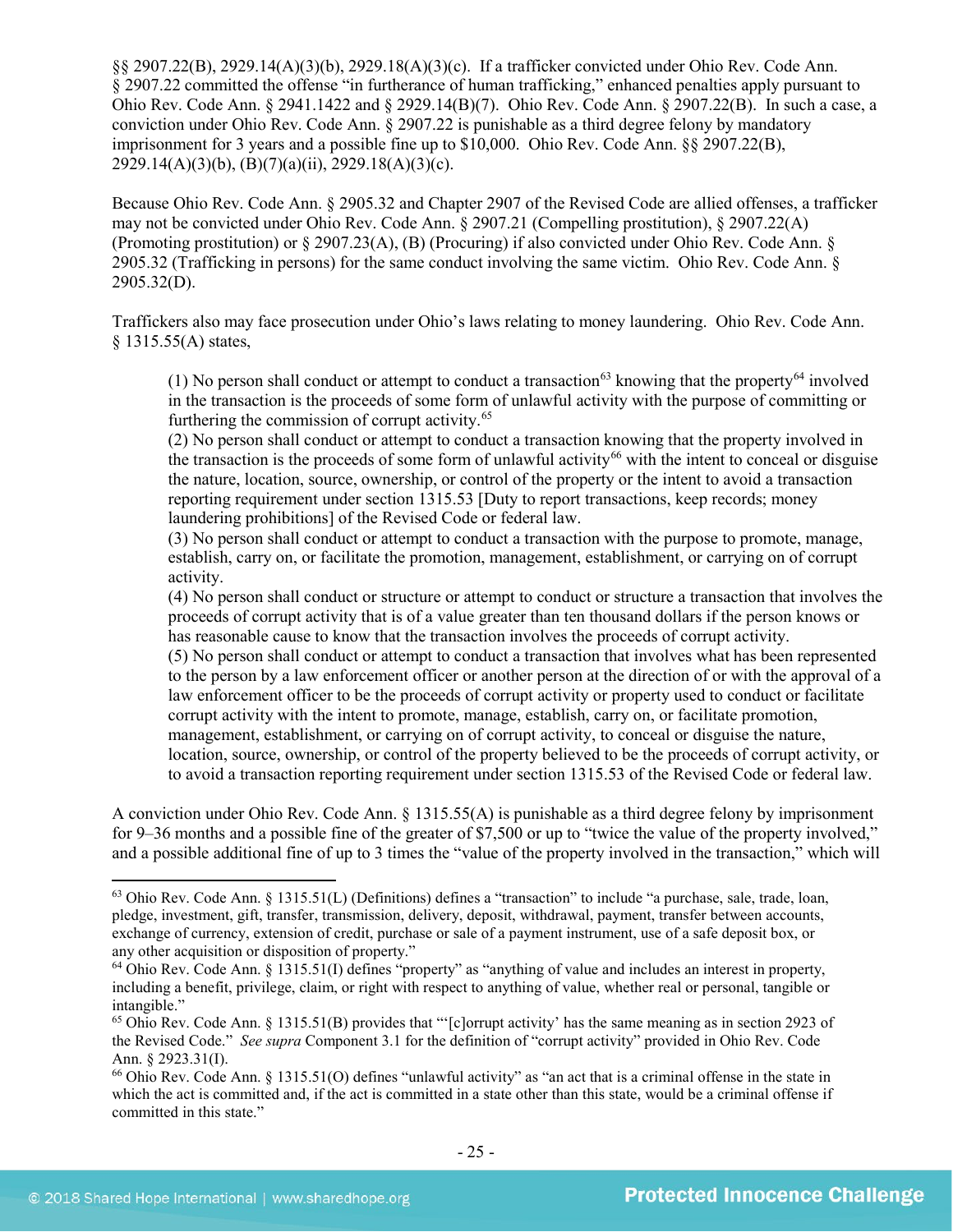"be paid to the state treasury to the credit of the general revenue fund." Ohio Rev. Code Ann. §§ 1315.99(C), 1315.55(B), 2929.14(A)(3)(b).

In addition, a trafficker may be convicted for advertising a sexual activity of a minor for hire. Ohio Rev. Code Ann. § 2907.19(B), (C) (Advertising sexual activity for hire) states that

(B) No person shall knowingly purchase or otherwise obtain advertising space for an advertisement for sexual activity for hire that includes a depiction of a minor.

(C) Whoever violates this section is guilty of commercial sexual exploitation of a minor, a felony of the third degree.<sup>[67](#page-25-0)</sup>

A third degree felony is punishable by imprisonment for 9–36 months and a possible fine up to \$7,500. Ohio Rev. Code Ann. §§ 2907.19, 1315.55(B), 2929.14(A)(3)(b).

In comparison, if the victim is under the age of 14, a conviction under the Trafficking Victims Protection Act  $(TVPA)^{68}$  $(TVPA)^{68}$  $(TVPA)^{68}$  for child sex trafficking is punishable by 15 years to life imprisonment and a fine not to exceed \$250,000. 18 U.S.C. §§ 1591(b)(1), 3559(a)(1), 3571(b)(3). If the victim is between the ages of 14–17, a conviction is punishable by 10 years to life imprisonment and a fine not to exceed \$250,000. 18 U.S.C. §§ 1591(b)(2), 3559(a)(1), 3571(b)(3). A conviction is punishable by mandatory life imprisonment, however, if the trafficker has a prior conviction for a federal sex offense<sup>[69](#page-25-2)</sup> against a minor. 18 U.S.C. § 3559(e)(1).

Finally, pursuant to Ohio Rev. Code Ann. § 2929.18(B)(10)(e), a sentencing court may impose an additional fine nor greater than \$500 upon any offender who commits the felony offense of Ohio Rev. Code Ann. § 2905.32 (Trafficking in persons). Furthermore, a sentencing court may impose the same additional fine on any person who commits an offense under Ohio Rev. Code Ann. § 2905.01 (Kidnapping), Ohio Rev. Code Ann. § 2 905.02 (Abduction), Ohio Rev. Code Ann. § 2907.21 (Compelling prostitution), Ohio Rev. Code Ann. § 2907.22 (Promoting prostitution), Ohio Revised Code Ann. § 2923.32 (Engaging in pattern of corrupt behavior), § 2907.323(A)(1, 2) (Illegal use of minor in nudity-oriented material or performance) or Ohio Rev. Code Ann. § 2912.22(B)(1-5) (Endangering child), so long as the person committing the offense does so with knowledge that the offense is being committed in furtherance of human trafficking. All fines under Ohio Rev. Code Ann. § 2929.18(B)(10)(e) shall be credited to the address confidentiality program fund. Ohio Rev. Code Ann. § 2929.18(B)(1)(f).

*3.2 Creating and distributing images of child sexual exploitation carries penalties as high as similar federal offenses.*

Both the creation and distribution of images of child sexual exploitation (ICSE) are criminalized under Ohio law. Ohio Rev. Code Ann.  $\S 2907.321(A)(1)–(4)$ , (6) (Pandering obscenity involving a minor) states,

<span id="page-25-1"></span><sup>68</sup> *See supra* note [46.](#page-16-7)

l

<span id="page-25-2"></span><sup>69</sup> *See supra* note [47.](#page-16-8) 

<span id="page-25-0"></span><sup>67</sup> Ohio Rev. Code Ann. § 2907.19(D) further states that

<sup>(1)</sup> In any prosecution under this section, it is not a defense that the offender did not know the age of the person depicted in the advertisement, relied on an oral or written representation of the age of the person depicted in the advertisement, or relied on the apparent age of the person depicted in the advertisement. (2) In any prosecution under this section, it is an affirmative defense that the offender, prior to purchasing advertising space for the advertisement, made a reasonable bona fide attempt to ascertain the true age of the person depicted in the advertisement by requiring the person depicted in the advertisement to produce a driver's license, marriage license, birth certificate, or other government issued or school issued document that identifies the age of the person, provided the offender retains and produces a copy or other record of the driver's license, marriage license, birth certificate, or other document used to ascertain the age of the person depicted in the advertisement.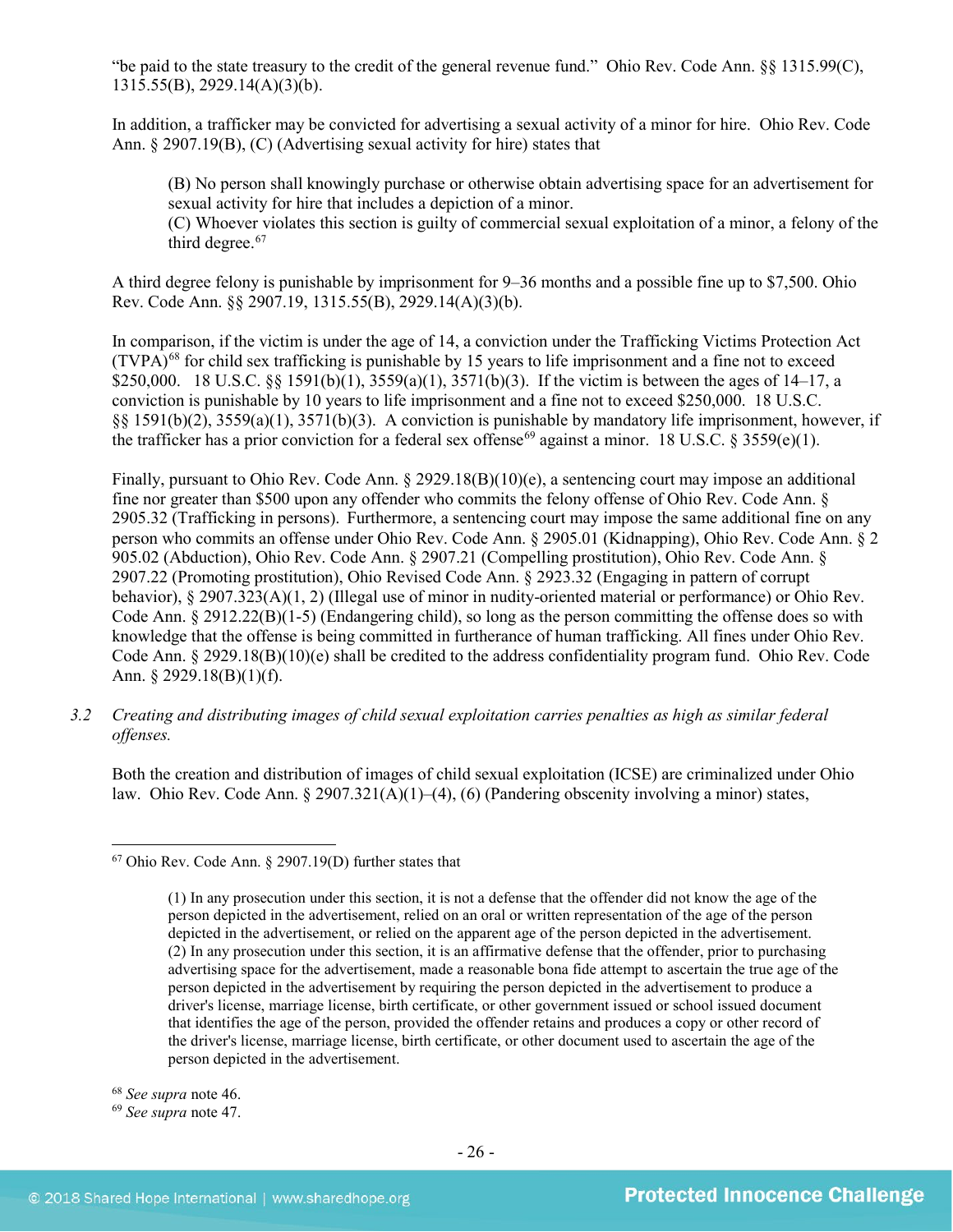No person, with knowledge of the character of the material or performance involved, shall do any of the following:

(1) Create, reproduce, or publish any obscene material that has a minor as one of its participants or portrayed observers;

(2) Promote or advertise for sale or dissemination; sell, deliver, disseminate, display, exhibit, present, rent, or provide; or offer or agree to sell, deliver, disseminate, display, exhibit, present, rent, or provide, any obscene material that has a minor as one of its participants or portrayed observers;

(3) Create, direct, or produce an obscene performance that has a minor as one of its participants; (4) Advertise or promote for presentation, present, or participate in presenting an obscene performance that has a minor as one of its participants;

. . . .

(6) Bring or cause to be brought into this state any obscene material that has a minor as one of its participants or portrayed observers.

A conviction under Ohio Rev. Code Ann. § 2907.321(A)(1)–(4), (6) is punishable as a second degree felony by imprisonment for 2–8 years and a possible fine up to \$15,000. Ohio Rev. Code Ann. §§ 2907.321(C), 2929.14(A)(2), 2929.18(A)(3)(b).

Similarly, Ohio Rev. Code Ann. § 2907.322(A)(1)–(4), (6) (Pandering sexually oriented matter involving a minor) states,

No person, with knowledge of the character of the material or performance involved, shall do any of the following:

(1) Create, record, photograph, film, develop, reproduce, or publish any material that shows a minor participating or engaging in sexual activity, masturbation, or bestiality;

(2) Advertise for sale or dissemination, sell, distribute, transport, disseminate, exhibit, or display any material that shows a minor participating or engaging in sexual activity, masturbation, or bestiality;

(3) Create, direct, or produce a performance that shows a minor participating or engaging in sexual activity, masturbation, or bestiality;

(4) Advertise for presentation, present, or participate in presenting a performance that shows a minor participating or engaging in sexual activity, masturbation, or bestiality;

. . . .

(6) Bring or cause to be brought into this state any material that shows a minor participating or engaging in sexual activity, masturbation, or bestiality, or bring, cause to be brought, or finance the bringing of any minor into or across this state with the intent that the minor engage in sexual activity, masturbation, or bestiality in a performance or for the purpose of producing material containing a visual representation depicting the minor engaged in sexual activity, masturbation, or bestiality.

A conviction under Ohio Rev. Code Ann. § 2907.322(A)(1)–(4), (6) is punishable as a second degree felony by imprisonment for 2–8 years and a possible fine up to \$15,000. Ohio Rev. Code Ann. §§ 2907.322(C), 2929.14(A)(2), 2929.18(A)(3)(b).

Additionally, Ohio Rev. Code Ann. § 2907.323(A)(1) (Illegal use of minor in nudity-oriented material or performance) states,

No person shall do any of the following:

(1) Photograph any minor who is not the person's child or ward in a state of nudity, or create, direct, produce, or transfer any material or performance that shows the minor in a state of nudity, unless both of the following apply:

(a) The material or performance is, or is to be, sold, disseminated, displayed, possessed, controlled, brought or caused to be brought into this state, or presented for a bona fide artistic,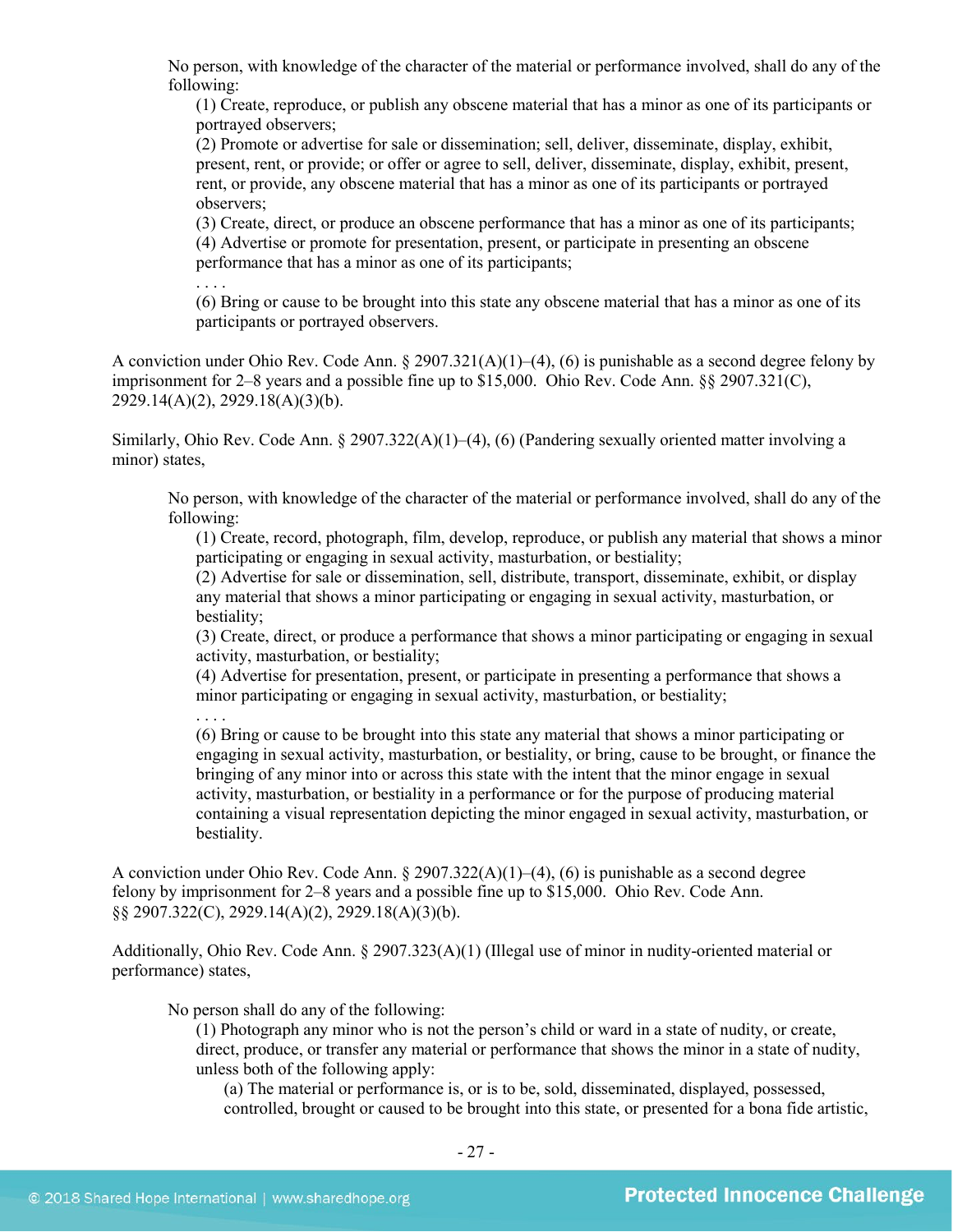medical, scientific, educational, religious, governmental, judicial, or other proper purpose, by or to a physician, psychologist, sociologist, scientist, teacher, person pursuing bona fide studies or research, librarian, member of the clergy, prosecutor, judge, or other person having a proper interest in the material or performance;

(b) The minor's parents, guardian, or custodian consents in writing to the photographing of the minor, to the use of the minor in the material or performance, or to the transfer of the material and to the specific manner in which the material or performance is to be used.

A conviction under Ohio Rev. Code Ann. § 2907.323(A)(1), (2) is punishable as a second degree felony by imprisonment for 2–8 years and a possible fine up to \$15,000. Ohio Rev. Code Ann. §§ 2907.323(B),  $2929.14(A)(2), 2929.18(A)(3)(b).^{70}$  $2929.14(A)(2), 2929.18(A)(3)(b).^{70}$  $2929.14(A)(2), 2929.18(A)(3)(b).^{70}$ 

Traffickers may also be convicted under Ohio Rev. Code Ann. § 2919.22(B)(5) (Endangering children), which states,

No person shall do any of the following to a child under eighteen years of age . . .

(5) Entice, coerce, permit, encourage, compel, hire, employ, use, or allow the child to act, model, or in any other way participate in, or be photographed for, the production, presentation, dissemination, or advertisement of any material or performance that the offender knows or reasonably should know is obscene, is sexually oriented matter, or is nudity-oriented matter.

A conviction under Ohio Rev. Code Ann. § 2919.22(B)(5) is punishable as a second degree felony punishable by imprisonment for 2–8 years and a possible fine up to \$15,000. Ohio Rev. Code Ann. §§ 2919.22(E)(4), 2929.14(A)(2), 2929.18(A)(3)(b).

In comparison, if the victim is under the age of 14, a conviction under the TVPA for child sex trafficking is punishable by 15 years to life imprisonment and a fine not to exceed \$250,000. 18 U.S.C. §§ 1591(b)(1),  $3559(a)(1)$ ,  $3571(b)(3)$ . If the victim is between the ages of  $14-17$ , a conviction is punishable by 10 years to life imprisonment and a fine not to exceed \$250,000. 18 U.S.C. §§ 1591(b)(2), 3559(a)(1), 3571(b)(3). A conviction is punishable by mandatory life imprisonment, however, if the trafficker has a prior conviction for a federal sex offense<sup>[71](#page-27-1)</sup> against a minor. 18 U.S.C. § 3559(e)(1). Additionally, a federal conviction for distribution of ICSE<sup>[72](#page-27-2)</sup> is generally punishable by imprisonment for 5–20 years and a fine not to exceed \$250,000.<sup>[73](#page-27-3)</sup> Subsequent convictions, however, are punishable by imprisonment up to 40 years and a fine not to exceed \$250,000.<sup>[74](#page-27-4)</sup>

l

. . . .

<span id="page-27-0"></span> $70$  Ohio Rev. Code Ann. § 2941.1422 (Human trafficking specification) may be applicable to impose enhanced penalties upon conviction. *See supra* not[e 13](#page-4-5) for the text of the provision and Component 1.2 for an explanation of its applicability.

<span id="page-27-1"></span><sup>71</sup> *See supra* note [47.](#page-16-8)

<span id="page-27-2"></span> $72\,18$  U.S.C. §§ 2252(a)(1), (a)(2), (a)(3) (Certain activities relating to material involving the sexual exploitation of minors),  $2252A(a)(2)$ ,  $(a)(3)$  (Certain activities relating to material constituting or containing child pornography), 1466A(a) (Obscene visual representations of the sexual abuse of children).

<span id="page-27-3"></span><sup>&</sup>lt;sup>73</sup> 18 U.S.C. §§ 2252(b) (stating that a conviction under subsection (a)(1), (a)(2), or (a)(3) is punishable by imprisonment for 5–20 years and a fine), 2252A(b)(1) (a conviction is punishable by imprisonment for 5–20 years and a fine), 1466A(a), (b) (stating that a conviction under subsection (a) is "subject to the penalties provided in section 2252A(b)(1)," imprisonment for 5–20 years and a fine, while a conviction under subsection (b) is "subject to the penalties provided in section 2252A(b)(2)," imprisonment up to 10 years, a fine, or both); *see also* 18 U.S.C. §§ 3559(a)(1) (classifying all of the above listed offenses as felonies), 3571(b)(3) (providing a fine up to \$250,000 for any felony conviction).

<span id="page-27-4"></span><sup>&</sup>lt;sup>74</sup> 18 U.S.C. §§ 2252(b) (stating if a person has a prior conviction under subsection (a)(1), (a)(2), or (a)(3) or a list of other statutes, a conviction is punishable by a fine and imprisonment for 15–40 years), 2252A(b)(1) (stating if a person has a prior conviction under subsection (a)(2), (a)(3), or a list of other statutes, a conviction is punishable by a fine and imprisonment for 15–40 years), 1466A(a), (b) (stating that the penalty scheme for section 2252A(b)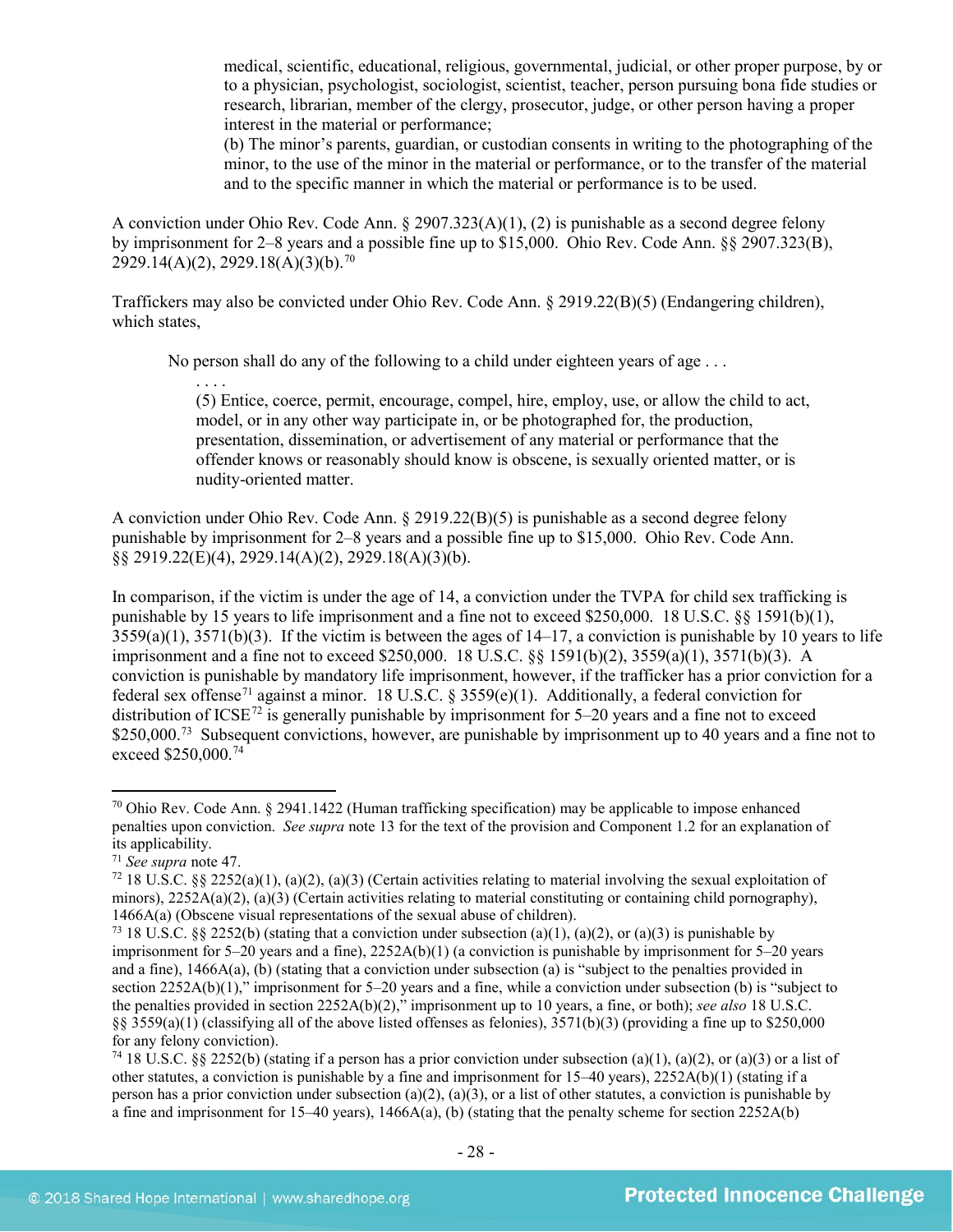3.2.1 Recommendation: Amend Ohio's laws related to images of child sexual exploitation to increase the penalty to reflect the seriousness of the offense.

## *3.3 Using the Internet or electronic communications to lure, entice, recruit or sell commercial sex acts with a minor is a separate crime or results in an enhanced penalty for traffickers.*

Ohio Rev. Code Ann. § 2907.07(C), (D) (Importuning)<sup>[75](#page-28-0)</sup> prohibits using the Internet or electronic communications to solicit a child under 16 to engage in sexual activity. Because Ohio Rev. Code Ann. §  $2907.07(C)$ , (D) requires the offender, not a third party, to engage in sexual activity with the minor, its applicability is limited to traffickers who act for this purpose.

## *3.4 Financial penalties for traffickers, including asset forfeiture, are sufficiently high.*

Financial penalties for traffickers include fines, asset forfeiture, and victim restitution. Traffickers convicted under Ohio Rev. Code Ann. § 2905.32 (Trafficking in persons) may be ordered to pay up to \$20,000, while those convicted under  $\S 2919.22(B)(5)$  (Endangering children) may be ordered to pay a possible fine up to \$15,000. Ohio Rev. Code Ann. §§ 2905.32(E), 2907.22(B), 2929.18(A)(3)(b). Traffickers convicted under Ohio Rev. Code Ann. § 2709.21(A)(2) (Compelling prostitution) and § 2907.22(A) (Promoting prostitution) may be ordered to pay fines up to \$10,000, while traffickers convicted under Ohio Rev. Code Ann. § 2907.23(A), (B) (Procuring) face a possible fine up to \$5,000. Ohio Rev. Code Ann. §§ 2907.21(C), 2907.23(C), 2929.14(A)(4), 2929.18(A)(3)(c), (d). If convicted under Ohio Rev. Code Ann. § 1315.55(A) (Additional money laundering prohibitions), a trafficker may be ordered to pay a possible fine of the greater of \$75,000 or up to "twice the value of the property involved," and a possible additional fine of up to 3 times the "value of the property involved in the transaction," which will "be paid to the state treasury to the credit of the general revenue fund." Ohio Rev. Code Ann. §§ 2923.32(B)(2), 2929.18(A)(3)(a), (b), 1315.99(C), 1315.55(B). Finally, a trafficker convicted under Ohio Rev. Code Ann. § 2907.19 (Advertising sexual activity for hire) is subject to fines up to \$7,500.

Ohio Rev. Code Ann. § 2929.18(B)(8)(a) (Financial sanctions; restitution; reimbursements) requires traffickers convicted of an offense committed in furtherance of human trafficking to make restitution, while traffickers convicted of other crimes also may be ordered to make restitution under Ohio Rev. Code Ann. § 2929.18(A)(1), which states,

[T]he court imposing a sentence upon an offender for a felony may sentence the offender to any financial sanction or combination of financial sanctions authorized under this section . . .

(1) Restitution by the offender to the victim of the offender's crime or any survivor of the victim, in an amount based on the victim's economic loss. If the court imposes restitution, the court shall order that the restitution be made to the victim in open court, to the adult probation department that serves the county on behalf of the victim, to the clerk of courts, or to another agency designated by the court. If the court imposes restitution, at sentencing, the court shall determine the amount of restitution to be made by the offender. If the court imposes restitution, the court may base the amount of restitution it orders on an amount recommended by the victim, the offender, a presentence investigation report, estimates or receipts indicating the cost of repairing or replacing property, and other information, provided that the amount the court orders as restitution shall not exceed the amount of the economic loss suffered by the victim as a direct and proximate result of the commission of the offense.

Ohio Rev. Code Ann. § 2929.18(B)(10) (Financial sanctions –felony) mandates that if a trafficker is convicted of a felony offense under Ohio Rev. Code Ann. § 2905.32 (Trafficking in persons), a sentencing court may impose an

applies); *see also* 18 U.S.C. §§ 3559(a)(1) (classifying all of the above listed offenses as felonies), 3571(b)(3) (providing a fine up to \$250,000 for any felony conviction).

<span id="page-28-0"></span><sup>75</sup> *See supra* Component 2.5 for the provisions of Ohio Rev. Code Ann. § 2907.07(C), (D).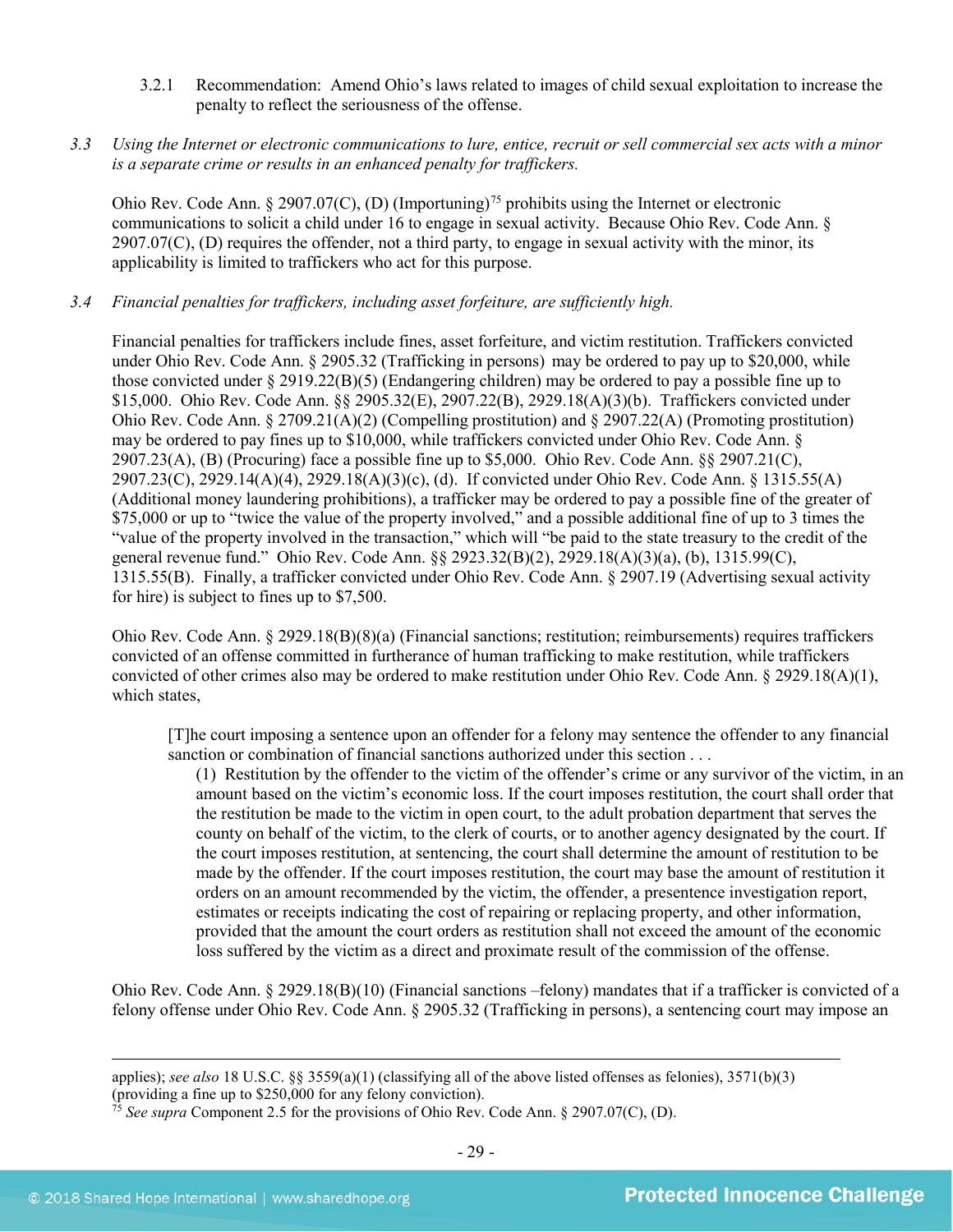additional fine of up to \$500 to be credited to the victim address confidentiality program fund. Additionally, a sentencing court impose the same fine under  $\S 2929.18(B)(10)(f)$  if a trafficker commits:

a violation of . . . Ohio Rev. Code Ann. § 2907.21 (Compelling prostitution), Ohio Rev. Code Ann. § 2907.22 (Promoting prostitution), . . . Ohio Rev. Code Ann. § 2907.323 (Illegal use of minor in nudityoriented material or performance or Ohio Rev. Code Ann. § 2912.22 (Endangering child) if the offender is convicted of a specification of the type of described in Ohio Rev. Code Ann. § 2941.1422 (Mandatory prison term – furtherance of human trafficking) that charges that the offender knowingly committed the offense in furtherance of human trafficking.

<span id="page-29-2"></span>Traffickers convicted of an offense such as of Ohio Rev. Code Ann.  $\S 2905.32$ ,  $\S 2907.21(A)(2)–(4)$ , and  $\S$ 2907.22(A) also may be subject to asset forfeiture under Ohio Rev. Code Ann. § 2981.04 (Criminal forfeiture proceedings). Ohio Rev. Code Ann. § 2981.02(A) (Property subject to forfeiture; determination of use or intended use of instrumentality; motor vehicle law exclusion) states that property is subject to forfeiture if it is contraband and proceeds<sup>[76](#page-29-0)</sup> of any offense<sup>[77](#page-29-1)</sup> or any instrumentality "used, or intended to be used, in the commission  $\dots$  of  $\dots$ [a] felony; [a] misdemeanor, when forfeiture is specifically authorized by a section of the Revised Code or by a municipal ordinance that creates the offense or sets forth its penalties; [or an] attempt to commit, complicity in committing, or a conspiracy to commit an offense of the type described in divisions  $(A)(3)(a)$  and (b) of this section." Ohio Rev. Code Ann. § 2981.02(A)(1)–(3).

Seizure of this property is governed by Ohio Rev. Code Ann. § 2981.06 (Seizure of forfeited or other property – disposition) which states in subsection (A),

Upon the entry of a forfeiture order under section 2981.04 or 2981.05 of the Revised Code, if necessary, the court shall order an appropriate law enforcement officer to seize the forfeited property on conditions that the court considers proper.

Property may be forfeited pursuant to a criminal process in Ohio Rev. Code Ann. § 2981.04 or a civil process in Ohio Rev. Code Ann. § 2981.05. Disposal of forfeited property is governed by Ohio Rev. Code Ann. § 2981.12, which outlines differing disposals for a variety of property types.

## *3.5 Convicted traffickers are required to register as sex offenders.*

Traffickers will be required to register as Tier I sex offenders/child-victim offenders if convicted under Ohio Rev. Code Ann. § 2907.22 (Promoting prostitution). Ohio Rev. Code Ann. § 2950.01(E)(1)(a).If convicted under Ohio Rev. Code Ann. § 2907.21 (Compelling prostitution), § 2905.32 (Trafficking in persons), § 2907.321 (Pandering obscenity involving minor), or § 2907.322 (Pandering sexually oriented matter involving a minor), traffickers will have to register as Tier II sex offenders/child-victim offenders. Ohio Rev. Code Ann. §  $2950.01(F)(1)(g)$ .

<span id="page-29-0"></span><sup>76</sup> Ohio Rev. Code Ann. § 2981.01(B)(11) states,

<sup>&</sup>quot;Proceeds" means both of the following:

<sup>(</sup>a) In cases involving unlawful goods, services, or activities, "proceeds" means any property derived directly or indirectly from an offense. "Proceeds" may include, but is not limited to, money or any other means of exchange. "Proceeds" is not limited to the net gain or profit realized from the offense . . . . (b) In cases involving lawful goods or services that are sold or provided in an unlawful manner, "proceeds" means the amount of money or other means of exchange acquired through the illegal transactions resulting in the forfeiture, less the direct costs lawfully incurred in providing the goods or services. The lawful costs deduction does not include any part of the overhead expenses of, or income taxes paid by, the entity providing the goods or services. The alleged offender or delinquent child has the burden to prove that any costs are lawfully incurred.

<span id="page-29-1"></span><sup>77</sup> *See supra* note [54](#page-19-1) for the definition of "offense."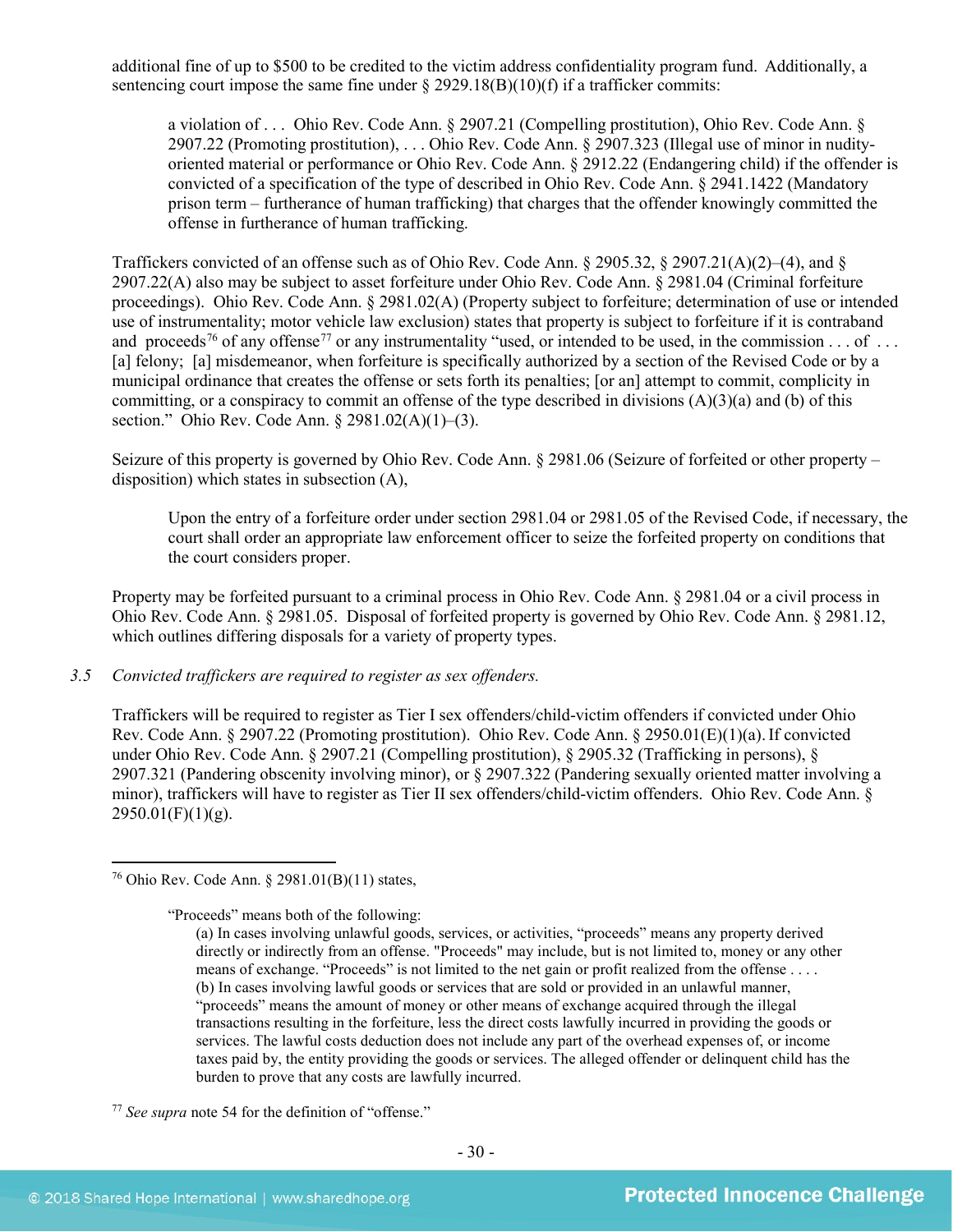Ohio Rev. Code Ann.  $\S 2950.04(A)(1)(a)$  (Duty to register and comply with registration requirements) requires a person convicted of a "sexually oriented offense" to register as a sex offender. Ohio Rev. Code Ann. § 2950.01(A) (Definitions)[78](#page-30-0) defines a sexually oriented offense to include convictions under Ohio Rev. Code Ann. § 2905.32, § 2907.21, § 2907.22, § 2907.321, and § 2907.322.

*3.6 Laws relating to parental custody and termination of parental rights include sex trafficking or commercial sexual exploitation of children (CSEC) offenses as grounds for sole custody or termination in order to prevent traffickers from exploiting their parental rights as a form of control.* 

While convictions for certain enumerated crimes constitute grounds for the termination of parental rights, Ohio Rev. Code Ann. § 2905.32 (Trafficking in persons) is not included among those crimes. Ohio Admin. Code § 5101:2-42-95(A)(1)(a) (Obtaining permanent custody: termination of parental rights) states,

Unless the public children services agency (PCSA) or private child placing agency (PCPA) has compelling reasons for not pursuing a request for permanent custody of a child, the agency, pursuant to section 2151.413 [Motion requesting permanent custody] of the Revised Code, shall petition the court that issued the current order of disposition to request permanent custody of a child when any of the following conditions are present:

(1) A court of competent jurisdiction has determined that the parent from whom the child was removed has:

(a) Been convicted of or pleaded guilty to one of the following:

(iii) An offense under division  $(B)(2)$  of section 2919.22 (endangering children) of the Revised Code or under existing or former law of this state, any other state, or the United States that is substantially equivalent to the offense described in that section and the child, a sibling of the child, or another child who lived in the parent's household at the time of the offense.

(iv) An offense under section 2907.02 (rape), 2907.03 (sexual battery), 2907.04 (sexual corruption of a minor), 2907.05 (gross sexual imposition), or 2907.06 (sexual imposition) of the Revised Code or under existing or former law of this state, any other state, or the United States that is substantially equivalent to an offense described in those sections and the victim of the offense is the child, a sibling of the child, or another child who lived in the parent's household at the time of the offense.

(v) A conspiracy or attempt to commit, or complicity to committing, an offense described in paragraph  $(A)(1)(a)(i)$  or  $(A)(1)(a)(iv)$  of this rule.

While human trafficking is not an offense which constitutes termination of parental rights and award of custody to one parent for purposes of obtaining parental custody, the court is required to consider convictions for human trafficking or conspiracy to commit human trafficking as evidence in determination of whether to enter a finding of custodial termination against both parents. Ohio Rev. Code Ann. § 2151.414 (E) states,

If the court determines, by clear and convincing evidence . . . that one or more of the following exists as to each of the child's parents, the court shall enter a finding that the child cannot be placed with either parent within a reasonable time or should not be placed with either parent:

. . . . (7) The parent has been convicted or plead guilty to one of the following:

. . . . (e) An offense under section 2905.32 [Trafficking in persons], 2907.21 [Compelling prostitution], or 2907.22 [Promoting prostitution] of the Revised Code or under an existing or former law of this state, any other state, or the United States that is substantially equivalent to the offense described in that section and the victim of the offense is the child, a sibling of the child, or another child who lived in the parent's household at the time of the offense;

<span id="page-30-0"></span><sup>78</sup> *See supra* Component 2.10 for the text of Ohio Rev. Code Ann. § 2950.01(A).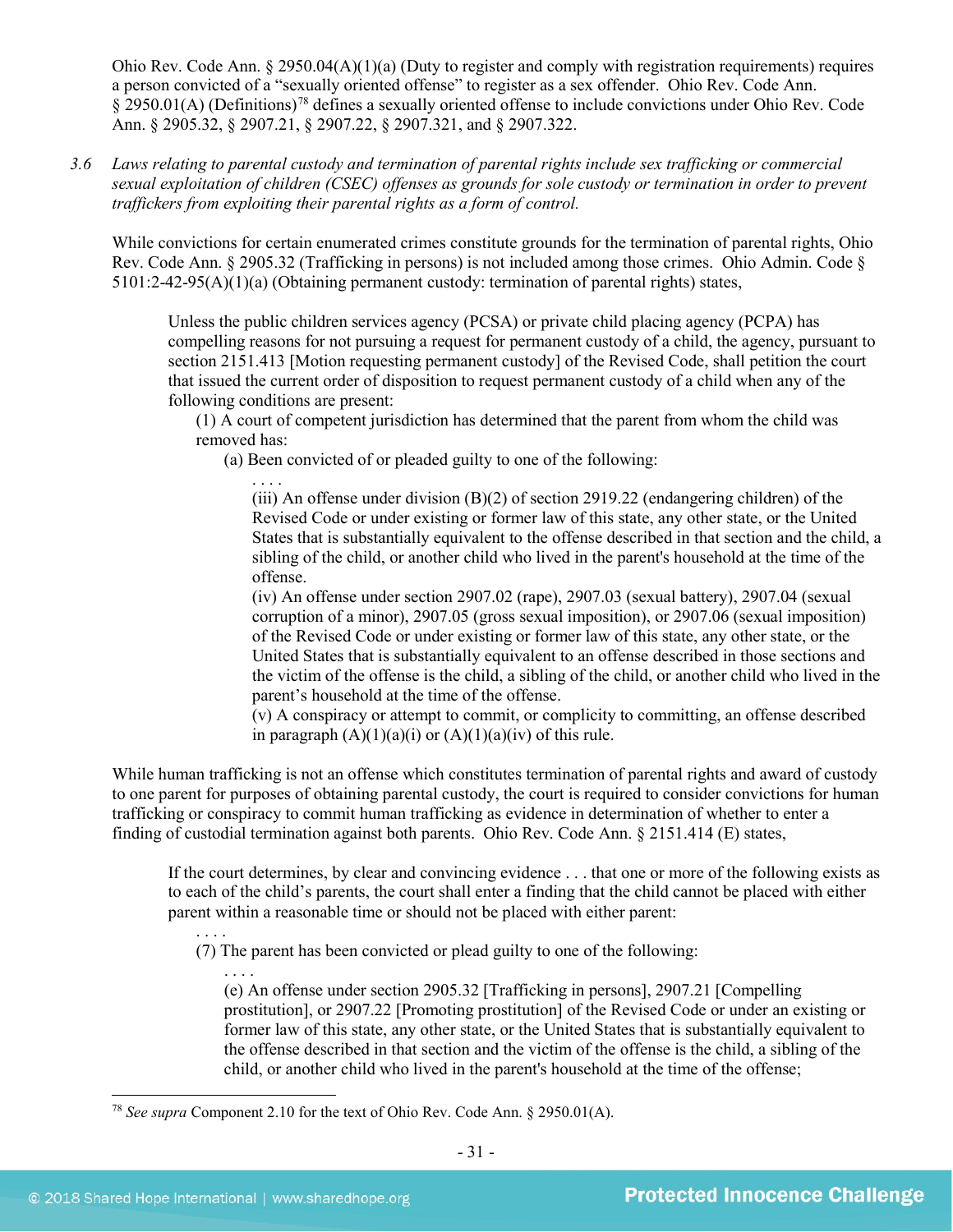(f) A conspiracy or attempt to commit, or complicity in committing, an offense described in division  $(E)(7)(e)$  of this section.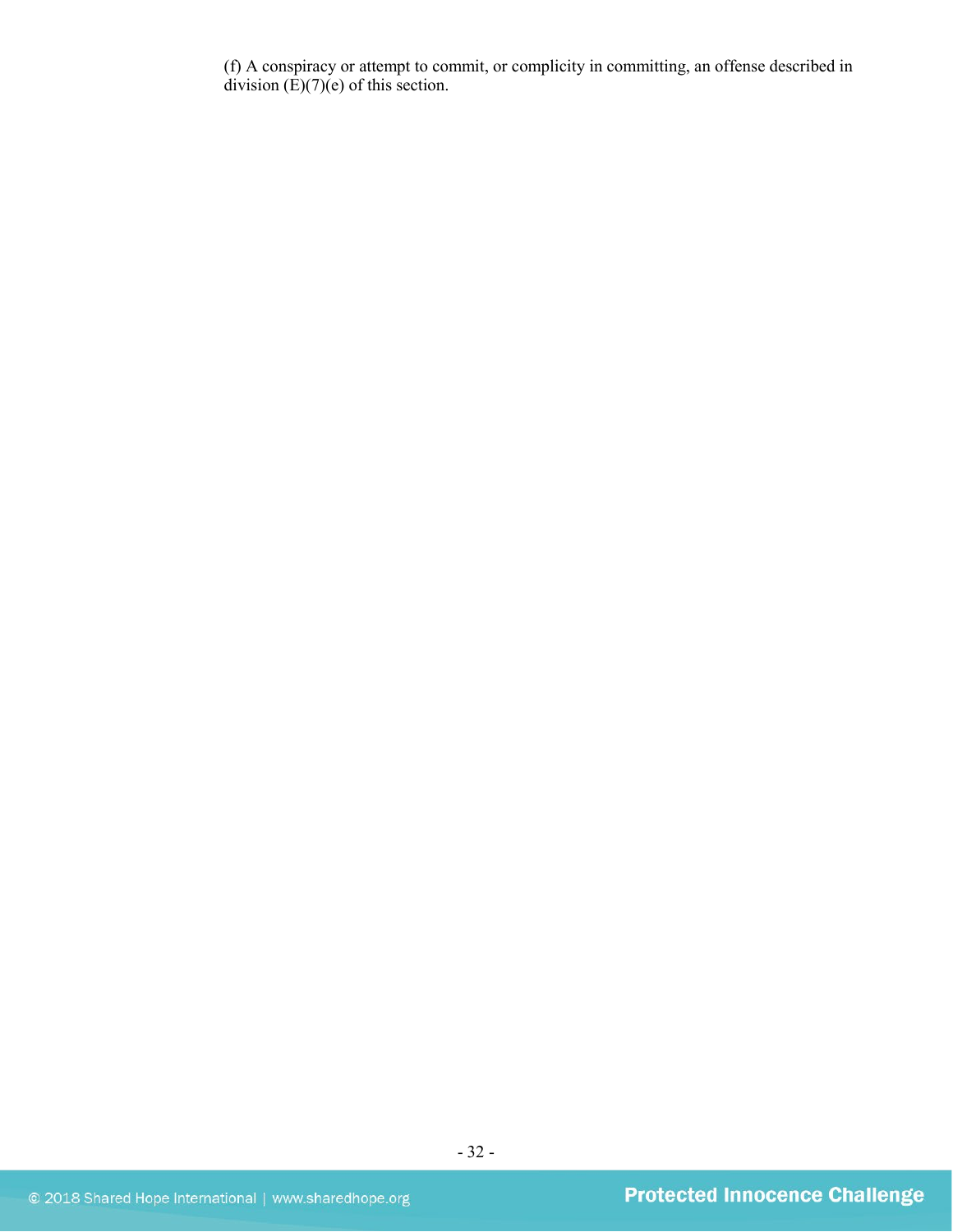#### **FRAMEWORK ISSUE 4: CRIMINAL PROVISIONS FOR FACILITATORS**

#### *Legal Components:*

- *4.1 The acts of assisting, enabling, or financially benefitting from child sex trafficking are included as criminal offenses in the state sex trafficking statute.*
- *4.2 Financial penalties, including asset forfeiture laws, are in place for those who benefit financially from or aid and assist in committing domestic minor sex trafficking.*
- *4.3 Promoting and selling child sex tourism is illegal.*
- *4.4 Promoting and selling images of child sexual exploitation carries penalties as high as similar federal offenses. \_\_\_\_\_\_\_\_\_\_\_\_\_\_\_\_\_\_\_\_\_\_\_\_\_\_\_\_\_\_\_\_\_\_\_\_\_\_\_\_\_\_\_\_\_\_\_\_\_\_\_\_\_\_\_\_\_\_\_\_\_\_\_\_\_\_\_\_\_\_\_\_\_\_\_\_\_\_\_\_\_\_\_\_\_\_\_\_\_\_\_\_\_\_*

#### *Legal Analysis:*

*4.1 The acts of assisting, enabling, or financially benefitting from child sex trafficking are included as criminal offenses in the state sex trafficking statute.*

Ohio Rev. Code Ann. § 2905.32 (Trafficking in persons) does not criminalize assisting, enabling, or financially benefitting from domestic minor sex trafficking, but may apply to facilitators who knowingly "harbor" or "transport . . . a minor under the age of 16 "[t]o engage in sexual activity for hire . . . [t]o engage in performance for hire that is obscene, sexually oriented, or nudity oriented . . . [or] [t]o be a model or participant for hire in the production of material that is obscene, sexually oriented, or nudity oriented." A conviction under Ohio Rev. Code Ann. § 2905.32[79](#page-32-0) is punishable as a first degree felony by imprisonment for 10–15 years and a possible fine up to \$20,000. Ohio Rev. Code Ann. §§ 2905.32(E), 2929.18(A)(3)(a).<sup>[80](#page-32-1)</sup>

Pursuant to Ohio Rev. Code Ann. § 2907.23(A), (B) (Procuring), a facilitator may be convicted for procuring a patron, directing patrons or knowingly permitting premises to be used for prostitution. If the minor, procured for commercial sexual activity, is under 16 years of age, a conviction may result in a felony of the fourth degree, which is punishable by imprisonment for  $6-18$  months<sup>[81](#page-32-2)</sup> and a possible fine up to \$5,000. Ohio Rev. Code Ann. §§ 2907.23(C), 2929.14(A)(4), 2929.18(A)(3)(d). If the minor is 16 or 17 years of age at the time of the violation, a conviction may result in a felony of the fifth degree, which is punishable by imprisonment for 6–12 months<sup>[82](#page-32-3)</sup> with "a presumption in favor of a prison term" and a possible fine up to \$2,500. Ohio Rev. Code Ann.  $\S$ § 2929.13(D), 2929.14(A)(5), 2929.18(A)(3)(e). These penalties apply even if the facilitator did not know the age of the minor.

Facilitators who knowingly "[i]nduce, procure, . . . or otherwise facilitate . . . a minor to engage in sexual activity for hire" may be convicted under Ohio Rev. Code Ann.  $\S 2907.21(A)(2)$  (Compelling prostitution).<sup>83</sup> A conviction under Ohio Rev. Code Ann. § 2907.21(A)(2) is punishable as a third degree felony by imprisonment for 9–36 months<sup>[84](#page-32-5)</sup> and a possible fine up to \$10,000. Ohio Rev. Code Ann. §§ 2907.21(C), 2929.14(A)(3)(b), 2929.18(A)(3)(c). However, if the facilitator convicted under Ohio Rev. Code Ann. § 2907.21(A)(2) committed the offense "in furtherance of human trafficking," enhanced penalties apply under Ohio Rev. Code Ann.  $\S$  2941.1422 (Human trafficking specification)<sup>[85](#page-32-6)</sup> and  $\S$  2929.14(B)(7) (Basic prison terms). Ohio Rev. Code Ann. § 2907.21(C). In such a case, a conviction under Ohio Rev. Code Ann. § 2907.21(A)(2) is punishable as a third degree felony by mandatory imprisonment for 3 years and a possible fine up to \$10,000. Ohio Rev. Code Ann. §§ 2907.21(C), 2929.14(A)(3)(b), (B)(7)(a)(ii), 2929.18(A)(3)(c).

<span id="page-32-0"></span><sup>79</sup> *See supra* Component 1.1 for the provisions of Ohio Rev. Code Ann. § 2905.32.

<span id="page-32-1"></span><sup>80</sup> *See supra* Component 1.1 for the provisions of Ohio Rev. Code Ann. § 2929.18 (Financial sanctions; restitution; reimbursements).

<span id="page-32-2"></span><sup>81</sup> *See supra* note [18.](#page-7-1)

<sup>82</sup> *See supra* note [19.](#page-7-0)

<span id="page-32-4"></span><span id="page-32-3"></span>

<sup>83</sup> *See supra* Component 1.2 for a detailed explanation and the text of Ohio Rev. Code Ann. § 2907.21.

<span id="page-32-5"></span><sup>84</sup> *See supra* note [11.](#page-4-4)

<span id="page-32-6"></span><sup>85</sup> *See supra* Component 1.2 for a detailed explanation and the text of Ohio Rev. Code Ann. § 2941.1422.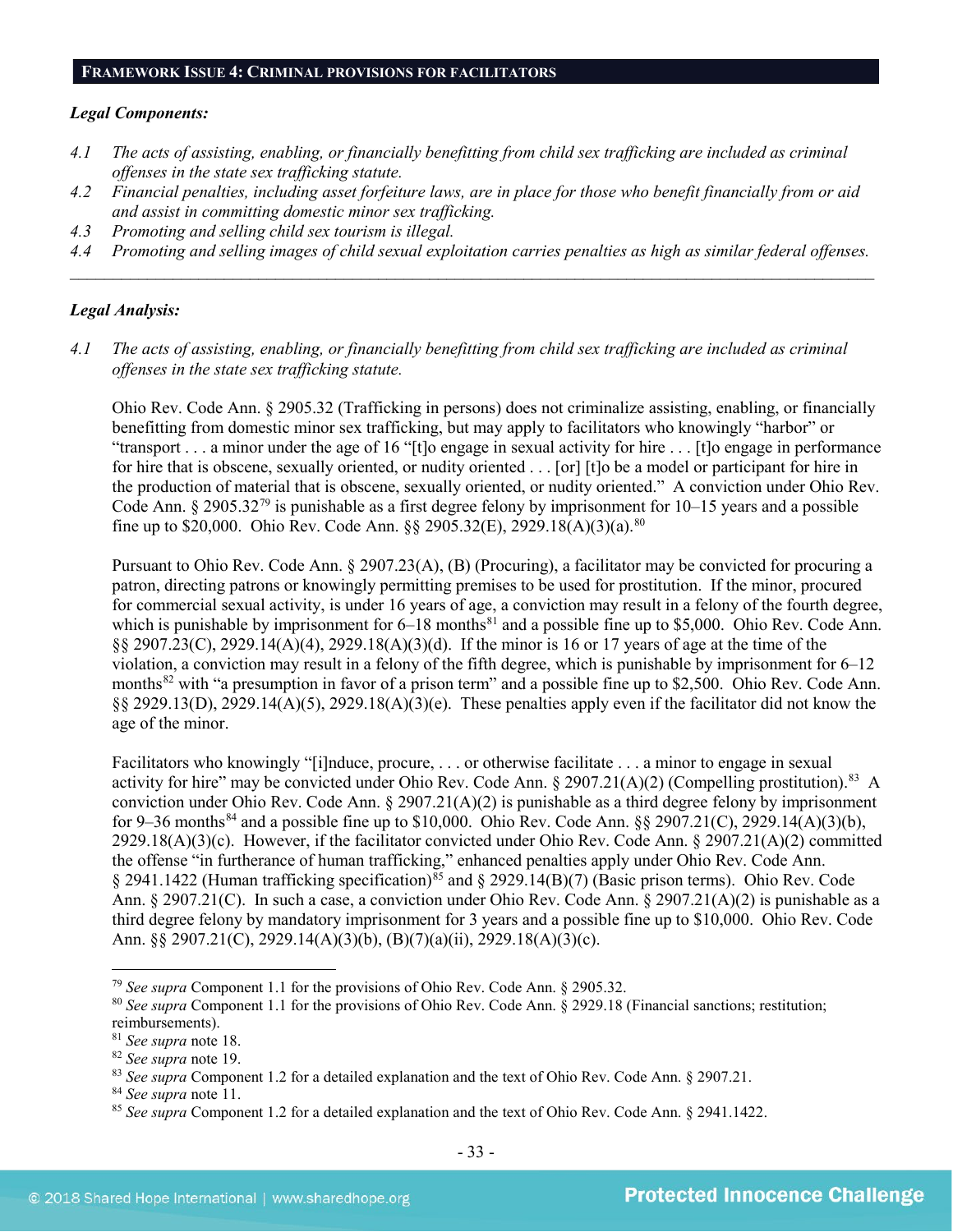Facilitators also may be convicted under Ohio Rev. Code Ann. § 2907.22(A) (Promoting prostitution).<sup>86</sup> Where the victim is a minor,<sup>[87](#page-33-1)</sup> a conviction under Ohio Rev. Code Ann. § 2907.22(A) is punishable as a third degree felony by imprisonment for 9–36 months and a possible fine up to \$10,000. Ohio Rev. Code Ann. §§ 2907.22(B), 2929.14(A)(3)(b), 2929.18(A)(3)(c). If a facilitator convicted under Ohio Rev. Code Ann. § 2907.22(A) committed the offense "in furtherance of human trafficking," enhanced penalties apply pursuant to Ohio Rev. Code Ann. § 2941.1422 and § 2929.14(B)(7). In such a case, a conviction under Ohio Rev. Code Ann. § 2907.22(A) is punishable as a third degree felony by mandatory imprisonment for 3 years and a possible fine up to \$10,000. Ohio Rev. Code Ann. §§ 2907.22(B), 2929.14(A)(3)(b), (B)(7)(a)(ii), 2929.18(A)(3)(c).

Pursuant to Ohio Rev. Code Ann. § 2921.32(A) (Obstructing justice), no person will "hinder the discovery, apprehension, prosecution, conviction, or punishment of another for crime or to assist another to benefit from the commission of a crime." If the crime is trafficking in persons, obstructing justice is a felony of the second degree, which is punishable by imprisonment for 2–8 years and a possible fine up to \$15,000. Ohio Rev. Code Ann. §§ 2921.32(C)(6), 2929.14(A)(2), 2929.18(A)(3)(b).

Facilitators also may face prosecution under Ohio's laws relating to money laundering. Ohio Rev. Code Ann. § 1315.55(A).<sup>[88](#page-33-2)</sup> A conviction under Ohio Rev. Code Ann. § 1315.55(A) (Additional money laundering prohibitions) is punishable as a third degree felony by imprisonment for 9–36 months and a possible fine of the greater of \$7,500 or up to "twice the value of the property involved," and a possible additional fine of up to 3 times the "value of the property involved in the transaction," which will "be paid to the state treasury to the credit of the general revenue fund." Ohio Rev. Code Ann. §§ 1315.99(C), 1315.55(B), 2929.14(A)(3)(b).

4.1.1 Recommendation: Amend Ohio Rev. Code Ann. § 2905.32 (Trafficking in persons) to include assisting, enabling, or financially benefitting from domestic minor sex trafficking.

## *4.2 Financial penalties, including asset forfeiture laws, are in place for those who benefit financially from or aid and assist in committing domestic minor sex trafficking.*

Facilitators may be required to pay fines. Facilitators convicted under Ohio Rev. Code Ann. § 2905.32 (Trafficking in persons) may be ordered to pay a possible fine up to \$20,000, while facilitators convicted under Ohio Rev. Code Ann. § 2709.21(A)(2) (Compelling prostitution) and § 2907.22(A) (Promoting prostitution) may be ordered to pay fines up to \$10,000. Ohio Rev. Code Ann. §§ 2905.32(E), 2907.21(C), 2907.22(B), 2929.18(A)(3)(c). Persons convicted under Ohio Rev. Code Ann. § 2923.32 (Engaging in a pattern of corrupt activity; forfeiture) face a possible fine up to \$20,000 or 3 times the greater of "the gross value gained" or "the gross loss caused," and may be ordered to pay court and investigation costs, while those convicted under Ohio Rev. Code Ann. § 1315.55(A) (Additional money laundering prohibitions) may be ordered to pay a possible fine of the greater of \$7,500 or up to "twice the value of the property involved," and a possible additional fine of up to 3 times the "value of the property involved in the transaction," which will "be paid to the state treasury to the credit of the general revenue fund." Ohio Rev. Code Ann. §§ 2923.32(B)(2), 2929.18(A)(3)(a), 1315.99(C), 1315.55(B).

Ohio Rev. Code Ann.  $\S 2929.18(B)(10)$  further allows sentencing courts to impose an additional fine no greater than \$500 on facilitators found guilty of a felony offense under Ohio Rev. Code Ann. § 2905.32 (Trafficking in persons), which shall be credited to the victim address confidentiality program fund. Ohio Rev. Code Ann. § 111.48 (Address confidentiality program fund). A sentencing court may also impose the same fine on facilitators who commit a:

(f) violation of Ohio Rev. Code Ann. § 2905.01 (Kidnapping), Ohio Rev. Code Ann. § 2905.02 (Abduction), Ohio Rev. Code Ann. § 2907.21 (Compelling Prostitution), Ohio Rev. Code Ann. §

<span id="page-33-0"></span><sup>86</sup> *See supra* Component 1.2 for the provisions of Ohio Rev. Code Ann. § 2907.22(A).

<span id="page-33-1"></span><sup>87</sup> *See supra* note [16](#page-5-3) for the text of Ohio Rev. Code Ann. § 2907.22(B).

<span id="page-33-2"></span><sup>88</sup> *See supra* Component 3.1 for the provisions of Ohio Rev. Code Ann. § 1315.55.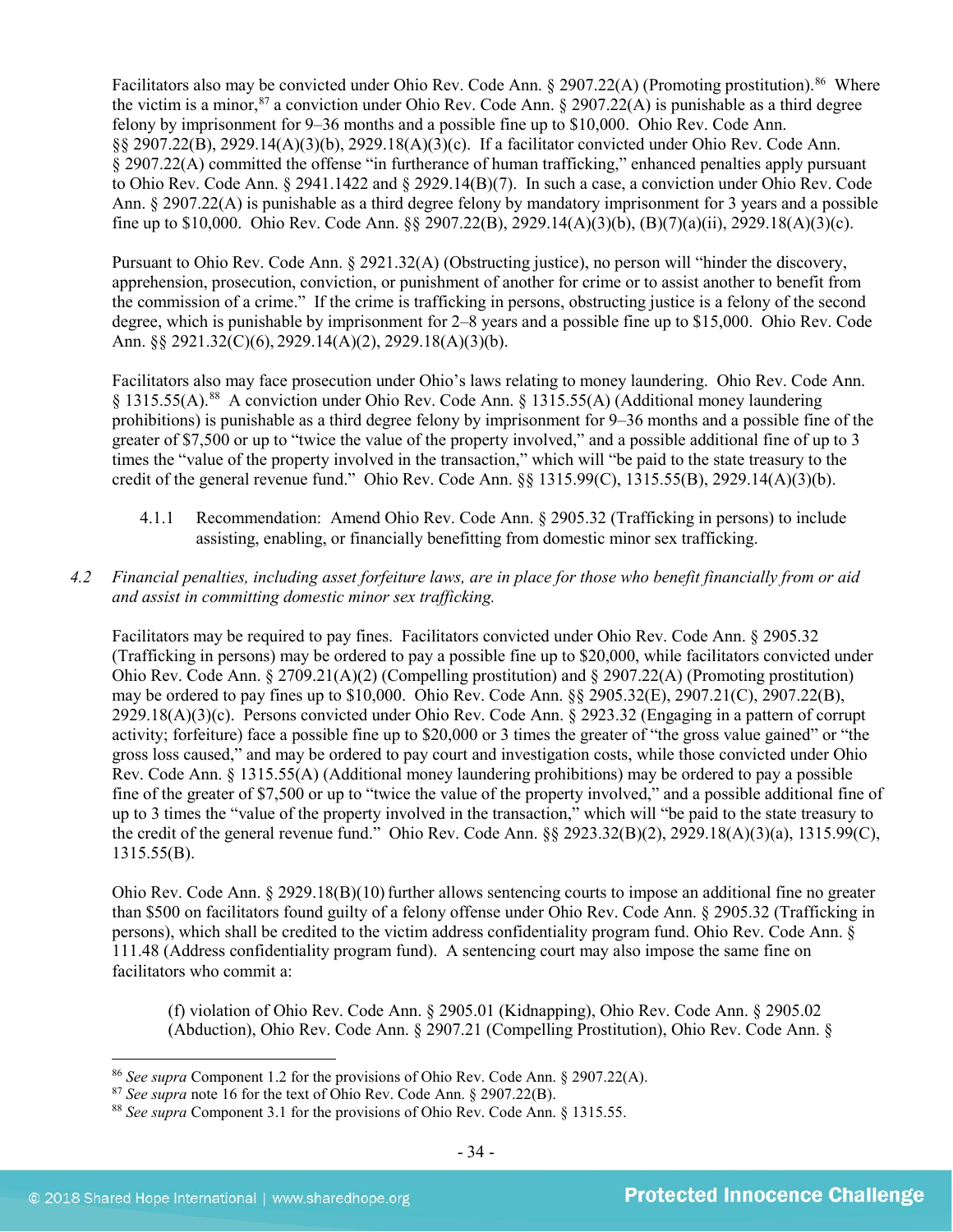2907.22 (Promoting prostitution), Ohio Rev. Code Ann. § 2907.323 (Illegal use of minor in nudityoriented material or performance) or Ohio Rev. Code Ann. § 2912.22 (Endangering child) if the offender is also convicted of a specification of the type described in Ohio Rev. Code Ann. § 2941.1422 (Mandatory sentence – furtherance of human trafficking) that charges that the offender knowingly committed the offense in furtherance of human trafficking.

Ohio Rev. Code Ann. § 2929.18(B)(8)(a) (Financial sanctions; restitution; reimbursements)<sup>[89](#page-34-0)</sup> requires facilitators convicted of an offense committed in furtherance of human trafficking to make restitution, while traffickers convicted of other crimes also may be ordered to make restitution under Ohio Rev. Code Ann. § 2929.18(A)(1) for a "victim's economic loss."

Facilitators convicted of an offense<sup>[90](#page-34-1)</sup> such as Ohio Rev. Code Ann. § 2905.32, § 2907.21(A)(2), or § 2907.22(A) also may be subject to asset forfeiture under Ohio Rev. Code Ann. § 2981.04 (Criminal forfeiture proceedings). Ohio Rev. Code Ann. § 2981.02(A) (Property subject to forfeiture; determination of use or intended use of instrumentality; motor vehicle law exclusion) states that property is subject to forfeiture if it is contraband and proceeds<sup>[91](#page-34-2)</sup> of any offense<sup>[92](#page-34-3)</sup> and any instrumentality "used, or intended to be used, in the commission . . . of . . . [a] felony; [a] misdemeanor, when forfeiture is specifically authorized by a section of the Revised Code or by a municipal ordinance that creates the offense or sets forth its penalties; [or an] attempt to commit, complicity in committing, or a conspiracy to commit an offense of the type described in divisions  $(A)(3)(a)$  and (b) of this section." Ohio Rev. Code Ann. § 2981.02(A)(1)–(3).

Seizure of this property is governed by Ohio Rev. Code Ann. § 2981.06 (Seizure of forfeited or other property disposition) which states in subsection (A),

Upon the entry of a forfeiture order under section 2981.04 or 2981.05 of the Revised Code, if necessary, the court shall order an appropriate law enforcement officer to seize the forfeited property on conditions that the court considers proper.

Property may be forfeited pursuant to a criminal process in Ohio Rev. Code Ann. § 2981.04 or a civil process in Ohio Rev. Code Ann. § 2981.05. Disposal of forfeited property is governed by Ohio Rev. Code Ann. § 2981.12, which outlines differing disposals for a variety of property types. Additionally, Ohio Rev. Code Ann. §  $2923.32(B)(3)^{93}$  $2923.32(B)(3)^{93}$  $2923.32(B)(3)^{93}$  expressly requires facilitators convicted of engaging in a pattern of corrupt activity to forfeit property "used in the course of," or "derived from," a violation of Ohio Rev. Code Ann. § 2923.32.

*4.3 Promoting and selling child sex tourism is illegal.*

Ohio does not specifically prohibit child sex tourism.

- 4.3.1 Recommendation: Enact a law that specifically prohibits selling or offering to sell travel services that include or facilitate travel for the purpose of engaging in commercial sexual exploitation of a minor or prostitution of a minor, if occurring in Ohio.
- *4.4 Promoting and selling images of child sexual exploitation carries penalties as high as similar federal offenses.*

Ohio law criminalizes the promotion and sale of images of child sexual exploitation (ICSE). Ohio Rev. Code Ann. § 2907.321(A)(2), (4) (Pandering obscenity involving a minor) states,

<span id="page-34-0"></span><sup>89</sup> *See supra* Component 3.4 for the provisions of Ohio Rev. Code Ann. § 2929.18(B)(8)(a).

<span id="page-34-1"></span><sup>90</sup> *See supra* note [54.](#page-19-1)

<span id="page-34-2"></span><sup>&</sup>lt;sup>91</sup> See supra note [76](#page-29-2) for the definition of "proceeds."

<span id="page-34-3"></span><sup>92</sup> *See supra* note [54](#page-19-1) for the definition of "offense."

<span id="page-34-4"></span><sup>93</sup> *See supra* Component 3.4 for the provisions of Ohio Rev. Code Ann. § 2923.32(B)(3).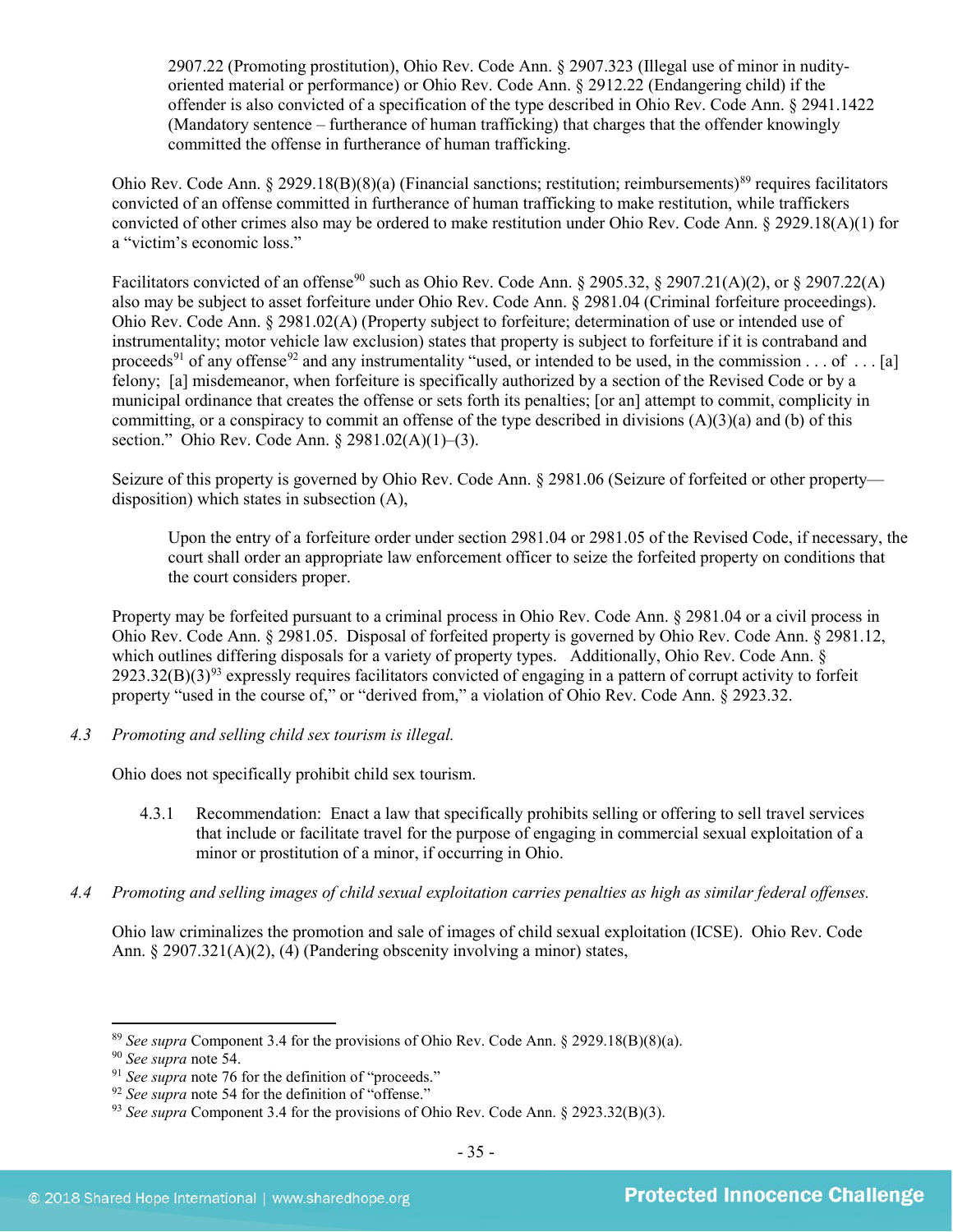No person, with knowledge of the character of the material or performance involved, shall do any of the following:

(2) Promote or advertise for sale or dissemination; sell, deliver, disseminate, display, exhibit, present, rent, or provide; or offer or agree to sell, deliver, disseminate, display, exhibit, present, rent, or provide, any obscene material that has a minor as one of its participants or portrayed observers;

. . . .

. . . .

. . . .

. . . .

(4) Advertise or promote for presentation, present, or participate in presenting an obscene performance that has a minor as one of its participants.

A conviction under Ohio Rev. Code Ann. § 2907.321(A)(2), (4), is punishable as a second degree felony by imprisonment for 2–8 years and a possible fine up to \$15,000. Ohio Rev. Code Ann. §§ 2907.321(C), 2929.14(A)(2), 2929.18(A)(3)(b).

Similarly, Ohio Rev. Code Ann. § 2907.322(A)(2), (4) (Pandering sexually oriented matter involving a minor) states,

No person, with knowledge of the character of the material or performance involved, shall do any of the following:

(2) Advertise for sale or dissemination, sell, distribute, transport, disseminate, exhibit, or display any material that shows a minor participating or engaging in sexual activity, masturbation, or bestiality;

(4) Advertise for presentation, present, or participate in presenting a performance that shows a minor participating or engaging in sexual activity, masturbation, or bestiality;

A conviction under Ohio Rev. Code Ann.  $\S 2907.322(A)(1)–(4)$ , (6) is punishable as a second degree felony by imprisonment for 2–8 years and a possible fine up to \$15,000. Ohio Rev. Code Ann. §§ 2907.322(C), 2929.14(A)(2), 2929.18(A)(3)(b).

4.4.1 Recommendation: Amend Ohio Rev. Code Ann. § 2907.321(A)(2), (4) (Pandering obscenity involving a minor) to increase the penalty to reflect the seriousness of the offense.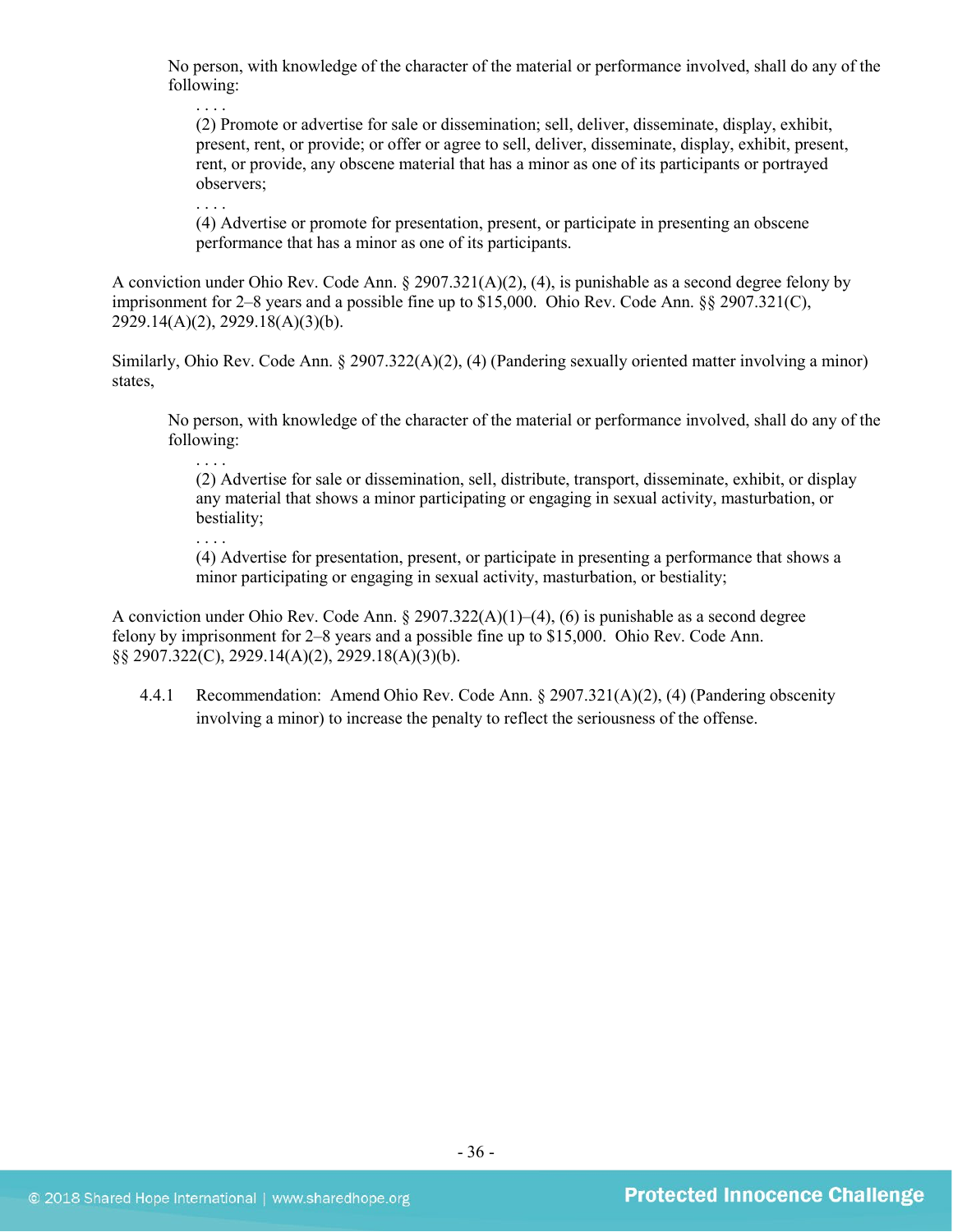#### **FRAMEWORK ISSUE 5: PROTECTIVE PROVISIONS FOR THE CHILD VICTIMS**

#### *Legal Components:*

- *5.1 Victims under the core child sex trafficking offense include all commercially sexually exploited children.*
- *5.2 The state sex trafficking statute expressly prohibits a defendant from asserting a defense based on the willingness of a minor under 18 to engage in the commercial sex act.*
- *5.3 State law prohibits the criminalization of minors under 18 for prostitution offenses.*
- *5.4 State law provides a non-punitive avenue to specialized services through one or more points of entry.*
- *5.5 Child sex trafficking is identified as a type of abuse and neglect within child protection statutes.*
- *5.6 The definition of "caregiver" or another related term in the child welfare statutes is not a barrier to a sex trafficked child accessing the protection of child welfare.*
- *5.7 Crime victims' compensation is specifically available to a child victim of sex trafficking or commercial sexual exploitation of children (CSEC).*
- *5.8 Victim-friendly procedures and protections are provided in the trial process for minors under 18.*
- *5.9 Child sex trafficking victims may vacate delinquency adjudications and expunge related records for prostitution and other offenses arising from trafficking victimization, without a waiting period.*
- *5.10 Victim restitution and civil remedies for victims of domestic minor sex trafficking or commercial sexual exploitation of children (CSEC) are authorized by law.*
- *5.11 Statutes of limitations for civil and criminal actions for child sex trafficking or commercial sexual exploitation of children (CSEC) offenses are eliminated or lengthened to allow prosecutors and victims a realistic opportunity to pursue criminal action and legal remedies.*

*\_\_\_\_\_\_\_\_\_\_\_\_\_\_\_\_\_\_\_\_\_\_\_\_\_\_\_\_\_\_\_\_\_\_\_\_\_\_\_\_\_\_\_\_\_\_\_\_\_\_\_\_\_\_\_\_\_\_\_\_\_\_\_\_\_\_\_\_\_\_\_\_\_\_\_\_\_\_\_\_\_\_\_\_\_\_\_\_\_\_\_\_\_*

## *Legal Analysis:*

l

*5.1 Victims under the core child sex trafficking offense include all commercially sexually exploited children. [94](#page-36-0)*

Ohio Rev. Code Ann. § 2905.32 (Trafficking in persons), Ohio's core sex trafficking statute does not include all commercially sexually exploited children. While the means of force, fraud, or coercion are not required for victims under 16 years of age, child victims who are 16 or 17 years of age are not protected under Ohio Rev. Code Ann. § 2905.32. However, Ohio Rev. Stat. Ann. § 2905.32 creates an exception to the requirement when the offender is in a position of authority or trust to the minor victim, as provided by in Ohio Rev. Code Ann. § 2905.32.[95](#page-36-1)

Additionally, Ohio Rev. Code Ann. § 2905.32 does not hold buyers criminally liable; thus, a trafficker or controlling third party must be identified for a sexually exploited child to receive services, protection, and care as a victim of trafficking and CSEC offenses.

5.1.1 Recommendation: Amend Ohio Rev. Code Ann. § 2905.32 (Trafficking in persons) so that all commercially sexually exploited children under 18 years of age are identifiable as victims and eligible for protections pursuant to their victim status.

<span id="page-36-1"></span><span id="page-36-0"></span><sup>94</sup> *See generally* **SHARED HOPE INTERNATIONAL**, "Eliminating the Third Party Control Barrier to Identifying Juvenile Sex Trafficking Victims," JuST Response Policy Paper (2015), [http://sharedhope.org/wp](http://sharedhope.org/wp-content/uploads/2015/08/Policy-Paper_Eliminating-Third-Party-Control_Final1.pdf)[content/uploads/2015/08/Policy-Paper\\_Eliminating-Third-Party-Control\\_Final1.pdf](http://sharedhope.org/wp-content/uploads/2015/08/Policy-Paper_Eliminating-Third-Party-Control_Final1.pdf) (discussing need to include all commercially sexually exploited children within sex trafficking definitions and corresponding need to include buyer conduct in core sex trafficking offenses regardless of whether victim is under control of a third party). <sup>95</sup> *See supra* note [2.](#page-0-2)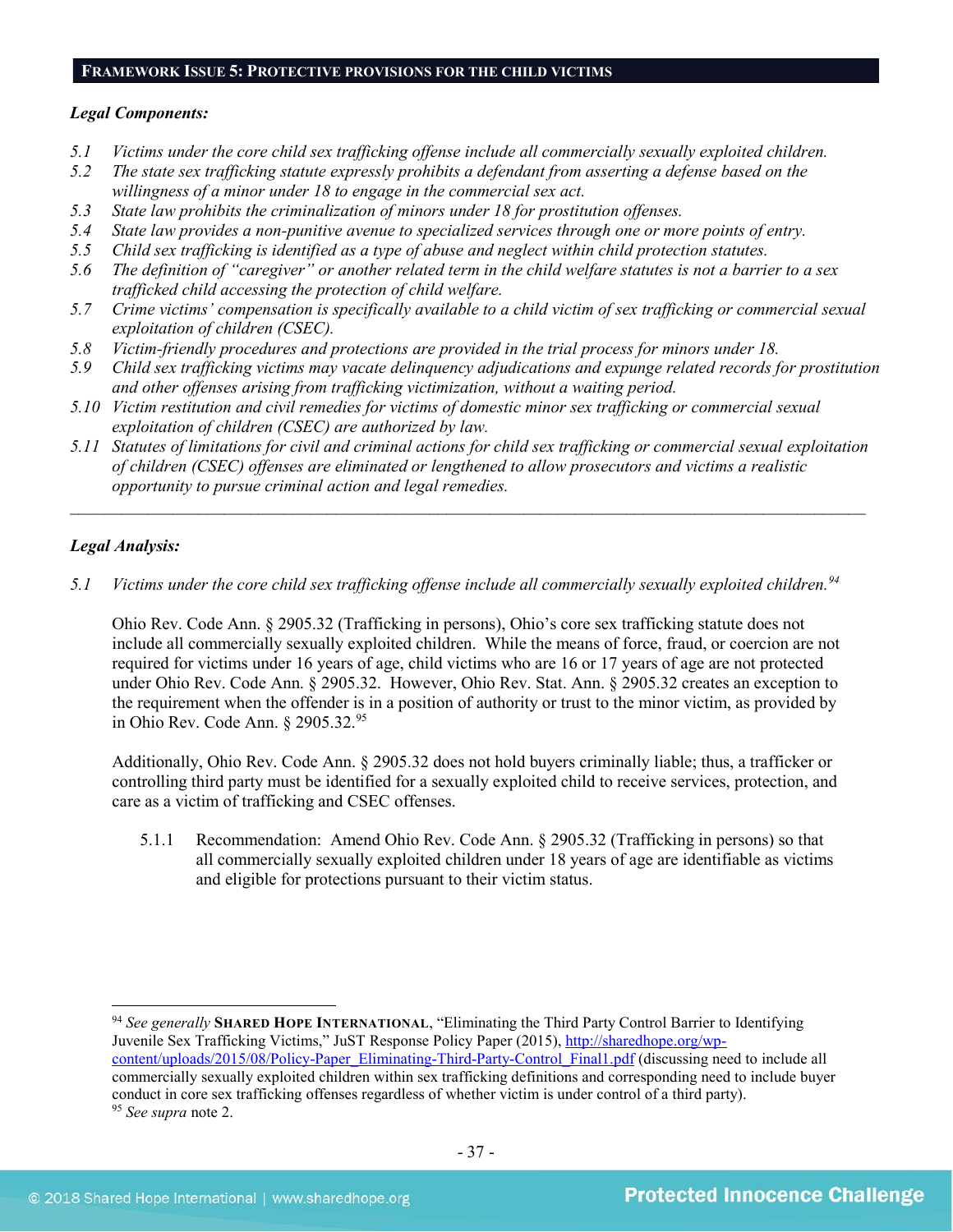*5.2 The state sex trafficking statute expressly prohibits a defendant from asserting a defense based upon the willingness of a minor under 18 to engage in the commercial sex act.* 

Ohio Rev. Code Ann. § 2905.32 (Trafficking in persons) and Ohio's CSEC laws do not expressly prohibit a defendant from raising a defense that the subject minor consented to the commercial sex act.

5.2.1 Recommendation: Enact a provision expressly prohibiting a consent defense to any commercial sexual offense when the victim is a minor.

## *5.3 State law prohibits the criminalization of minors under 18 for prostitution offenses.[96](#page-37-0)*

Ohio Rev. Code Ann. § 2907.25(A) (Prostitution; after positive HIV test) does not prohibit the criminalization of minors for prostitution offenses. Ohio Rev. Code Ann. § 2907.25(A) states, "No person shall engage in sexual activity for hire." A conviction under Ohio Rev. Code Ann. § 2907.25 is punishable as a third degree misdemeanor by imprisonment for up to 60 days and a possible fine up to \$500. Ohio Rev. Code Ann. §§ 2907.25(C)(1), 2929.24(A)(3), 2929.28(A)(2)(a)(iii).

- 5.3.1 Recommendation: Amend Ohio Rev. Code Ann. § 2907.25 (Prostitution; after positive HIV test) to eliminate liability for prostitution offenses for all minors under 18.<sup>97</sup>
- *5.4 State law provides a non-punitive avenue to specialized services through one or more points of entry.*

## **System response to child engaged in commercial sex act**

Ohio law established a discretionary diversion program for commercially sexually exploited children, which allows for the avoidance of delinquency adjudications, provision of services, and expungement of juvenile records upon successful completion. Pursuant to Ohio Rev. Code Ann. § 2152.021(F) (Complaint alleging that child is delinquent child or juvenile traffic offender; initiation of serious youthful offender proceedings),

(1) At any time after the filing of a complaint alleging that a child is a delinquent child<sup>98</sup> and before adjudication, the court may hold a hearing to determine whether to hold the complaint in abeyance

l

"Delinquent child" includes any of the following:

<span id="page-37-0"></span><sup>&</sup>lt;sup>96</sup> For more information regarding recent federal legislation impacting this component see: http://go.sharedhope.org/stateimpactmemo.

<span id="page-37-1"></span><sup>&</sup>lt;sup>97</sup> See generally SHARED HOPE INTERNATIONAL, "Seeking Justice: Legal approaches to eliminate criminal liability for child sex trafficking victims" (2018), https://sharedhope.org/wp-content/uploads/2018/08/ANALYSIS-OF-STATUTORY-APPROACHES\_ver7.pdf (discussing need to eliminate a minor's criminal liability for prostitution and other offenses committed pursuant to trafficking victimization and to establish a statutory avenue to specialized services).

<span id="page-37-2"></span><sup>98</sup> Ohio Rev. Code Ann. § 2151.011(B)(12) (Definitions) defines "delinquent child" by referring to Ohio Rev. Code Ann. § 2152.02(E) (Delinquent children—juvenile traffic offender definitions), which states,

<sup>(1)</sup> Any child, except a juvenile traffic offender, who violates any law of this state or the United States, or any ordinance of a political subdivision of the state, that would be an offense if committed by an adult;

<sup>(2)</sup> Any child who violates any lawful order of the court made under this chapter [Delinquent children; juvenile traffic offenders], including a child who violates a court order regarding the child's prior adjudication as an unruly child for being an habitual truant;

<sup>(3)</sup> Any child who violates any lawful order of the court made under Chapter 2151 [Juvenile court] of the Revised Code other than an order issued under section 2151.87 [Prohibiting child from possessing, using, purchasing or receiving cigarettes or other tobacco products] of the Revised Code;

<sup>(4)</sup> Any child who violates division (C) of section 2907.39, division (A) of section 2923.211

<sup>[</sup>Underage purchase of firearm or handgun], or division (C)(1) or (D) of section 2925.55 [Unlawful purchase of pseudoephedrine product] of the Revised Code.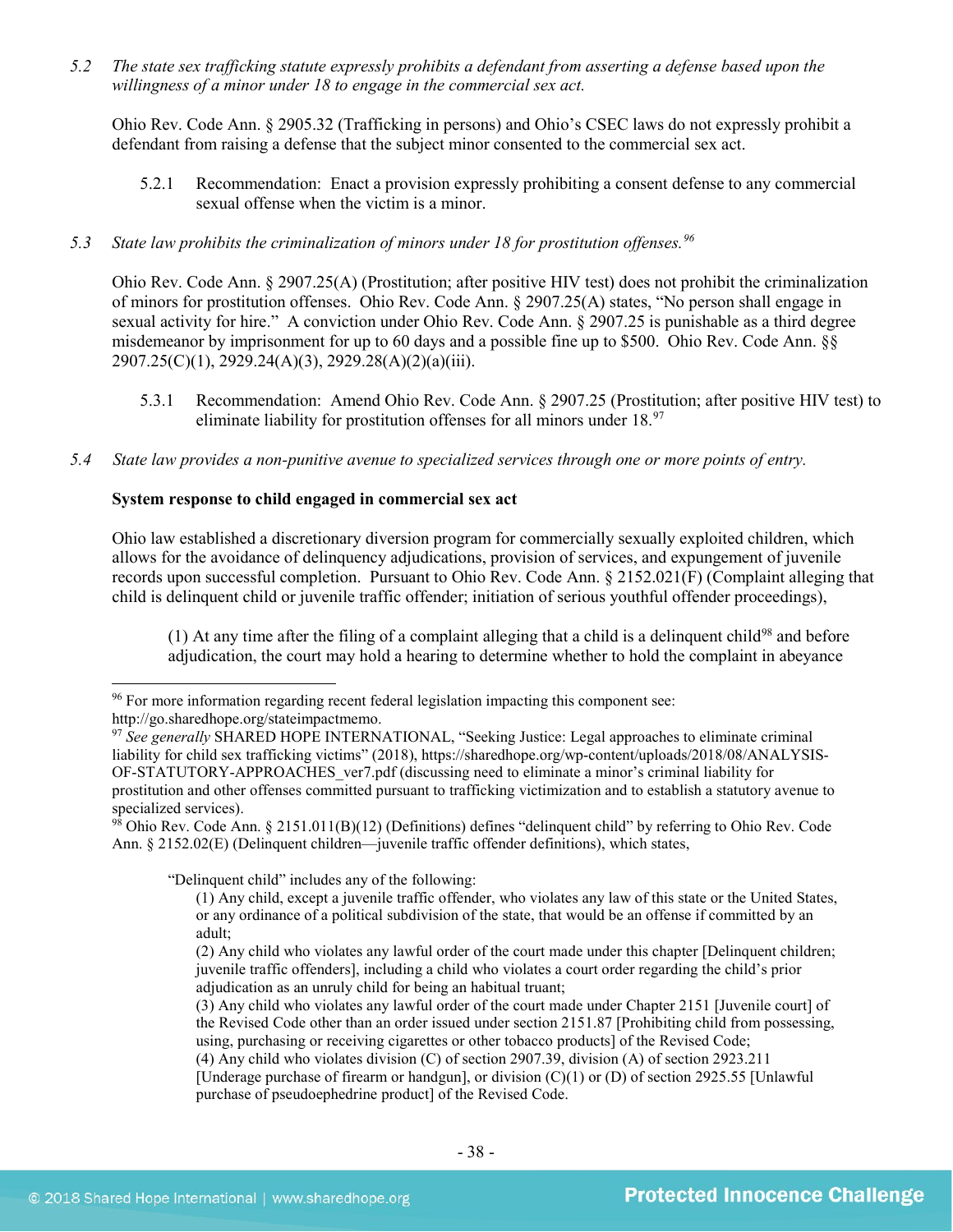pending the child's successful completion of actions that constitute a method to divert the child from the juvenile court system if the child agrees to the hearing and either of the following applies:

(a) The act charged would be a violation of section 2907.24 [Soliciting; after positive HIV test; driver's license suspension], 2907.241 [Loitering to engage in solicitation], or 2907.25

[Prostitution] of the Revised Code if the child were an adult.

(b) The court has reason to believe that the child is a victim of a violation of section 2905.32 [Trafficking in Persons] of the Revised Code, regardless of whether any person has been convicted of a violation of that section or of any other section for victimizing the child, and the act charged is related to the child's victimization.

(2) The prosecuting attorney has the right to participate in any hearing held under division (F)(1) of this section, to object to holding the complaint that is the subject of the hearing in abeyance, and to make recommendations related to diversion actions. No statement made by a child at a hearing held under division  $(F)(1)$  of this section is admissible in any subsequent proceeding against the child.

(3) If either division  $(F)(1)(a)$  or (b) of this section applies, the court shall promptly appoint a guardian ad litem for the child. The court shall not appoint the child's attorney as guardian ad litem. If the court decides to hold the complaint in abeyance, the guardian ad litem shall make recommendations that are in the best interest of the child to the court.

(4) If after a hearing the court decides to hold the complaint in abeyance, the court may make any orders regarding placement, services, supervision, diversion actions, and conditions of abeyance, including, but not limited to, engagement in trauma-based behavioral health services or education activities, that the court considers appropriate and in the best interest of the child. The court may hold the complaint in abeyance for up to ninety days while the child engages in diversion actions. If the child violates the conditions of abeyance or does not complete the diversion actions to the court's satisfaction within ninety days, the court may extend the period of abeyance for not more than two additional ninety-day periods.

(5) If the court holds the complaint in abeyance and the child complies with the conditions of abeyance and completes the diversion actions to the court's satisfaction, the court shall dismiss the complaint and order that the records pertaining to the case be expunged immediately. If the child fails to complete the diversion actions to the court's satisfaction, the court shall proceed upon the complaint.

Although services may be ordered in conjunction with diversion, Ohio Rev. Code Ann. § 2152.021(F)(4) does not require that these services be specialized to the needs of commercially sexually exploited children.

## **Summary**

 $\overline{\phantom{a}}$ 

Ohio law does not mandate specialized services but does allow for the avoidance of a delinquency adjudication upon successful completion of a diversionary program through which a juvenile sex trafficking victim may access services.

- 5.4.1 Recommendation: Amend Ohio's protective response for juvenile sex trafficking victims to include specialized services and a mandatory mechanism to prevent delinquency adjudications.<sup>[99](#page-38-0)</sup>
- *5.5 Child sex trafficking is identified as a type of abuse and neglect within child protection statutes. [100](#page-38-1)*

The definition of an "abused child" does not include child victims of sex trafficking. Ohio Rev. Code Ann. § 2151.031 (Abused child defined) states,

As used in this chapter, an "abused child" includes any child who:

<span id="page-38-0"></span><sup>&</sup>lt;sup>99</sup> The recommendation in this section is predicated upon the recommendation in 5.1 being simultaneously or previously enacted.

<span id="page-38-1"></span><sup>&</sup>lt;sup>100</sup> For more information regarding recent federal legislation impacting this component see: http://go.sharedhope.org/stateimpactmemo.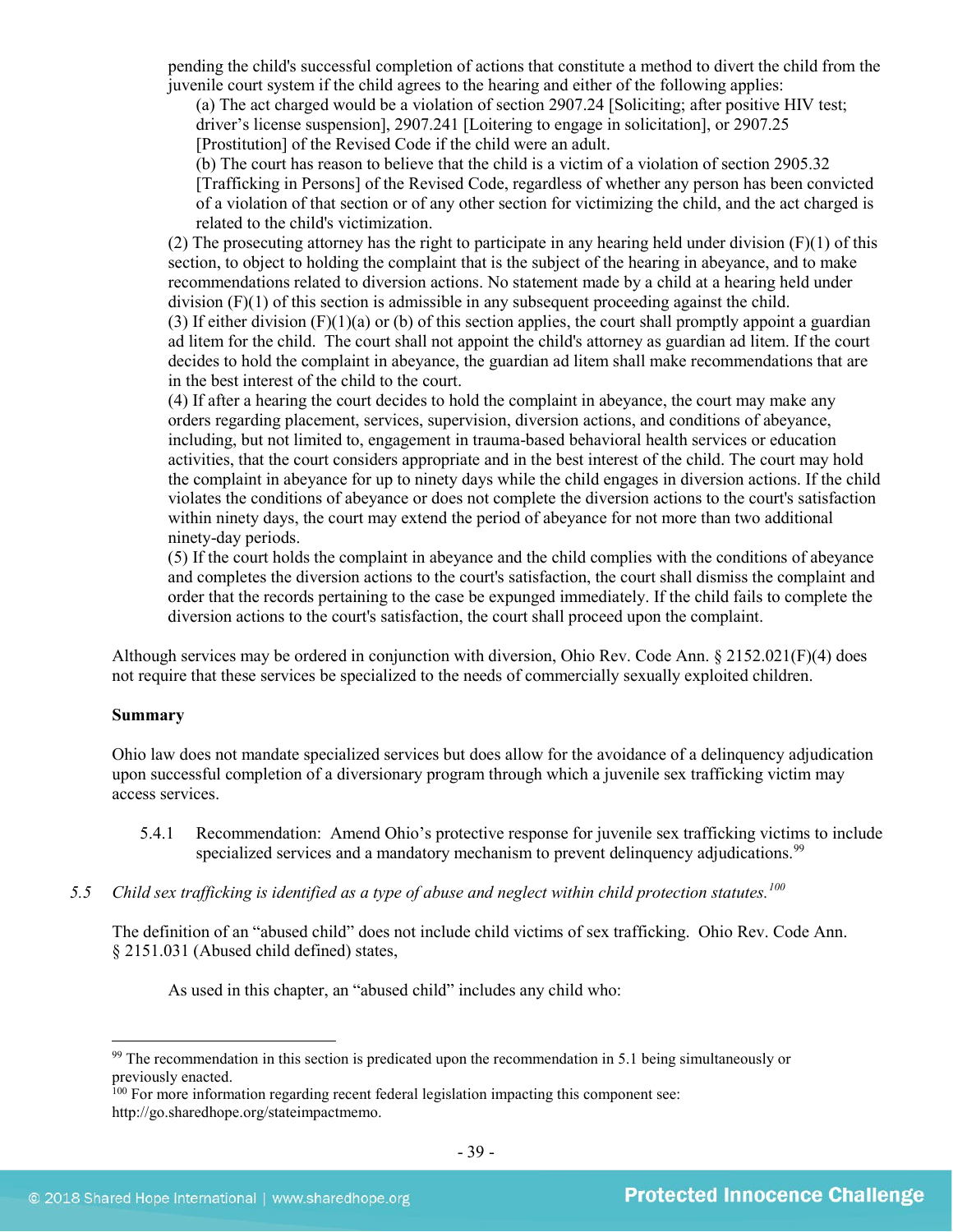(A) Is the victim of "sexual activity" as defined under Chapter 2907 [Sex offenses] of the Revised Code, where such activity would constitute an offense under that chapter, except that the court need not find that any person has been convicted of the offense in order to find that the child is an abused child;

(B) Is endangered as defined in section 2919.22 [Endangering children] of the Revised Code, except that the court need not find that any person has been convicted under that section in order to find that the child is an abused child;

. . . .

While Ohio's CSEC laws are located throughout chapter 2907 entitled "Sex Offenses," Ohio Rev. Code Ann. § 2905.32 (Trafficking in Persons) is not. Thus, while commercially sexually exploited children are considered abused children under Ohio Rev. Code Ann. § 2151.031(A), child victims of sex trafficking are not provided the same protections and services.

Ohio Rev. Code Ann. § 2151.03(A) (Neglected child defined; failure to provide medical or surgical care for religious reasons; duty to report child abuse) defines a "neglected child" as one,

. . . .

(2) Who lacks adequate parental care because of the faults or habits of the child's parents, guardian, or custodian;

(3) Whose parents, guardian, or custodian neglects the child or refuses to provide proper or necessary subsistence, education, medical or surgical care or treatment, or other care necessary for the child's health, morals, or wellbeing;

. . .

(6) Who, because of the omission of the child's parents, guardian, or custodian, suffers physical or mental injury that harms or threatens to harm the child's health or welfare; (7) Who is subjected to out-of-home care child neglect.

- 5.5.1 Recommendation: Amend Ohio Rev. Code Ann. § 2151.031 (Abused child defined) to include minors victimized under Ohio Rev. Code Ann. § 2905.32 (Trafficking in persons).
- *5.6 The definition of "caregiver" or another related term in the child welfare statutes is not a barrier to a sex trafficked child accessing the protection of child welfare.*

The definition of an abused child, <sup>[101](#page-39-0)</sup> under Ohio Rev. Code Ann. § 2151.031(A) (Abused child defined), which applies to victims of commercial sexual exploitation of children (CSEC) offenses, does not specify

As used in this chapter, an "abused child" includes any child who:

(A) Is the victim of "sexual activity" as defined under Chapter 2907. of the Revised Code, where such activity would constitute an offense under that chapter, except that the court need not find that any person has been convicted of the offense in order to find that the child is an abused child; (B) Is endangered as defined in section 2919.22 of the Revised Code, except that the court need not find that any person has been convicted under that section in order to find that the child is an abused

<span id="page-39-0"></span>l <sup>101</sup> Ohio Rev. Code Ann. § 2151.031 (Abused child defined), states:

child;

<sup>(</sup>C) Exhibits evidence of any physical or mental injury or death, inflicted other than by accidental means, or an injury or death which is at variance with the history given of it. Except as provided in division (D) of this section, a child exhibiting evidence of corporal punishment or other physical disciplinary measure by a parent, guardian, custodian, person having custody or control, or person in loco parentis of a child is not an abused child under this division if the measure is not prohibited under section 2919.22 of the Revised Code.

<sup>(</sup>D) Because of the acts of his parents, guardian, or custodian, suffers physical or mental injury that harms or threatens to harm the child's health or welfare.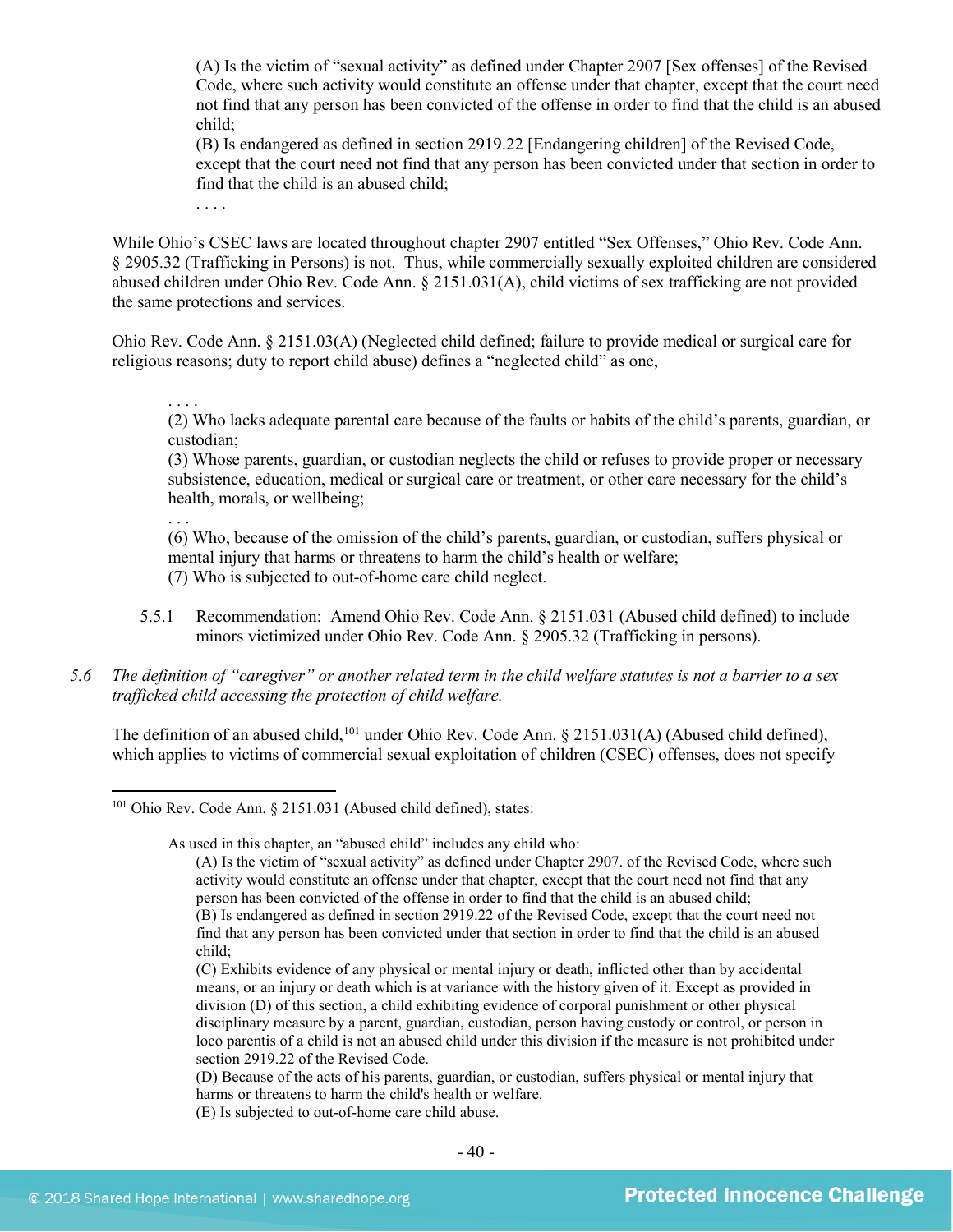that the abusive conduct be committed by a parent, guardian or custodian and provides that "the court need not find that any person has been convicted of the offense in order to find that the child is an abused child." Abuse by a parent, guardian or custodian appears to be separately addressed under Ohio Rev. Code Ann. § 2151.031(D) which applies to a child who "[b]ecause of the acts of his parents, guardian, or custodian, suffers physical or mental injury that harms or threatens to harm the child's health or welfare."

Moreover, Ohio Rev. Code Ann. § 5153.16(A) (Duties of agency) states,

Except as provided in section 2151.422 of the Revised Code, in accordance with rules adopted under section 5153.166 of the Revised Code, and on behalf of children in the county whom the public children services agency considers to be in need of public care or protective services, the public children services agency shall do all of the following:

(1) Make an investigation concerning any child alleged to be an abused, neglected, or dependent child;

. . . .

(3) Accept custody of children committed to the public children services agency by a court exercising juvenile jurisdiction;

(4) Provide such care as the public children services agency considers to be in the best interests of any child adjudicated to be an abused, neglected, or dependent child the agency finds to be in need of public care or service . . . .

Therefore, child victims of commercial sexual exploitation are eligible to receive child welfare protection and services irrespective of the perpetrator of the abuse.

*5.7 Crime victims' compensation is specifically available to a child victim of sex trafficking or commercial sexual exploitation of children (CSEC).* 

Ohio Rev. Code Ann. § 2743.52(A), (B) (Attorney general to determine reparations awards; OVI findings not lawful evidence) provides for victim compensation, stating,

(A) The attorney general shall make awards of reparations for economic loss arising from criminally injurious conduct,  $102$  if satisfied by a preponderance of the evidence that the requirements for an award of reparations have been met.

(B) A court of claims panel of commissioners or a judge of the court of claims has appellate jurisdiction to order awards of reparations for economic loss arising from criminally injurious conduct, if satisfied by a preponderance of the evidence that the requirements for an award of reparations have been met. (C) A decision of the attorney general, an order of a court of claims panel of commissioners, or the judgment of a judge of the court of claims concerning an OVI violation shall not be used as the basis for any civil or criminal action and shall not be admissible as evidence in any civil or criminal proceeding.

(2) For purposes of any person described in division  $(A)(2)$  of this section, any conduct that occurs or is attempted in another state, district, territory, or foreign country; poses a substantial threat of personal injury or death; and is punishable by fine, imprisonment, or death, or would be punishable but for the fact that the person engaging in the conduct lacked capacity to commit the crime under the laws of the state, district, territory, or foreign country in which the conduct occurred or was attempted . . . .

. . . .

<span id="page-40-0"></span><sup>&</sup>lt;sup>102</sup> "Criminally injurious conduct" is defined under Ohio Rev. Code Ann. § 2743.51(C) (Reparation award to victim of crime definitions" as,

<sup>(1)</sup> For the purpose of any person described in  $(A)(1)$  of this section, any conduct that occurs or is attempted in this state; poses a substantial threat of personal injury or death; and is punishable by fine, imprisonment, or death, or would be so punishable but for the fact that the person engaging in the conduct lacked capacity to commit the crime under the laws of this state . . . .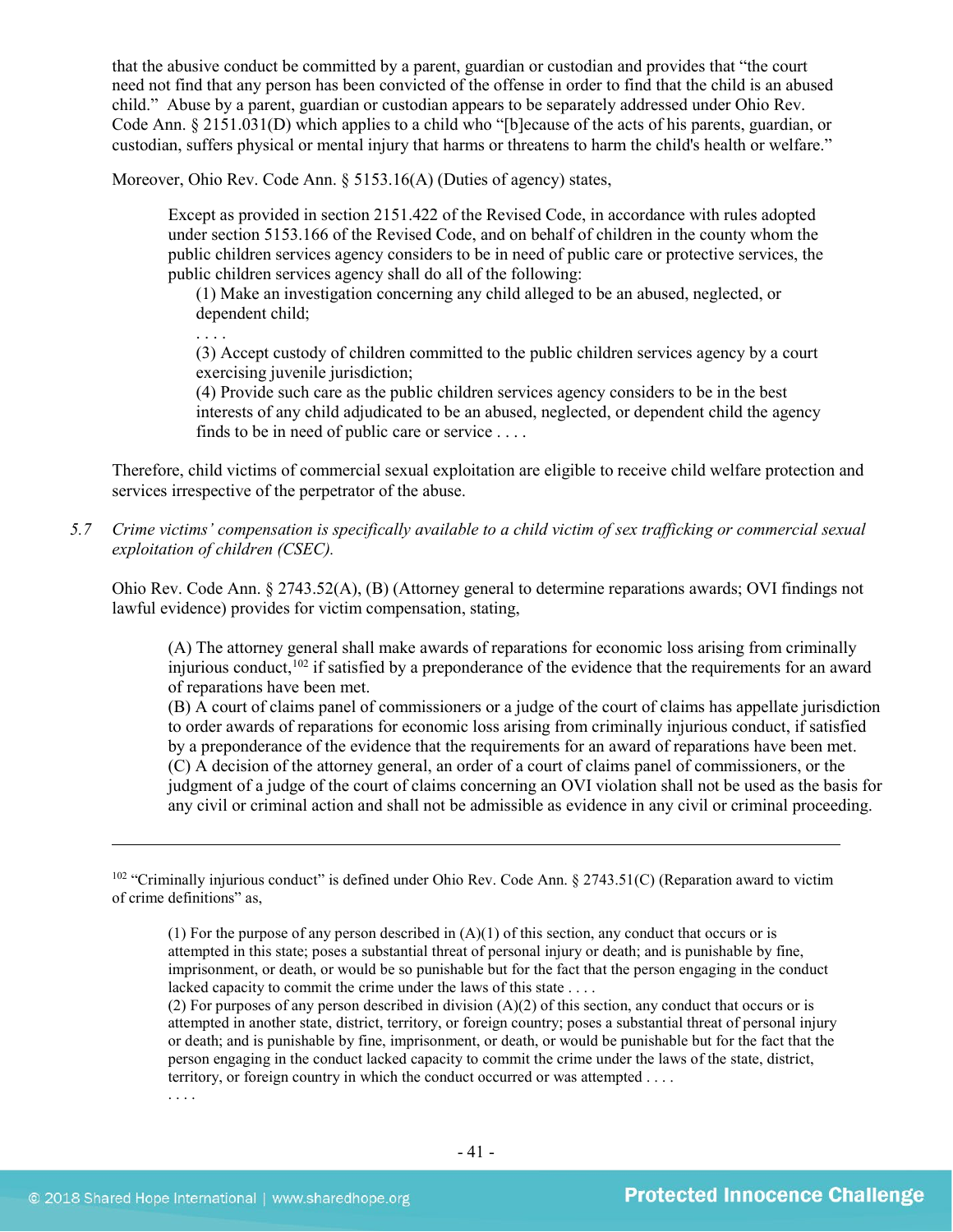A victim of Ohio Rev. Code Ann. § 2905.32 (Trafficking in persons) and Ohio's CSEC laws should fall within the definition of a victimand a "claimant"[103](#page-41-0) used within Ohio's laws regarding crime victims' compensation.

Although Ohio Rev. Code Ann. § 2743.60 (Grounds for denial of claim or reduction of award; limit on aggregate awarded) contains certain ineligibility criteria that could bar victims from receiving compensation, such criteria do not pertain to minor victims of sex trafficking. "Nothing in [2743.60] shall be construed to prohibit an award to a claimant whose claim is based on the claimant's being a victim of a violation of section 2905.32 of the Revised Code if the claimant was less than eighteen years of age when the criminally injurious conduct occurred." Ohio Rev. Code Ann. § 2743.60(J).

However, the statute contains certain ineligibility criteria that could bar victims of Ohio's other CSEC laws from receiving compensation. Ohio Rev. Code Ann. § 2743.60(B)(1)(a) (Grounds for denial of claim or reduction of award; limit on aggregate awarded) prohibits a victim from receiving compensation where the victim was "an accomplice of the offender who committed the criminally injurious conduct, or the award would unjustly benefit the offender or accomplice," while Ohio Rev. Code Ann. § 2743.60(A) prohibits an award where the victim fails to report the crime to law enforcement. Additionally, Ohio Rev. Code Ann. § 2743.60(C) authorizes the denial or reduction of a claim for compensation where the victim did not fully cooperate with law enforcement.

A claim also may be denied or reduced based on a finding of the victim's contributory misconduct. Ohio Rev. Code Ann. § 2743.60(F). Ohio Rev. Code Ann. § 2743.51(M) (Definitions) defines "contributory misconduct" as "any conduct of the claimant . . . that is unlawful or intentionally tortious and that, without regard to the conduct's proximity in time or space to the criminally injurious conduct, has a causal relationship to the criminally injurious conduct that is the basis of the claim."

Additionally, Ohio Rev. Code Ann. § 2743.56(B) (Applications for award of reparations) removes the time limit for filing an application for an award, stating, "All applications for an award of reparations may be filed at any time after the occurrence of the criminally injurious conduct."

## *5.8 Victim-friendly procedures and protections are provided in the trial process for minors under 18.*

Some victim-friendly criminal justice procedures or protections may be afforded to victims of Ohio Rev. Code Ann. § 2905.32 (Trafficking in persons) and Ohio's CSEC laws.

Ohio Rev. Code Ann. § 2945.481(A), (B) (Deposition of child victim; videotaping; testimony taken outside courtroom and televised into it or replayed in courtroom) permits a victim of certain offenses, including Ohio Rev. Code Ann. § 2907.21 (Compelling prostitution), § 2907.321 (Pandering obscenity involving a minor), § 2905.32 (Trafficking in persons), or § 2907.322 (Pandering sexually oriented material involving a minor), who is under 13 to provide testimony via a deposition, which may be videotaped. Similarly, under Ohio Rev. Code Ann. § 2945.481(C)–(E), under specified circumstances, the judge may permit victims of the same crimes who are under 13 years old to give testimony via closed-circuit television or videotaped testimony.

(ii) A resident of a foreign country the laws of which permit residents of this state to recover compensation as victims of offenses committed in that country.

<span id="page-41-0"></span><sup>&</sup>lt;sup>103</sup> Ohio Rev. Code Ann. § 2743.51(A)(1)(a) (Reparation award to victim of crime definitions) defines a "claimant" as

<sup>(1)</sup> Any of the following persons who claim an award of reparations under sections 2743.51 to 2743.72 of the Revised Code:

<sup>(</sup>a) A victim who was one of the following at the time of the criminally injurious conduct:

<sup>(</sup>i) A resident of the United States;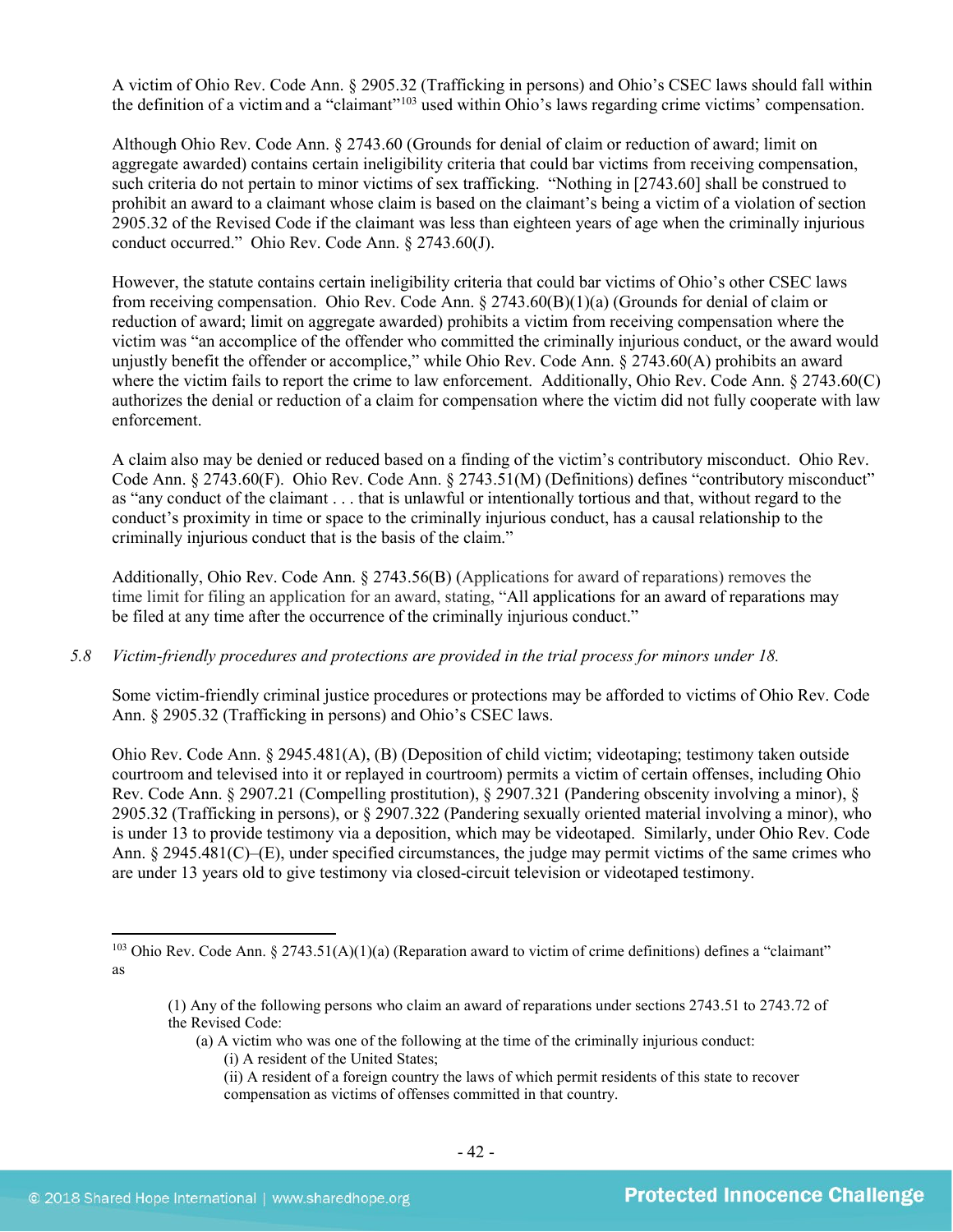As an additional protective measure, Ohio Rev. Code Ann. § 111.42 (Address confidentiality for victims of certain personal crimes) permits a person identified as a victim of human trafficking to receive a confidential address designated by the secretary of state, but several ineligibility criteria could hinder access. Ohio Rev. Code Ann. § 111.42 states,

(A) A person to whom all of the following applies may apply to the secretary of state with the assistance of an application assistant to become a participant in the address confidentiality program, in which an address designated by the secretary of state serves as the person's address or the address of the minor, incompetent, or ward on whose behalf the person is applying:

(1) The applicant is an adult who is applying on behalf of the person's self or is a parent or guardian applying on behalf of a minor, incompetent, or ward.

(2) The applicant or the minor, incompetent, or ward, as applicable, resides, works, or attends a school or an institution of higher education in this state.

(3) The applicant or the minor, incompetent, or ward, as applicable, is changing residence. (4) The applicant fears for the safety of the applicant, a member of the applicant's household, or the minor, incompetent, or ward on whose behalf the application is made because the applicant, household member, minor, incompetent, or ward is a victim of . . . human trafficking, trafficking in persons, rape, or sexual battery.

(5) The applicant or the minor, incompetent, or ward, as applicable, is not a tier I sex offender/child-victim offender, a tier II sex offender/child-victim offender, or a tier III sex offender/child-victim offender.

(B) . . . The application shall contain all of the following:

(1) A notarized statement by the applicant that the applicant fears for the safety of . . . the minor . . . because . . . the minor is a victim of . . . human trafficking, trafficking in persons, rape, or sexual battery.

. . . .

Additionally, Ohio Rev. Code Ann. § 2937.11(D) (Conduct of preliminary hearing) provides,

(1) (a) In a case involving an alleged violation of section 2905.32 of the Revised Code, upon motion of the prosecution, the testimony of the victim at the preliminary hearing may be taken in a place or room other than the room in which the preliminary hearing is being conducted and be televised, by closed circuit equipment, into the room in which the preliminary hearing is being conducted, to be viewed by the accused and any other persons who are not permitted in the room in which the testimony is to be taken but who would have been present during the testimony of the victim had it been given in the room in which the preliminary hearing is being conducted. Except for good cause shown, the prosecution shall file a motion under this division at least seven days before the date of the preliminary hearing. (2) For purposes of division (D)(1) of this section, a judge or magistrate may order the testimony of a victim to be taken at a place or room outside the room in which the preliminary hearing is being conducted if the judge or magistrate determines that the victim is unavailable to testify in the room in the physical presence of the accused due to one or more of the following:

(a) The inability of the victim to communicate about the alleged offense because of extreme fear, severe trauma, or another similar reason;

(b) The substantial likelihood that the victim will suffer serious emotional trauma from so testifying;

(c) The victim is at a hospital for care and treatment for any physical, mental, or emotional injury suffered by reason of the alleged offense.

While Ohio has "rape shield" provisions for victims of Ohio Rev. Code Ann. § 2907.02(D) (Rape) or § 2907.05(E) (Gross sexual imposition), which prohibit the admission of evidence of the victim's sexual history unless such evidence is needed to show "the origin of semen, pregnancy, or disease, or the victims past sexual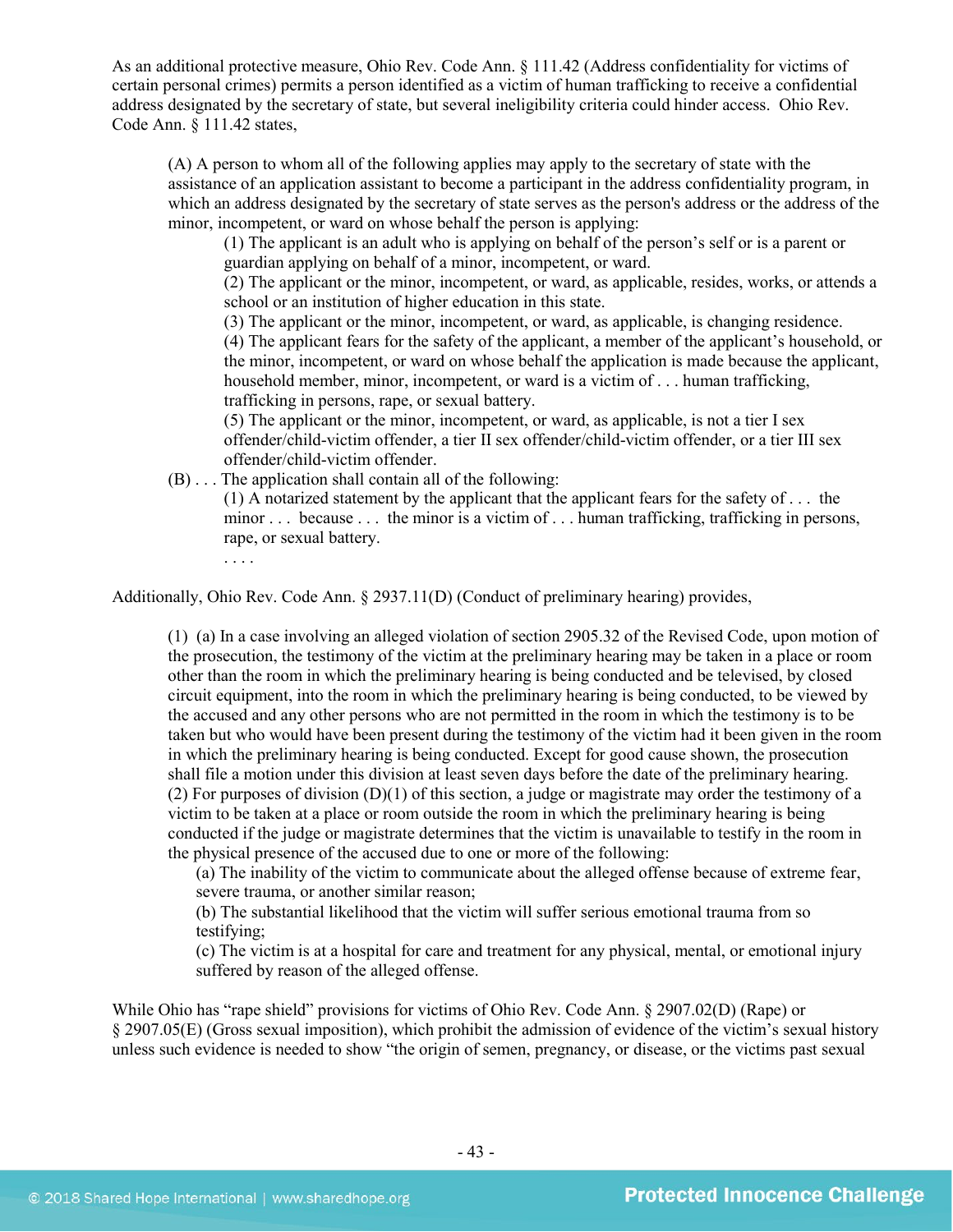history with the offender,"<sup>[104](#page-43-0)</sup> these protections are not available to victims of Ohio Rev. Code Ann. § 2905.32 (Trafficking in persons) and Ohio's CSEC laws unless their offenders are prosecuted under Ohio Rev. Code Ann. § 2907.02 or § 2907.05. As an added protection, victims of Ohio Rev. Code Ann. § 2907.05 or § 2907.02 may receive court-appointed counsel. Ohio Rev. Code Ann. §§ 2907.05(G), 2907.02(F). Moreover, Ohio Rev. Code Ann. § 2907.26(A)–(C) (Rules of evidence in prostitution cases) states,

(A) In any case in which it is necessary to prove that a place is a brothel, evidence as to the reputation of such place and as to the reputation of the persons who inhabit or frequent it, is admissible on the question of whether such place is or is not a brothel.

(B) In any case in which it is necessary to prove that a person is a prostitute, evidence as to the reputation of such person is admissible on the question of whether such person is or is not a prostitute. (C) In any prosecution for a violation of sections 2907.21 to 2907.25 of the Revised Code, proof of a prior conviction of the accused of any such offense or substantially equivalent offense is admissible in support of the charge.

Victims of Ohio Rev. Code Ann. § 2905.32 (Trafficking in persons) and Ohio's CSEC laws will be afforded those rights generally afforded to crime victims. Under Ohio Rev. Code Ann. § 2930.04 (Information to be given to victim by investigating law enforcement agency), a victim is entitled to information regarding counseling, housing, victim compensation, information about protection orders, and contact information for law enforcement. Pursuant to Ohio Rev. Code Ann. § 2930.07 (Concealment of victim's or representative's address, telephone number and similar identifying facts), in certain circumstances the court may keep the victim's personal information confidential. Under Ohio Rev. Code Ann. § 2930.10 (Minimization of unwanted contact between prosecution and defense sides), the court shall minimize contact between the victim and the offender, and provide a separate waiting area for the victim in order to protect the victim.

*5.9 Child sex trafficking victims may vacate delinquency adjudications and expunge related records for prostitution and other offenses arising from trafficking victimization, without a waiting period. [105](#page-43-1)*

Ohio law allows child sex trafficking victims to expunge juvenile records for prostitution-related offenses without a waiting period, and an adjudication will be vacated automatically upon record expungement. Thus, both protections are available to a victim immediately and within a single proceeding.

Pursuant to Ohio Rev. Code Ann. § 2151.358(E) (Expungement of records),

a person who has been adjudicated a delinquent child for having committed an act that would be a violation of section 2907.24 [Soliciting; after positive HIV test; driver's license suspension], 2907.241 [Loitering to engage in solicitation], or 2907.25 [Prostitution] of the Revised Code if the child were an adult may apply to the adjudicating court for the expungement of the record of adjudication if the person's participation in the act was a result of the person having been a victim of human trafficking. The application shall be made in the same manner as an application for expungement under section 2953.38 of the Revised Code, and all of the provisions of that section shall apply to the expungement procedure.

Accordingly, Ohio Rev. Code Ann. § 2953.38(B)<sup>[106](#page-43-2)</sup> (Expungement of certain crimes for victims of human trafficking) governs the procedure for expunging juvenile records related to trafficking victimization. Under

<span id="page-43-0"></span><sup>&</sup>lt;sup>104</sup> Additionally, this evidence it admissible "only to the extent that the court finds that the evidence is material to a fact at issue in the case and that its inflammatory or prejudicial nature does not outweigh its probative value." Ohio Rev. Code Ann. §§ 2907.02(D), 2907.05(E).

<span id="page-43-1"></span><sup>&</sup>lt;sup>105</sup> The analysis in this section is predicated upon the recommendation in 5.1 being simultaneously or previously enacted.

<span id="page-43-2"></span><sup>106</sup> The text of Ohio Rev. Code Ann. § 2953.38 cited here and elsewhere in this report includes amendments made by the enactment of Senate Bill 4 during the 2017–2018 132nd General Assembly of the Ohio Legislature (effective September 28, 2018).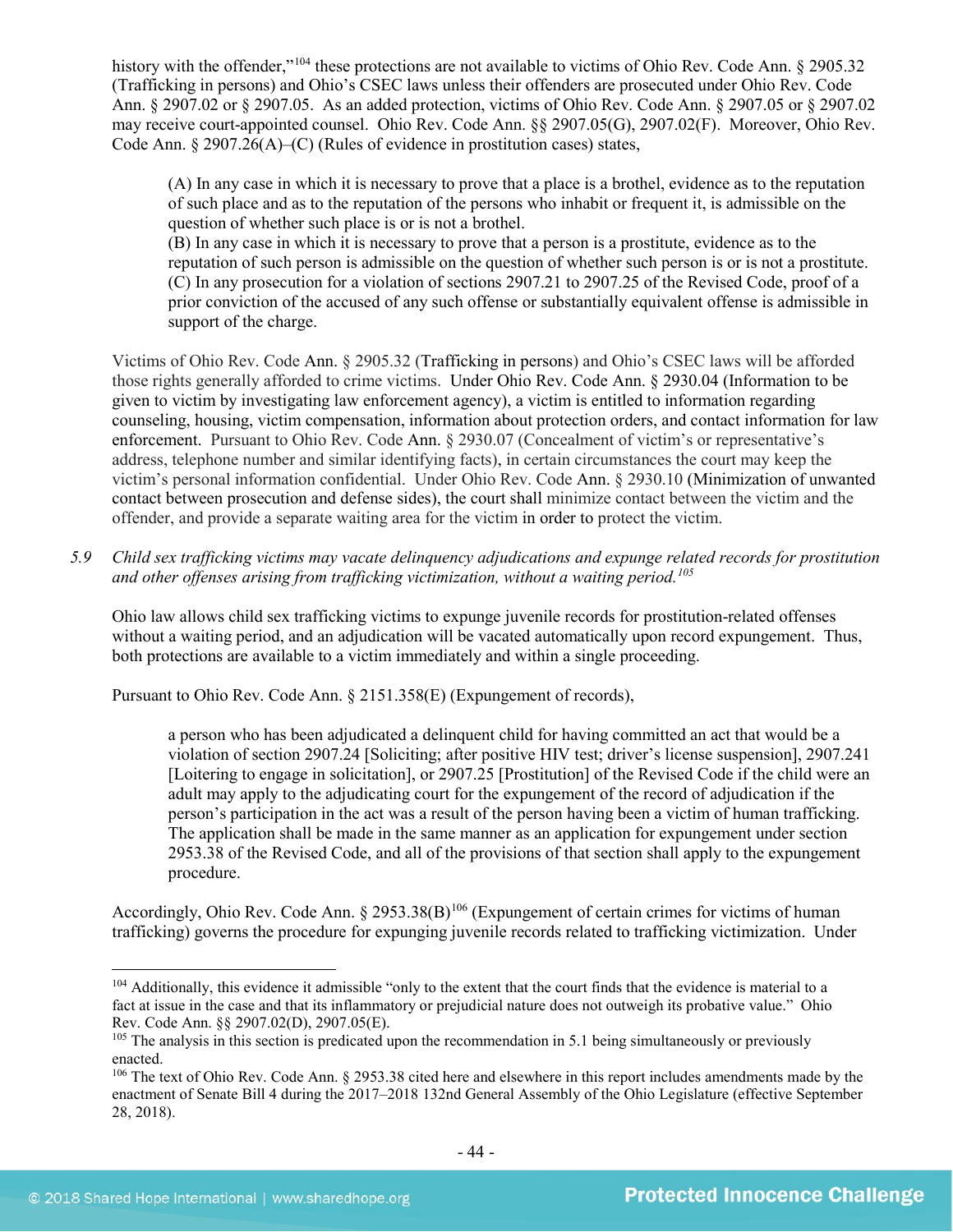Ohio Rev. Code Ann. § 2953.38(B), an application for expungement may be filed immediately. Ohio Rev. Code Ann. § 2953.38(F) further provides that if the court finds

the applicant has demonstrated by a preponderance of the evidence that the applicant's participation in the offense that is the subject of the application was the result of the applicant having been a victim of human trafficking,<sup>[107](#page-44-0)</sup> and, if the offense that is the subject of the application is a felony of the first or second degree, after consideration of the factors required under division (E)(2) of this section, it finds that the interests of the applicant in having the record of conviction of that offense expunged are not outweighed by any legitimate needs of the government to maintain that record of conviction, the court shall grant the application and order that the record of conviction be expunged.<sup>[108](#page-44-1)</sup>

Upon record expungement, Ohio Rev. Code Ann. § 2953.38(G)(2) states that "[t]he proceedings in the case that is the subject of an order of expungement issued under subdivision (F) of this section shall be considered not to have occurred and the conviction of the person who is the subject of the proceedings shall be expunged." Accordingly, a delinquency adjudication would likewise be vacated automatically upon granting an application for expungement under Ohio Rev. Code Ann. § 2151.358(E).

However, Ohio Rev. Code Ann. § 2151.358(E) applies only to violations of Ohio's prostitution-related offenses, foreclosing the law's applicability to other offenses related to trafficking victimization.

Ohio law provides other avenues to record expungement as well. In cases where the court holds a complaint of delinquency in abeyance because the complaint alleges prostitution-related offenses or the court believes the minor is a victim of trafficking under Ohio Rev. Code Ann. § 2905.32 (Trafficking in persons), all records pertaining to the case would be expunged immediately upon successful completion of diversionary actions. Ohio Rev. Code Ann.  $\S 2152.021(F)(1)–(6)$  (Complaint alleging that child is delinguent child or juvenile traffic offender; initiation of serious youthful offender proceedings).

For non-prostitution related records, Ohio Rev. Code Ann. § 2151.356(B)(1)(e) (Procedure for sealing records of alleged and adjudicated delinquent and unruly children and adjudicated juvenile traffic offenders) orders the juvenile court to seal the records of a child adjudicated an unruly child who has turned 18 and is "not under the jurisdiction of the court in relation to a complaint alleging the person to be a delinquent child," while Ohio Rev. Code Ann.  $\S 2151.356(C)(1)$  authorizes the court, in its discretion, to seal the records of a child adjudicated a delinquent child, if "the person is not under the jurisdiction of the court in relation to a complaint alleging the person to be a delinquent child." The court may consider whether to seal the records within 2 years from the later of "[t]he termination of any order made by the court" related to the adjudication or "[t]he unconditional discharge of the person from the department of youth services" or another facility to which the child was committed. Ohio Rev. Code Ann. § 2151.356(C)(1)(a), (b). "[F]ive years after the court issues a sealing order or upon the twenty-third birthday of the person who is the subject of the sealing order, whichever is earlier," those records may be expunged. Ohio Rev. Code Ann. § 2151.358(A).

Because these laws mandate waiting periods, however, a child sex trafficking victim may face collateral consequences associated with having a juvenile record for a non-prostitution related offense.

5.9.1 Recommendation: Amend Ohio Rev. Code Ann. § 2151.358(E) (Expungement of records) to allow child sex trafficking victims to expunge juvenile records, and thereby vacate delinquency adjudications, for other offenses arising from trafficking victimization.<sup>[109](#page-44-2)</sup>

<sup>&</sup>lt;sup>109</sup> The recommendation in this component is predicated upon the recommendation in 5.1 being simultaneously or previously enacted.

<span id="page-44-0"></span><sup>&</sup>lt;sup>109</sup> The recommendation in this component is predicated upon the recommendation in 5.1 being simultaneously or previously enacted.

<span id="page-44-2"></span><span id="page-44-1"></span><sup>&</sup>lt;sup>109</sup> The recommendation in this component is predicated upon the recommendation in 5.1 being simultaneously or previously enacted.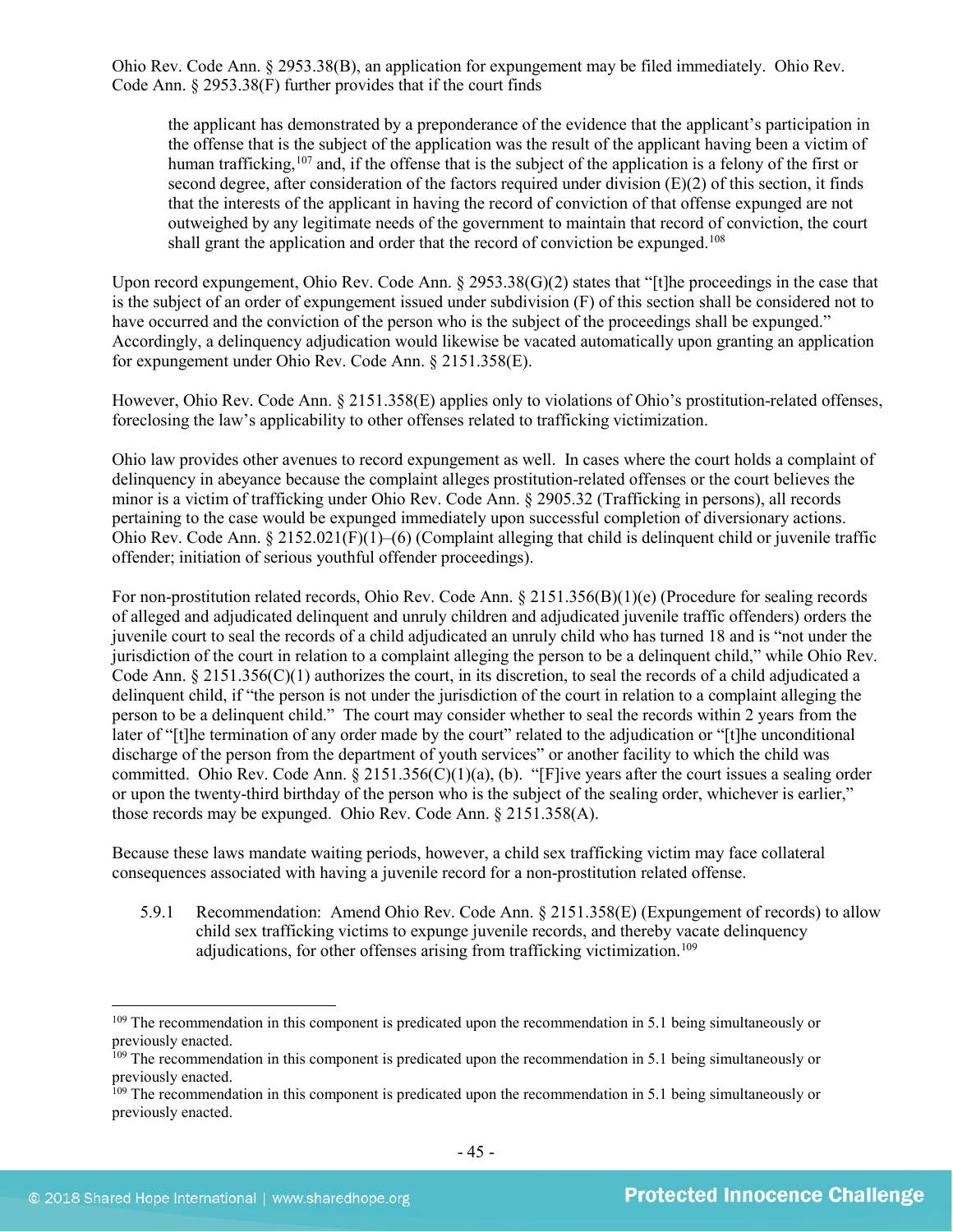*5.10 Victim restitution and civil remedies for victims of domestic minor sex trafficking or commercial sexual exploitation of children (CSEC) are authorized by law.* 

Ohio Rev. Code Ann. § 5101.87 creates a human trafficking victims' fund, "consisting of money seized in connection with a violation of section 2905.32 [Trafficking in persons], 2907.21 [Compelling prostitution], or 2907.22 [Promoting prostitution] of the Revised Code or acquired from the sale of personal effects, tools, or other property seized because the personal effects, tools, or other property were used in the commission of a violation of section 2905.32, 2907.21, or 2907.22 of the Revised Code or derived from the proceeds of the commission of a violation of section 2905.32, 2907.21, or 2907.22 of the Revised Code and deposited pursuant to section 2981.12 of the Revised Code and such other money as may be appropriated or contributed to the fund. Money in the fund shall be used for the sole purpose of treating, caring for, rehabilitating, educating, housing, and providing assistance for victims of trafficking in persons. The director of job and family services shall administer the fund." Furthermore, all money seized in connection to violations of Ohio Rev. Code Ann. § 2905.32, § 2907.21, or § 2907.22 will be deposited into the human trafficking fund. Ohio Rev. Code Ann. § 2981.12(A)(8).

Under Ohio Rev. Code Ann. § 2929.18(B)(8)(a) (Financial sanctions; restitution; reimbursements), victims whose offenders are convicted of committing an offense in furtherance of human trafficking under Ohio Rev. Code Ann. § 2941.1422 (Human trafficking specification) shall receive restitution. Ohio Rev. Code Ann.  $§$  2929.18(B)(8)(a) states,

If an offender who is convicted of or pleads guilty to a violation of section 2905.01 [Kidnapping], 2905.02 [Abduction], 2907.21 [Compelling prostitution], 2907.22 [Promoting prostitution], or 2923.32 [Engaging in a pattern of corrupt activity; forfeiture], division (A)(1) or (2) of section 2907.323 [Illegal use of a minor in nudity-oriented material or performance], or division  $(B)(1)$ ,  $(2)$ ,  $(3)$ ,  $(4)$ , or  $(5)$  of section 2919.22 [Endangering children] of the Revised Code also is convicted of or pleads guilty to a specification of the type described in section 2941.1422 [Human trafficking specification] of the Revised Code that charges that the offender knowingly committed the offense in furtherance of human trafficking, the sentencing court shall sentence the offender to a financial sanction of restitution by the offender to the victim or any survivor of the victim, with the restitution including the costs of housing, counseling, and medical and legal assistance incurred by the victim as a direct result of the offense and the greater of the following:

(i) The gross income or value to the offender of the victim's labor or services;

(ii) The value of the victim's labor as guaranteed under the minimum wage and overtime provisions of the "Federal Fair Labor Standards Act of 1938," 52 Stat. 1060, 20 U.S.C. 207, and state labor laws.

Victims whose offenders are convicted of other crimes also may receive restitution under Ohio Rev. Code Ann. § 2929.18(A)(1) which states,

[T]he court imposing a sentence upon an offender for a felony may sentence the offender to any financial sanction or combination of financial sanctions authorized under this section . . . .

(1) Restitution by the offender to the victim of the offender's crime or any survivor of the victim, in an amount based on the victim's economic loss. If the court imposes restitution, the court shall order that the restitution be made to the victim in open court, to the adult probation department that serves the county on behalf of the victim, to the clerk of courts, or to another agency designated by the court. If the court imposes restitution, at sentencing, the court shall determine the amount of restitution to be made by the offender. If the court imposes restitution, the court may base the amount of restitution it orders on an amount recommended by the victim, the offender, a presentence investigation report, estimates or receipts indicating the cost of repairing or replacing property, and other information, provided that the amount the court orders as restitution shall not exceed the amount of the economic loss suffered by the victim as a direct and proximate result of the commission of the offense.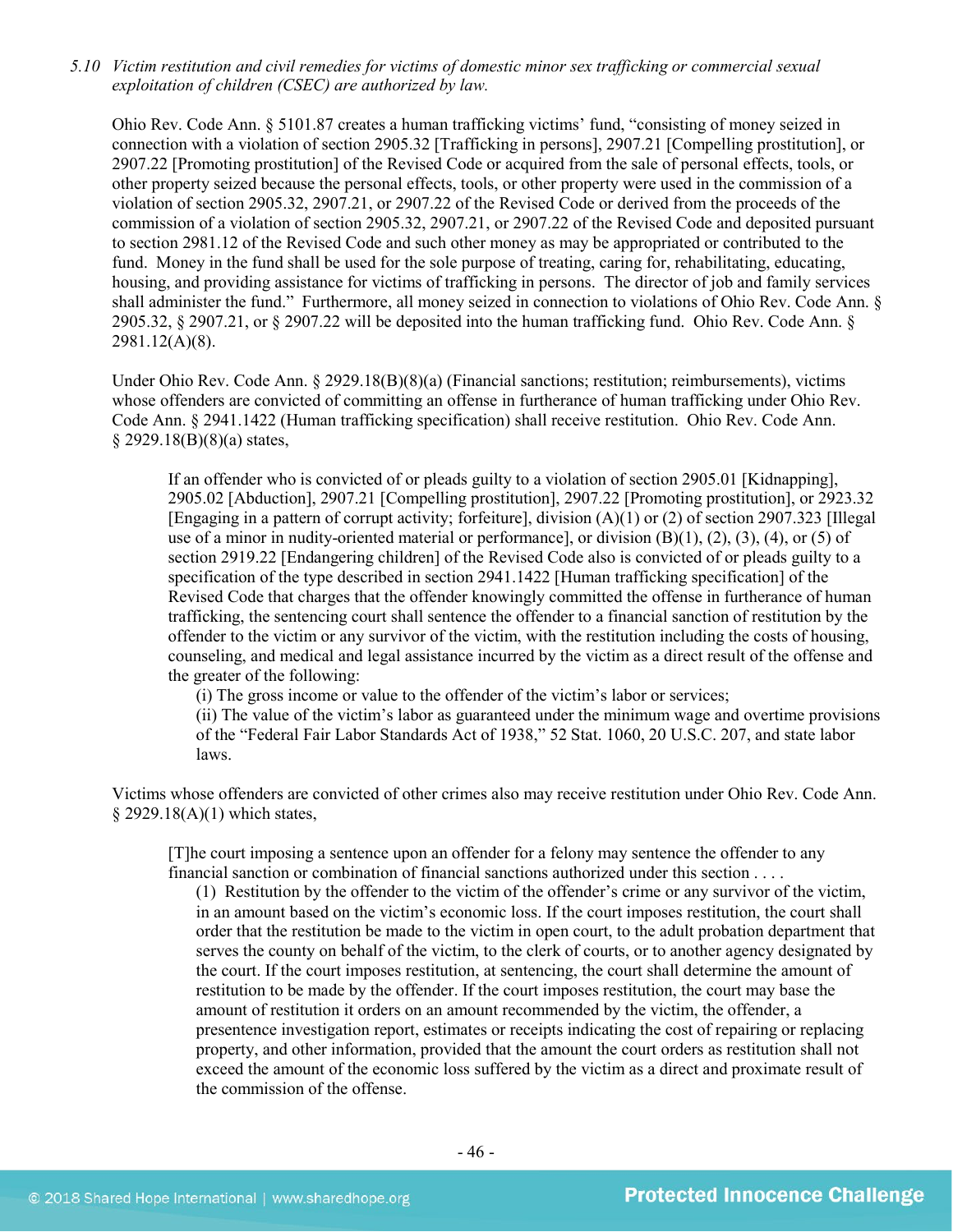Additionally, pursuant to Ohio Rev. Code Ann. § 2307.51(A), "[a] victim of a violation of section 2905.32 of the Revised Code has and may commence a civil cause of action for compensatory and punitive damages against the trafficker for harm that resulted from the violation . . ." regardless of whether the trafficker was prosecuted or convicted. This is addition to any other cause of action. Ohio Rev. Code Ann. § 2307.51(B).

Victims whose offenders are convicted of engaging in a pattern of corrupt activity under Ohio Rev. Code Ann. § 2923.32 may also be able to pursue civil remedies under Ohio Rev. Code Ann. § 2923.34(A), (E) (Civil proceedings for relief from violation; civil penalty) which states,

(A) Any person who is injured or threatened with injury by a violation of section 2923.32 of the Revised Code may institute a civil proceeding in an appropriate court seeking relief from any person whose conduct violated or allegedly violated section 2923.32 of the Revised Code or who conspired or allegedly conspired to violate that section, except that the pattern of corrupt activity alleged by an injured person or person threatened with injury shall include at least one incident other than a violation of division  $(A)(1)$  or (2) of section 1707.042 [Prohibited acts relating to control bids] or division  $(B)$ , (C)(4), (D), (E), or (F) of section 1707.44 [Prohibited acts] of the Revised Code, of 18 U.S.C. 1341, 18 U.S.C. 1343, 18 U.S.C. 2314, or any other offense involving fraud in the sale of securities.

. . . . (E) In a civil proceeding under division (A) of this section, any person directly or indirectly injured by conduct in violation of section 2923.32 of the Revised Code or a conspiracy to violate that section . . . shall have a cause of action for triple the actual damages the person sustained . . . . Damages under this division may include, but are not limited to, competitive injury and injury distinct from the injury inflicted by corrupt activity.

*5.11 Statutes of limitations for civil and criminal actions for child sex trafficking or commercial sexual exploitation of children (CSEC) offenses are eliminated or lengthened to allow prosecutors and victims a realistic opportunity to pursue criminal action and legal remedies.*

Ohio Rev. Code Ann. § 2901.13(A)(1)(a) (Limitations of criminal prosecutions) imposes a 6-year statute of limitations for prosecution of most felonies including most of Ohio's CSEC laws. However, Ohio Rev. Code Ann. § 2901.13(A)(3)(a) provides a 20 year statute of limitations that is applicable to prosecutions of Ohio Rev. Code Ann. § 2905.32 (Trafficking in persons) and Ohio Rev. Code Ann. § 2907.21 (Compelling prostitution). Additionally, if the victim of a crime included in Ohio Rev. Code Ann. tit. 29 (Crimes—procedure) was a minor at the time of the offense, Ohio Rev. Code Ann. § 2901.13(J) states,

The period of limitation for a violation of any provision of Title XXIX of the Revised Code that involves a physical or mental wound, injury, disability, or condition of a nature that reasonably indicates abuse or neglect of a child under eighteen years of age . . . shall not begin to run until either of the following occurs:

(1) The victim of the offense reaches the age of majority.

(2) A public children services agency, or a municipal or county peace officer that is not the parent or guardian of the child, in the county in which the child resides or in which the abuse or neglect is occurring or has occurred has been notified that abuse or neglect is known, suspected, or believed to have occurred.

Ohio Rev. Code Ann. § 2305.111(C) (Actions for assault or battery; victims of childhood sexual abuse) provides a civil statute of limitations for actions brought by victims of childhood sexual abuse, by stating,

An action for assault or battery brought by a victim of childhood sexual abuse<sup>[110](#page-46-0)</sup> based on childhood sexual abuse, or an action brought by a victim of childhood sexual abuse asserting any claim resulting

<span id="page-46-0"></span> $110$  Subsection (A)(1) states, "Childhood sexual abuse' means any conduct that constitutes any of the violations identified in division  $(A)(1)(a)$  or (b) of this section and would constitute a criminal offense under the specified section or division of the Revised Code, if the victim of the violation is at the time of the violation a child under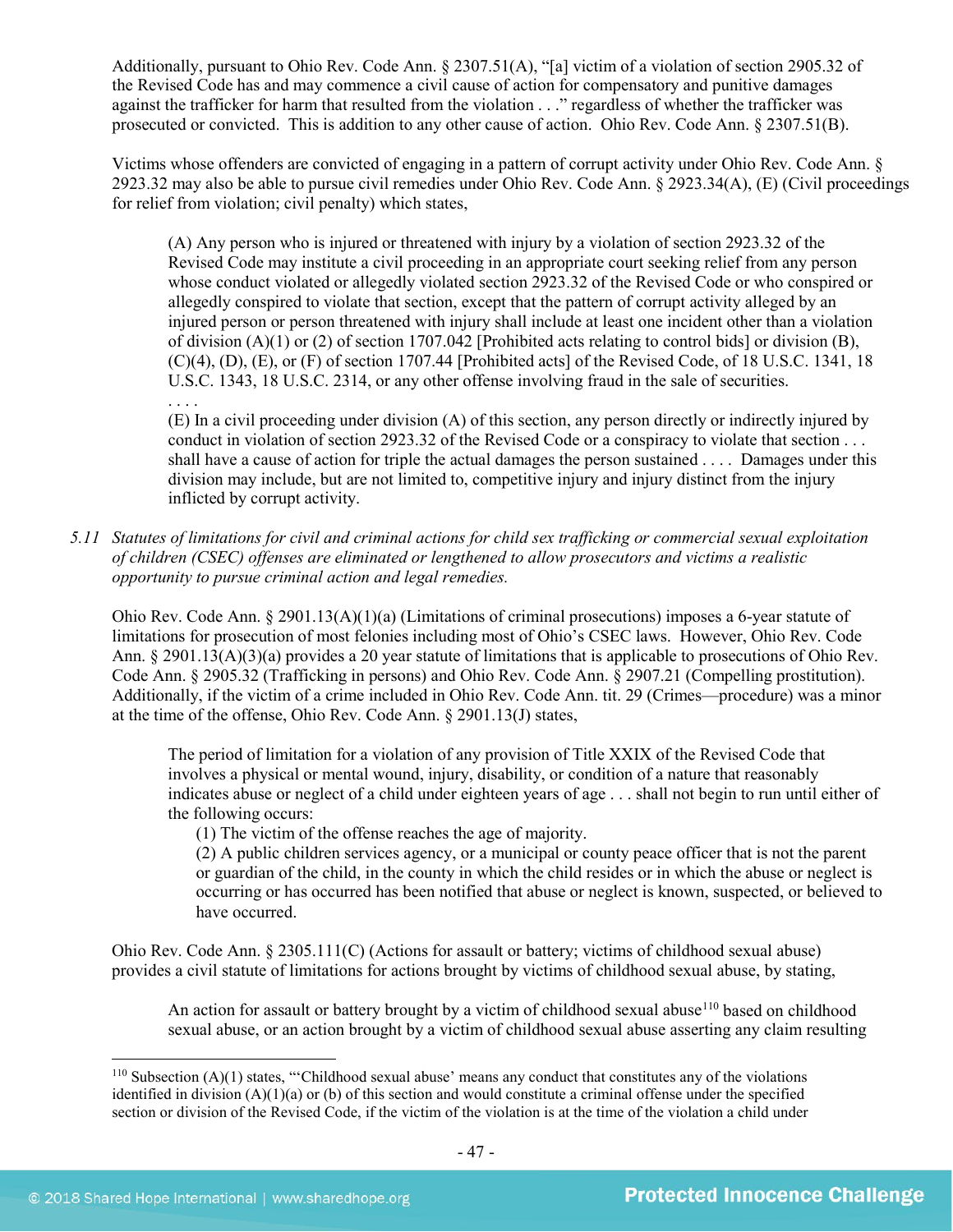from childhood sexual abuse, shall be brought within twelve years after the cause of action accrues. For purposes of this section, a cause of action for assault or battery based on childhood sexual abuse, or a cause of action for a claim resulting from childhood sexual abuse, accrues upon the date on which the victim reaches the age of majority. If the defendant in an action brought by a victim of childhood sexual abuse asserting a claim resulting from childhood sexual abuse that occurs on or after the August 3, 2006 has fraudulently concealed from the plaintiff facts that form the basis of the claim, the running of the limitations period with regard to that claim is tolled until the time when the plaintiff discovers or in the exercise of due diligence should have discovered those facts.

5.11.1 Recommendation: Eliminate the statute of limitations in criminal actions for child sex trafficking and CSEC offenses and amend Ohio Rev. Code Ann. § 2305.111 (Actions for assault or battery; victims of childhood sexual abuse) to include CSEC crimes to extend the statute of limitations for civil actions

eighteen years of age . . . ." The violations listed in (A)(1)(a) and (b) include Ohio Rev. Code Ann. § 2907.02 (Rape), certain subsections of § 2907.03 (Sexual battery), and § 2907.05 (Gross sexual imposition) through § 2907.06 (Sexual imposition), if certain conditions apply.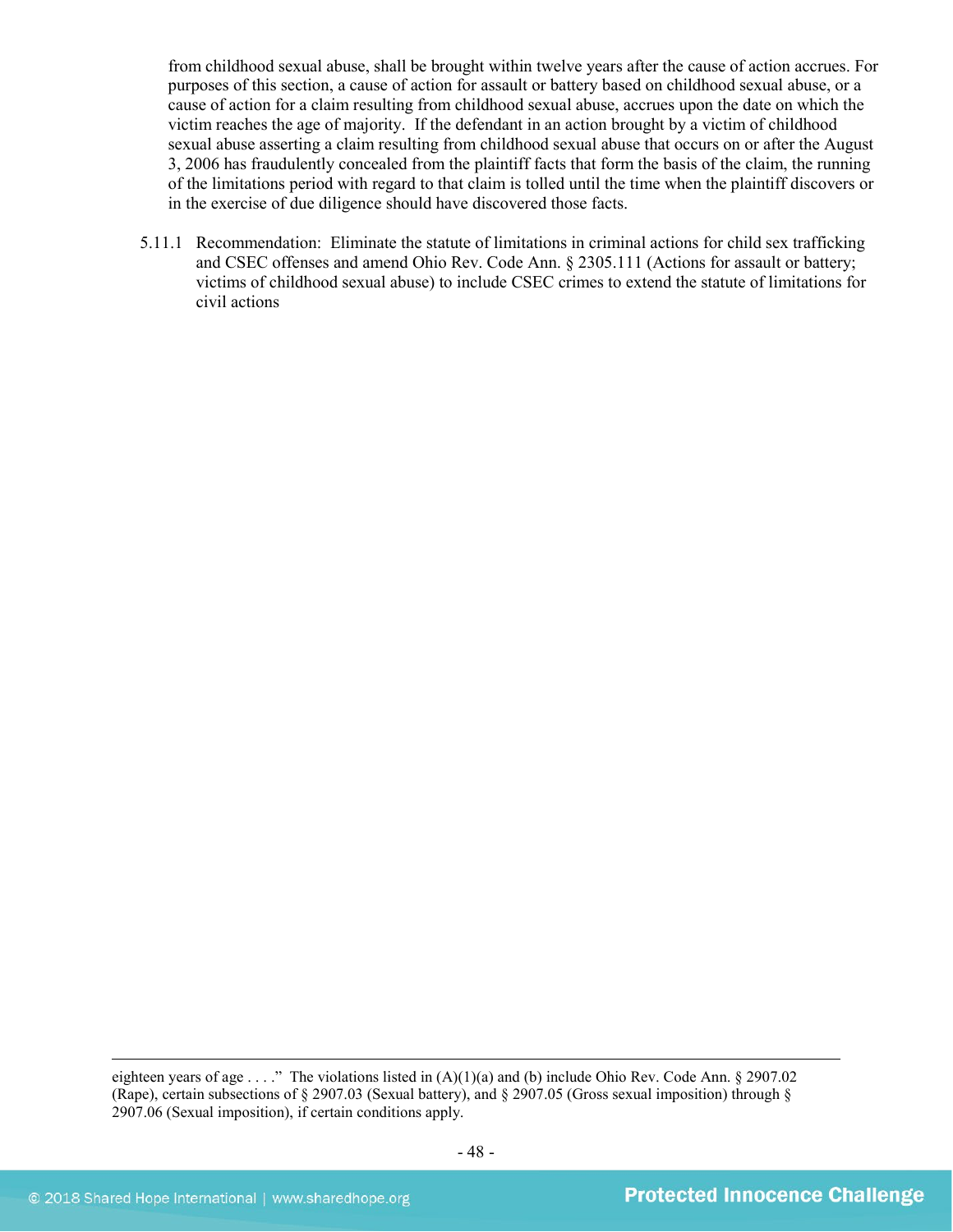#### **FRAMEWORK ISSUE 6: CRIMINAL JUSTICE TOOLS FOR INVESTIGATION AND PROSECUTIONS**

#### . *Legal Components:*

- *6.1 Training on human trafficking and domestic minor sex trafficking for law enforcement is statutorily mandated or authorized.*
- *6.2 Single party consent to audiotaping is permitted in law enforcement investigations.*
- *6.3 Wiretapping is an available tool to investigate domestic minor sex trafficking and commercial sexual exploitation of children (CSEC).*
- *6.4 Using a law enforcement decoy to investigate buying or selling commercial sex is not a defense to soliciting, purchasing, or selling sex with a minor.*
- *6.5 Using the Internet or electronic communications to investigate buyers and traffickers is a permissible investigative technique.*
- *6.6 State law requires reporting of missing children and located missing children.*

#### *Legal Analysis:*

*6.1 Training on human trafficking and domestic minor sex trafficking for law enforcement is statutorily mandated or authorized.*

*\_\_\_\_\_\_\_\_\_\_\_\_\_\_\_\_\_\_\_\_\_\_\_\_\_\_\_\_\_\_\_\_\_\_\_\_\_\_\_\_\_\_\_\_\_\_\_\_\_\_\_\_\_\_\_\_\_\_\_\_\_\_\_\_\_\_\_\_\_\_\_\_\_\_\_\_\_\_\_\_\_\_\_\_\_\_\_\_\_\_\_\_\_\_*

Pursuant to Ohio Rev. Code Ann. § 109.745(A) (Training for investigating and handling crime of trafficking in persons),

The attorney general shall provide training for peace officers in investigating and handling violations of section 2905.32 of the Revised Code. The training shall include all of the following:

(1) Identifying violations of section 2905.32 [Trafficking in persons] of the Revised Code;

(2) Methods used in identifying victims of violations of section 2905.32 of the Revised Code who are citizens of the United States or a foreign country, including preliminary interviewing techniques and appropriate questioning methods;

(3) Methods for prosecuting persons who violate section 2905.32 [Trafficking in persons] of the Revised Code;

(4) Methods of increasing effective collaboration with nongovernmental organizations and other social service organizations in the course of a criminal action regarding a violation of section 2905.32 of the Revised Code;

(5) Methods for protecting the rights of victims of violations of section 2905.32 [Trafficking in persons] of the Revised Code, including the need to consider human rights and the specific needs of women and children who are victims of violations of that section and to treat victims as victims rather than as criminals;

(6) Methods for promoting the safety of victims of violations of section 2905.32 [Trafficking in persons] of the Revised Code, including the training of peace officers to quickly recognize victims of a violation of any of those sections who are citizens of the United States or citizens of a foreign country.

Ohio Rev. Code Ann. § 109.741 (Training in missing children, missing persons, child abuse and neglect cases) further requires the attorney general to adopt rules regarding "the training of peace officers in the handling of missing children, missing persons, and child abuse and neglect cases."

*6.2 Single party consent to audiotaping is permitted in law enforcement investigations.*

Ohio permits single party consent to audiotaping. Ohio Rev. Code Ann. § 2933.52(A)(1) (Interception of wire, oral or electronic communications) makes it a crime for a person to purposely "[i]ntercept, attempt to intercept,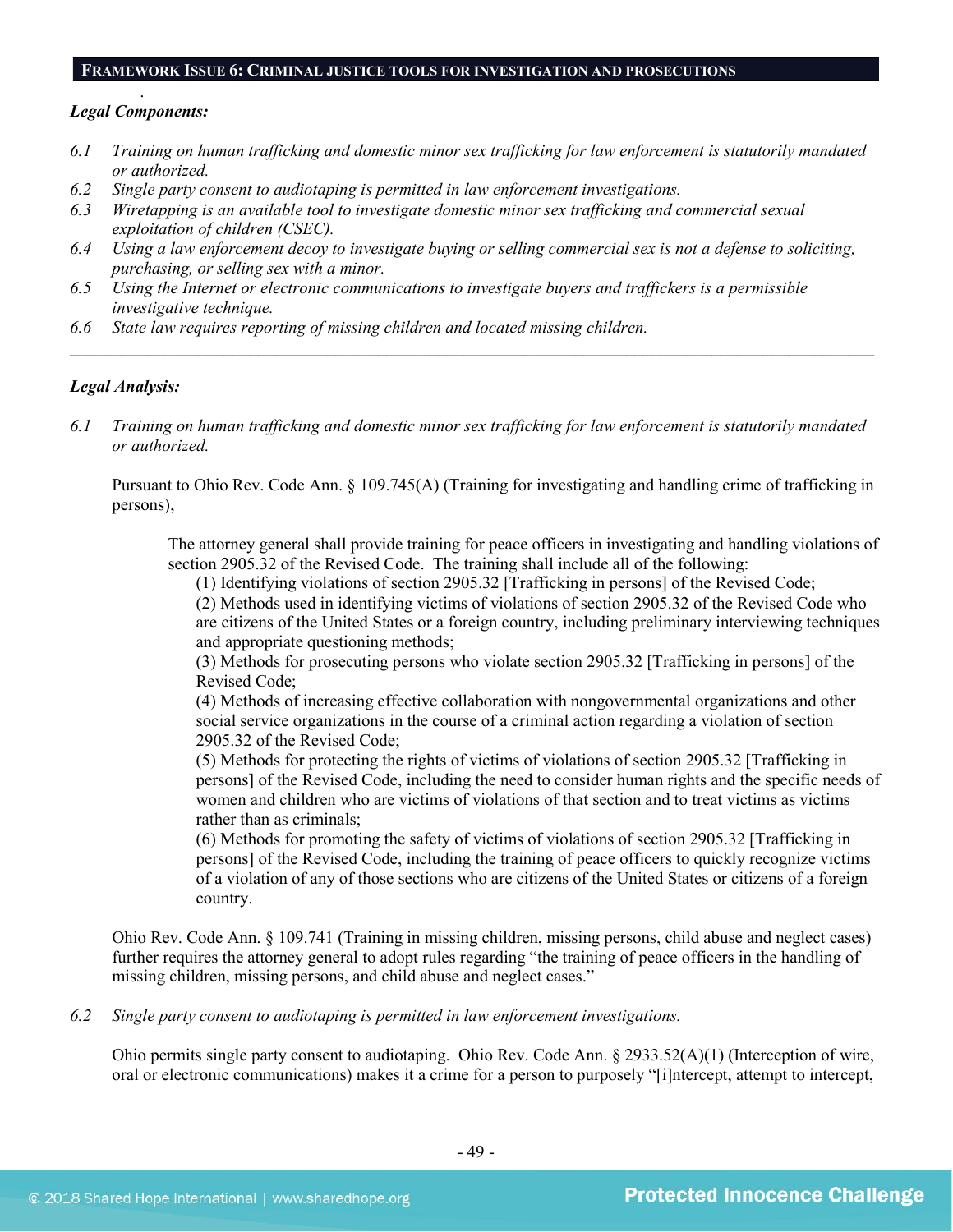or procure another person to intercept or attempt to intercept a wire, oral, or electronic communication." According to Ohio Rev. Code Ann.  $\S$  2933.52(B)(3), (4), the prohibition does not apply to, among other things,

(3) A law enforcement officer who intercepts a wire, oral, or electronic communication, if the officer is a party to the communication or if one of the parties to the communication has given prior consent to the interception by the officer;

(4) A person who is not a law enforcement officer and who intercepts a wire, oral, or electronic communication, if the person is a party to the communication or if one of the parties to the communication has given the person prior consent to the interception, and if the communication is not intercepted for the purpose of committing a criminal offense or tortious act in violation of the laws or Constitution of the United States or this state or for the purpose of committing any other injurious act.

*6.3 Wiretapping is an available tool to investigate domestic minor sex trafficking and commercial sexual exploitation of children (CSEC).* 

Wiretapping may be used to investigate certain designated offenses, including Ohio Rev. Code Ann. § 2905.32 (Trafficking in persons) and Ohio's CSEC laws. Ohio Rev. Code Ann. § 2933.52(B). Ohio Rev. Code Ann. § 2933.52(B)(1) (Interception of wire, oral or electronic communications) permits wiretapping conducted pursuant to an interception warrant. Ohio Rev. Code Ann. § 2933.54(A) (Conditions for issuance of warrant; denial; termination; finding of objective) authorizes a court to issue an interception warrant if

the judge determines, on the basis of the facts submitted by the person who made the application and all affiants, that all of the following exist:

(1) The application and affidavits comply with section 2933.53 [Application for interception warrant] of the Revised Code.

(2) There is probable cause to believe that a particular person is committing, has committed, or is about to commit a designated offense.

(3) There is probable cause to believe that particular communications concerning the designated offense will be obtained through the interception of wire, oral, or electronic communications. (4) Normal investigative procedures with respect to the designated offense have been tried and have failed or normal investigative procedures with respect to the designated offense reasonably appear to be unlikely to succeed if tried or to be too dangerous to employ in order to obtain evidence. (5) Except as provided in division  $(G)(1)$  of section 2933.53 of the Revised Code, there is probable cause to believe that the communication facilities from which the communications are to be intercepted, or the place at which oral communications are to be intercepted, are being used or are about to be used in connection with the commission of the designated offense or are leased to, listed in the name of, or commonly used by a person who is the subject of the interception warrant. (6) The investigative officer has received training that satisfies the minimum standards established by the attorney general and the Ohio peace officer training commission under section 2933.64 [Training in wiretapping and electronic surveillance] of the Revised Code in order to intercept the wire, oral, or electronic communication and is able to execute the interception sought.

Ohio Rev. Code Ann. § 2933.51(I) (Definitions) defines a "designated offense" as any of,

(1) A felony violation of section 1315.53 [Duty to report transactions, keep records; money laundering prohibitions], 1315.55 [Additional money laundering prohibitions], . . . 2905.01 [Kidnapping], 2905.02 [Abduction], ... 2905.32 [Trafficking in persons], 2907.02 [Rape], 2907.21 [Compelling prostitution], 2907.22 [Promoting prostitution], . . . 2923.32 [Engaging in pattern of corrupt activity; forfeiture], . . . of the Revised Code;

. . . .

(4) Complicity in the commission of a felony violation of a section listed in division  $(1)(1)$ , (2), or (3) of this section;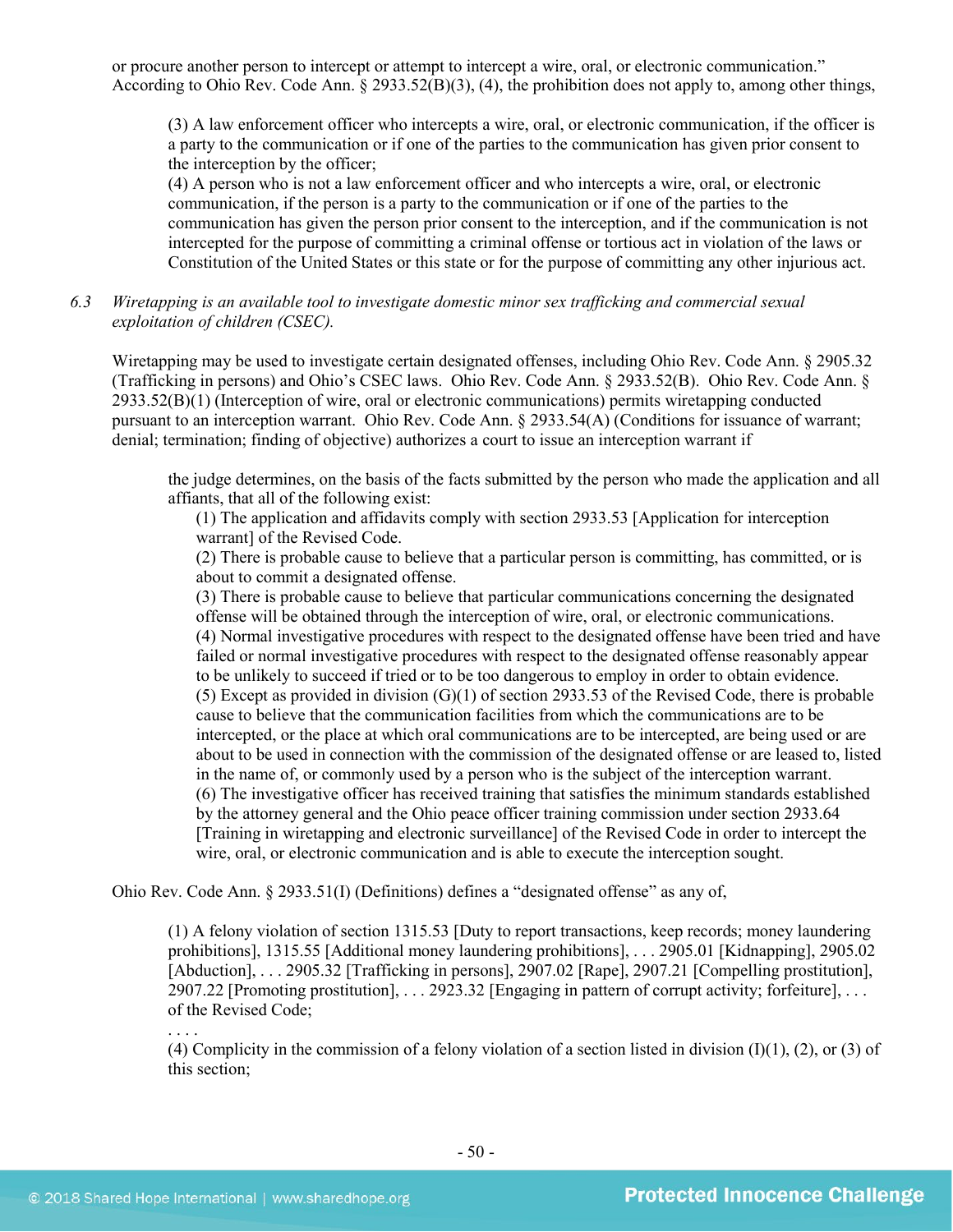(5) An attempt to commit, or conspiracy in the commission of, a felony violation of a section listed in division  $(I)(1)$ ,  $(2)$ , or  $(3)$  of this section, if the attempt or conspiracy is punishable by a term of imprisonment of more than one year.

*6.4 Using a law enforcement decoy to investigate buying or selling commercial sex is not a defense to soliciting, purchasing, or selling sex with a minor.*

Ohio Rev. Code Ann. § 2907.21(A)(2)–(5) (Compelling prostitution) does not expressly prohibit a defense to the use of a law enforcement decoy posing as a minor to investigate attempts to buy or sell commercial sex acts with a child. However, Ohio Rev. Code Ann.  $\S 2907.21(A)(2)(b)$  prohibits the compelling of prostitution with "a person the offender believes to be a minor . . . whether or not the person is a minor," indicating that a person who compels a decoy, who the buyer believes to be a minor, to engage in commercial sex activity violates Ohio Rev. Code Ann. § 2907.21. Additionally, Ohio Rev. Code Ann. § 2907.21(A)(3)(b) states,

No person shall knowingly . . . pay or agree to pay a person the offender believes to be a minor, either directly or through the person's agent, so that the person will engage in sexual activity, whether or not the person is a minor.

Therefore, finding that a buyer commits an offense under both Ohio Rev. Code Ann.  $\S 2907.21(A)(2)(b)$  and  $\S$  $2907.21(A)(3)(b)$ , even if the person the offender believes to be a minor is not actually a minor, a defense to the use of a law enforcement decoy may be impermissible.

*6.5 Using the Internet or electronic communications to investigate buyers and traffickers is a permissible investigative technique.*

While Ohio Rev. Code Ann. § 2905.32 (Trafficking in persons) and Ohio's CSEC laws do not expressly authorize law enforcement to use the Internet or electronic communications to investigate those crimes, Ohio Rev. Code Ann. § 2907.07 (Importuning) permits law enforcement officers to use the Internet or electronic communications to investigate solicitation of sex with a minor. Ohio Rev. Code Ann. § 2907.07(C)(2), (D)(2) make it illegal for a person to solicit "a law enforcement officer posing as a person who is less than [13 or 16] years of age, and the offender believes that the other person is less than [13 or 16] years of age or is reckless in that regard."

*6.6 State law requires reporting of missing children and located missing children.* 

<span id="page-50-1"></span>Ohio Rev. Code Ann. § 2901.30(B) (Missing child report; notice to child's school; notice of return) directs a law enforcement agency to take the report of a missing child<sup>[111](#page-50-0)</sup> and act promptly to locate the missing child. The law enforcement agency must gather information about the missing child and enter "it into the national crime information center computer," notify the child's school to mark the child's records, and notify other law enforcement agencies within its jurisdiction. Ohio Rev. Code Ann. § 2901.30(C)–(E). Ohio Rev. Code Ann. § 2901.30(H) states,

<span id="page-50-0"></span><sup>&</sup>lt;sup>111</sup> Ohio Rev. Code Ann. § 2901.30(A)(3) defines "missing children" or a "missing child" as

<sup>(</sup>a) A minor who has run away from or who otherwise is missing from the home of, or the care, custody, and control of, the minor's parents, parent who is the residential parent and legal custodian, guardian, legal custodian, or other person having responsibility for the care of the minor;

<sup>(</sup>b) A minor who is missing and about whom there is reason to believe the minor could be the victim of a violation of section 2905.01 [Kidnapping], 2905.02 [Abduction], 2905.03 [Unlawful restraint], or 2919.23 [Interference with custody] of the Revised Code or of a violation of section 2905.04 [Repealed] of the Revised Code as it existed prior to July 1, 1996.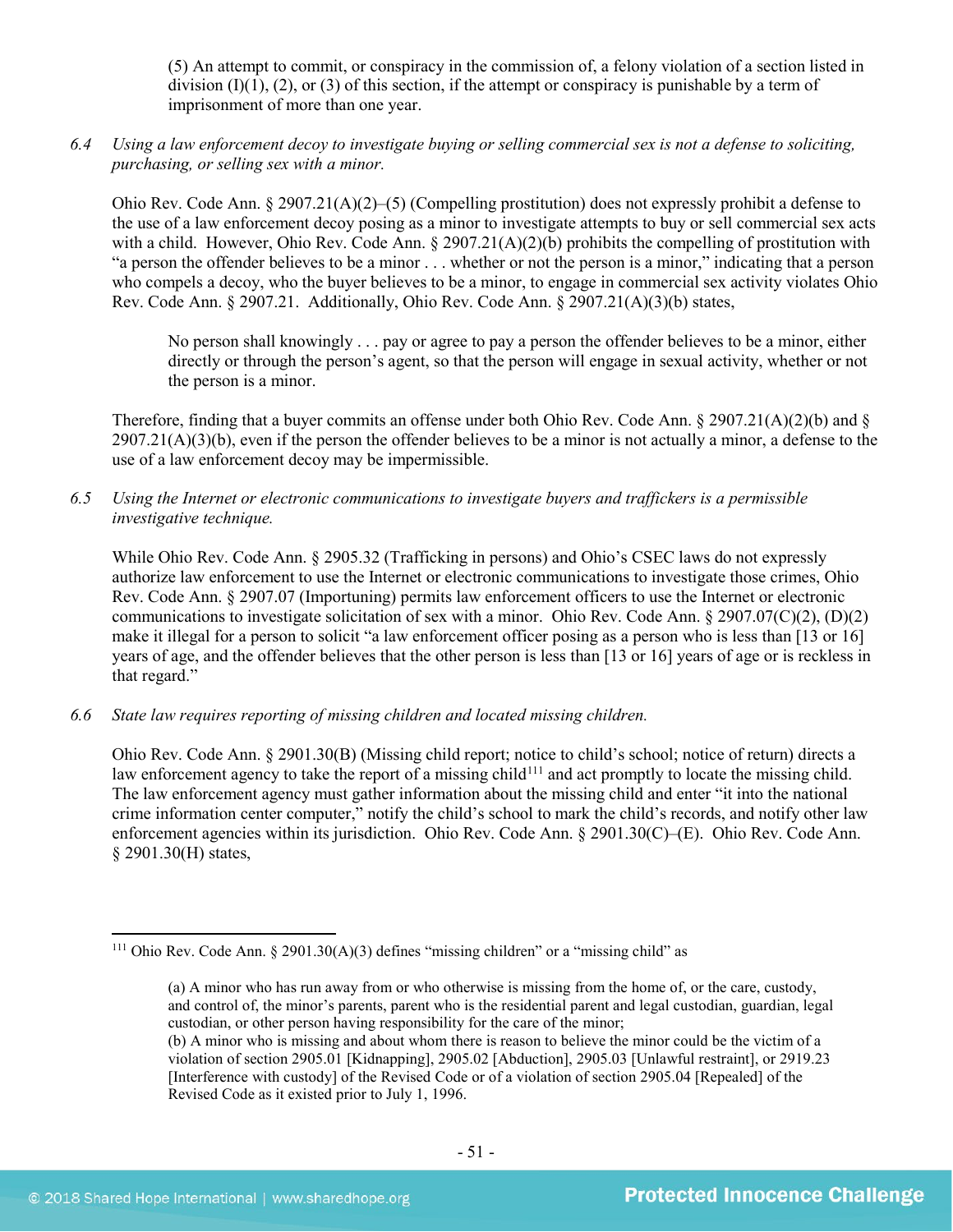A missing child's parents, parent who is the residential parent and legal custodian, guardian, or legal custodian, or any other persons responsible for the care of a missing child, immediately shall notify the law enforcement agency with which they filed the missing child report whenever the child has returned to their home or to their care, custody, and control, has been released if the missing child was the victim of an offense listed in division  $(A)(3)(b)^{112}$  $(A)(3)(b)^{112}$  $(A)(3)(b)^{112}$  of this section, or otherwise has been located. Upon such notification or upon otherwise learning that a missing child has returned to the home of, or to the care, custody, and control of the missing child's parents, parent who is the residential parent and legal custodian, guardian, legal custodian, or other person responsible for the missing child's care, has been released if the missing child was the victim of an offense listed in division (A)(3)(b) of this section, or otherwise has been located, the law enforcement agency involved promptly shall integrate the fact that the minor no longer is a missing child into the national crime information center computer and shall inform any school that was notified under division (D) of this section that the minor is no longer a missing child.

<span id="page-51-0"></span><sup>112</sup> *See supra* not[e 111](#page-50-1) for the provisions of Ohio Rev. Code Ann. § 2901.30(A)(3)(b).